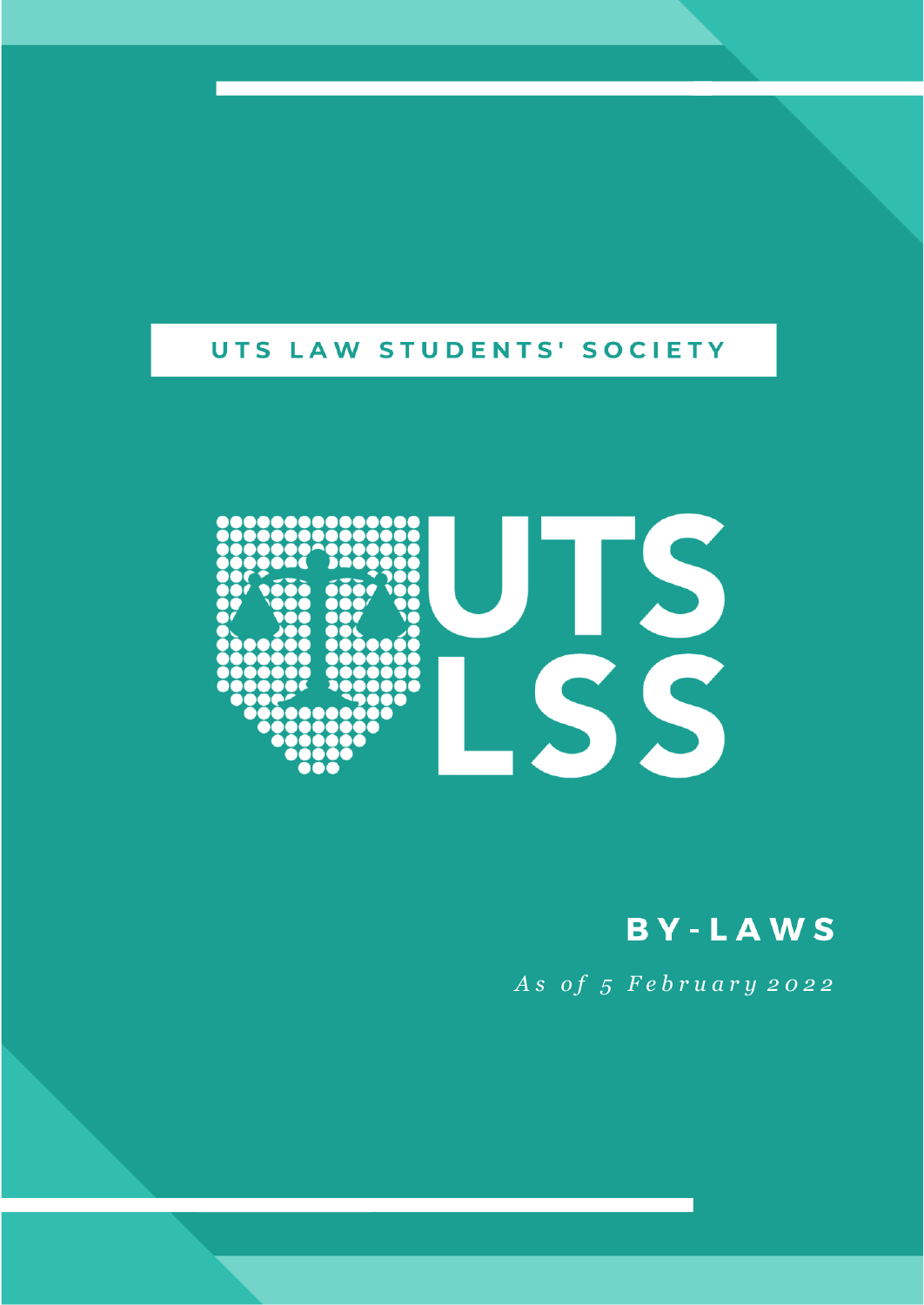## **Contents**

| 1              |  |
|----------------|--|
|                |  |
| $\overline{c}$ |  |
| 3              |  |
| 4              |  |
| 5              |  |
| 6              |  |
| 7              |  |
| 8              |  |
| 9              |  |
| 10             |  |
| 11             |  |
| 12             |  |
|                |  |
| 13             |  |
|                |  |
|                |  |
| 14             |  |
| 15             |  |
|                |  |
| 16             |  |
| 17             |  |
| 18             |  |
|                |  |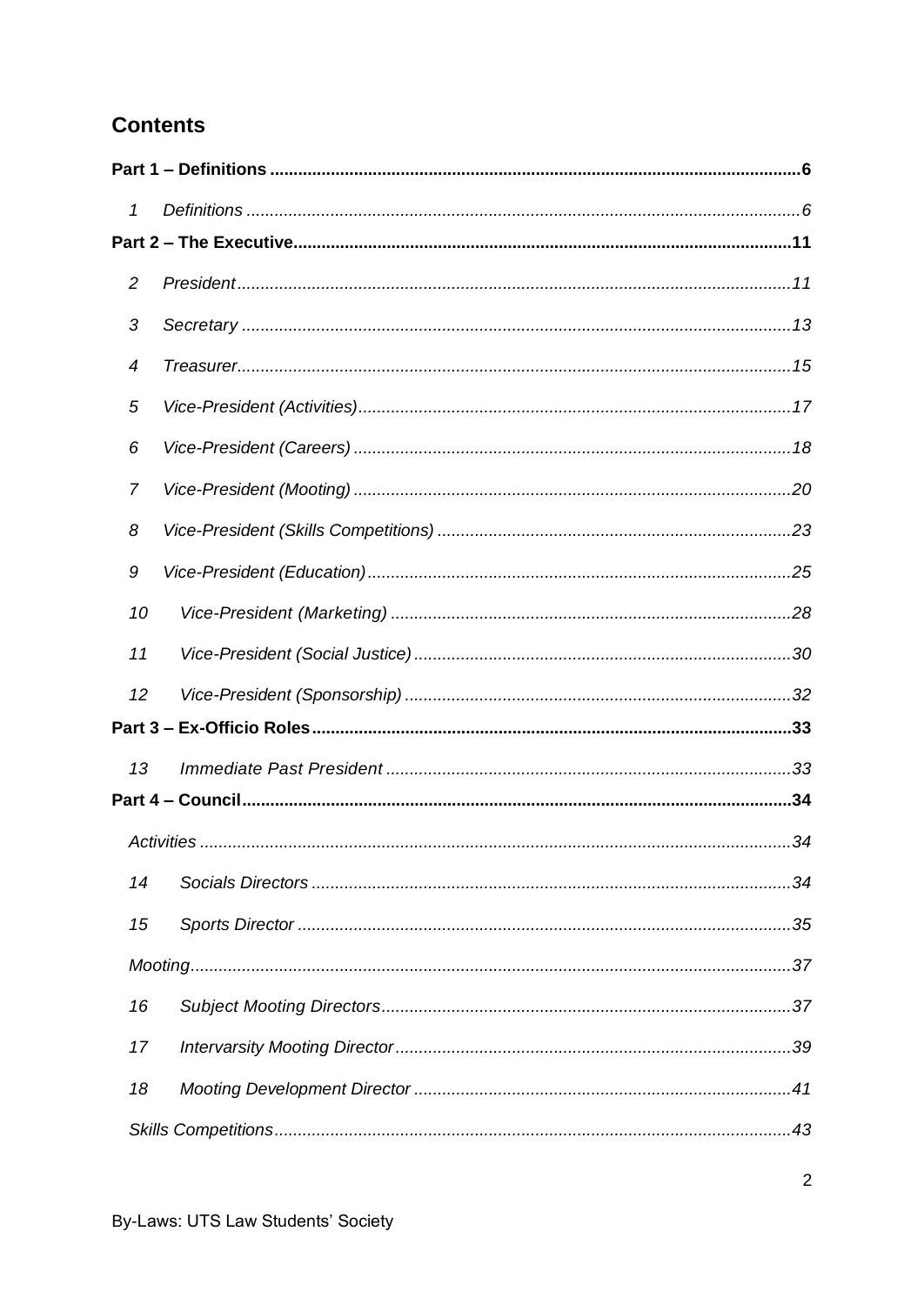| 19 |  |  |
|----|--|--|
| 20 |  |  |
| 21 |  |  |
| 22 |  |  |
|    |  |  |
| 23 |  |  |
| 24 |  |  |
| 25 |  |  |
| 26 |  |  |
|    |  |  |
| 27 |  |  |
| 28 |  |  |
|    |  |  |
| 29 |  |  |
| 30 |  |  |
| 31 |  |  |
|    |  |  |
| 32 |  |  |
| 33 |  |  |
|    |  |  |
| 34 |  |  |
| 35 |  |  |
|    |  |  |
| 36 |  |  |
|    |  |  |
| 37 |  |  |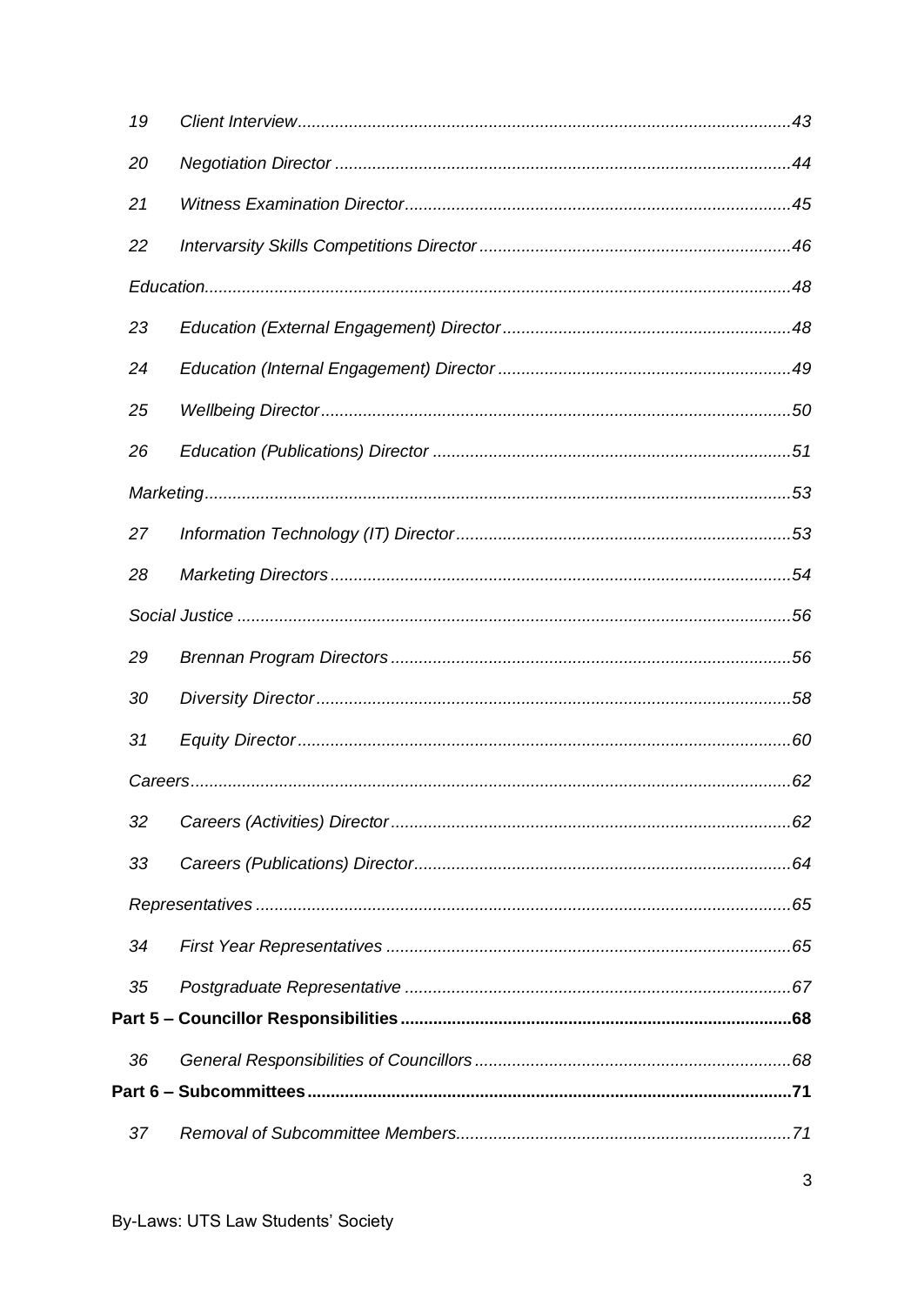| 1              |  |
|----------------|--|
| $\overline{2}$ |  |
| 3              |  |
| 4              |  |
| 5              |  |
| 6              |  |
|                |  |
| 7              |  |
| 8              |  |
| 9              |  |
| 10             |  |
| 11             |  |
| 12             |  |
| 13             |  |
| 14             |  |
|                |  |
| 15             |  |
| 16             |  |
| 17             |  |
| 18             |  |
| 19             |  |
| 20             |  |
|                |  |
| 21             |  |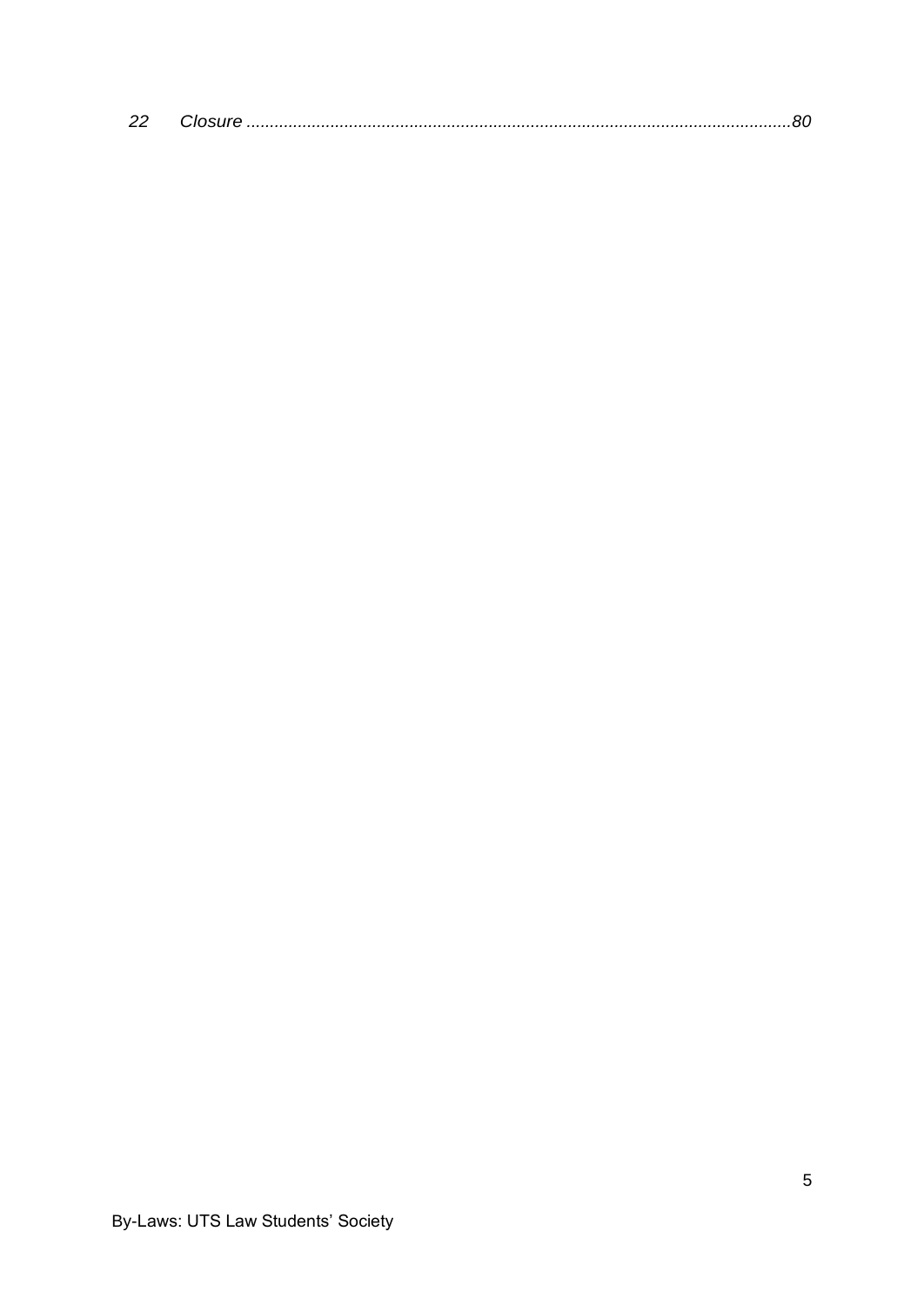## <span id="page-5-0"></span>**Part 1 – Definitions**

#### <span id="page-5-1"></span>**1 Definitions**

- 1) Wherever a word or phrase has been used in these By-Laws and is defined in the Constitution, the word or phrase shall adopt the meaning of that definition in the Constitution, even if a contrary intention is expressed in these By-Laws.
- 2) The following terms shall have the meaning set out below wherever they are used in the By-Laws:

*Activate* means ActivateUTS.

*ALSA* means Australian Law Students' Association

*KickStart* means a health and fitness program promoting a well-balanced and healthy lifestyle. UTS:Law Students participate in the program once a week throughout both the Spring and Autumn Sessions

*Brennan Justice and Leadership Program ('Brennan Program')* means the joint social justice initiative of the UTS Faculty of Law and the UTS Law Students' Society. To qualify for the Brennan Justice and Leadership Award, student participants must accrue 100 Reflections on Justice points, and complete 200 Leadership Through Service hours

*Buddy Program* means a program where older law students are paired with first year students on a voluntary basis. The program encourages the pairs to catch up regularly to facilitate the transition of new law students into university life

*By-Laws* means the most recent copy of this document

*Careers Guide* means the Society's annual publication released in either Autumn or Spring Session containing information on various career paths available to law graduates, including sections on commercial, criminal, media and family law firms; management consulting firms; government departments; social justice organisations; investment banks; and working for a judge

*Clerkship Guide* means the Society's annual publication released in Autumn Session before clerkship applications open, containing, among other things: a section on interview skills and how to structure a curriculum vitae; information and key dates regarding the Summer Clerkship Scheme; and advertisements, Firm Profiles, Graduate Profiles, Summer Clerk Profiles and Graduate Profiles purchased by the Society's sponsors participating in the Summer Clerkship Scheme

*Clerkship Networking Evening* means an informal networking evening held in Autumn Session prior to the opening of clerkship applications where the Society's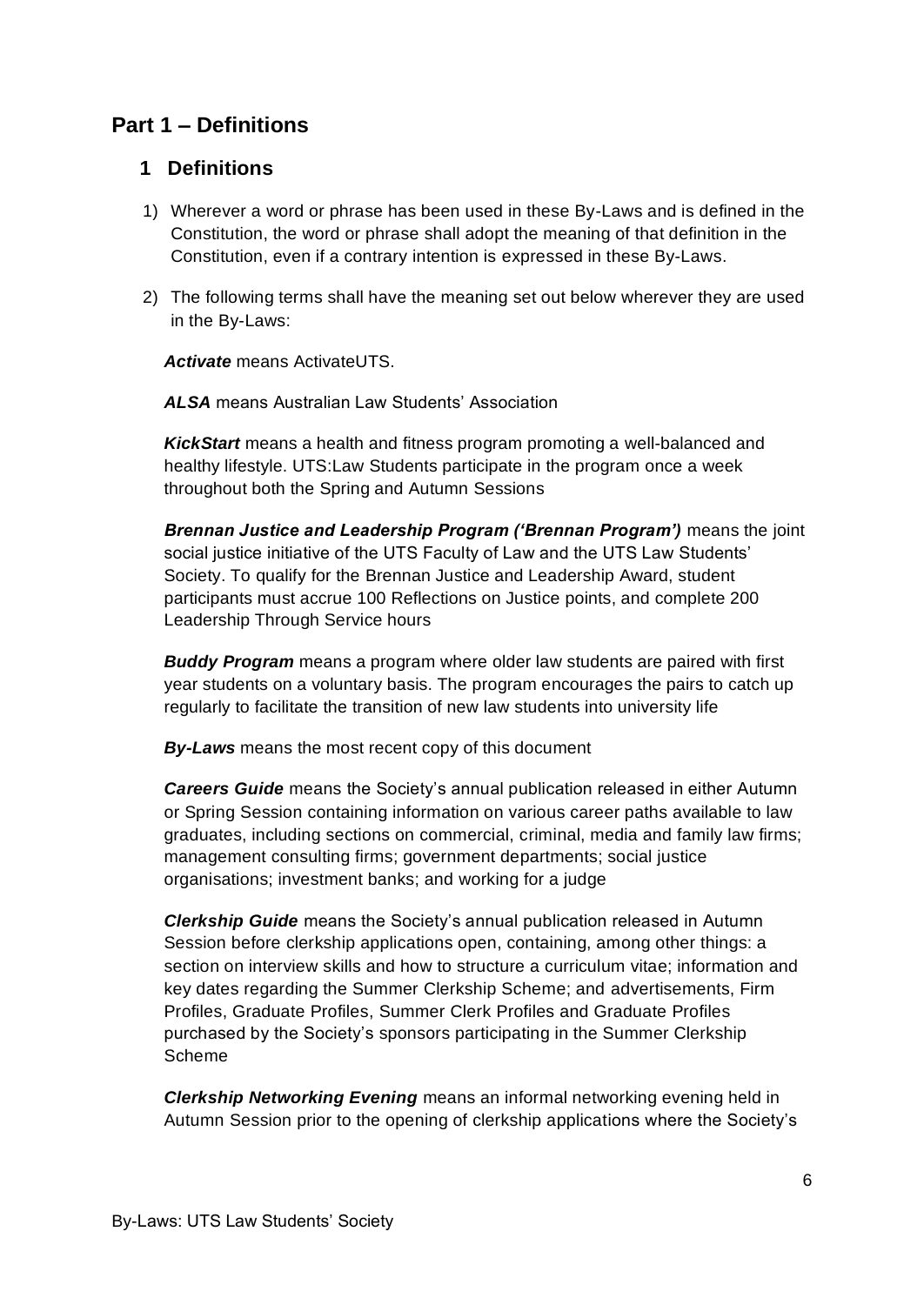sponsors that have purchased this event as part of their sponsorship package come on-campus to interact with UTS:Law Students

*Competitor Selection Policy* means the document which sets out the processes and policies to be strictly followed when any councillor referred to in the document is selecting or nominating a UTS Law Students' Society member to take part in any competition or attend the ALSA Conference in any capacity

*Constitution* means the current constitution of the Society

*Council* means the UTS Law Students' Society Council

*Executive* refers to the President, Secretary, Treasurer, Vice-President (Activities), Vice-President (Careers), Vice-President (Education), Vice-President (Marketing), Vice-President (Mooting), Vice-President (Skills Competitions), Vice-President (Social Justice), and Vice-President (Sponsorship)

*Faculty* means the UTS Faculty of Law

*Financial Documents* refers to all documents required by the Activate for reaffiliation or by the Australian Taxation Office in accordance with the Society's status as a not-for-profit unincorporated charitable institution. This includes, but is not limited to:

- a. Receipt book;
- b. Cheque Reconciliation;
- c. Profit/Loss statement;
- d. Capital Items; and
- e. Budget

*First Year Law Camp* means an annual camp held exclusively for first year law students at University designed to ease the students' transition into tertiary legal education. The First Year Orientation Camp is to be held no later than the weekend after the third week of Autumn Session

*Initiative Proposal and Reflection* refers to a document that summarises the expectations of an initiative, including cost and expected attendance, the outcome of the initiative including actual cost and actual attendance, and the strengths and weaknesses of the initiative.

*Interfaculty Sports Competition* means an annual sports competition between different University faculties, including a mixed soccer, mixed basketball and mixed netball competition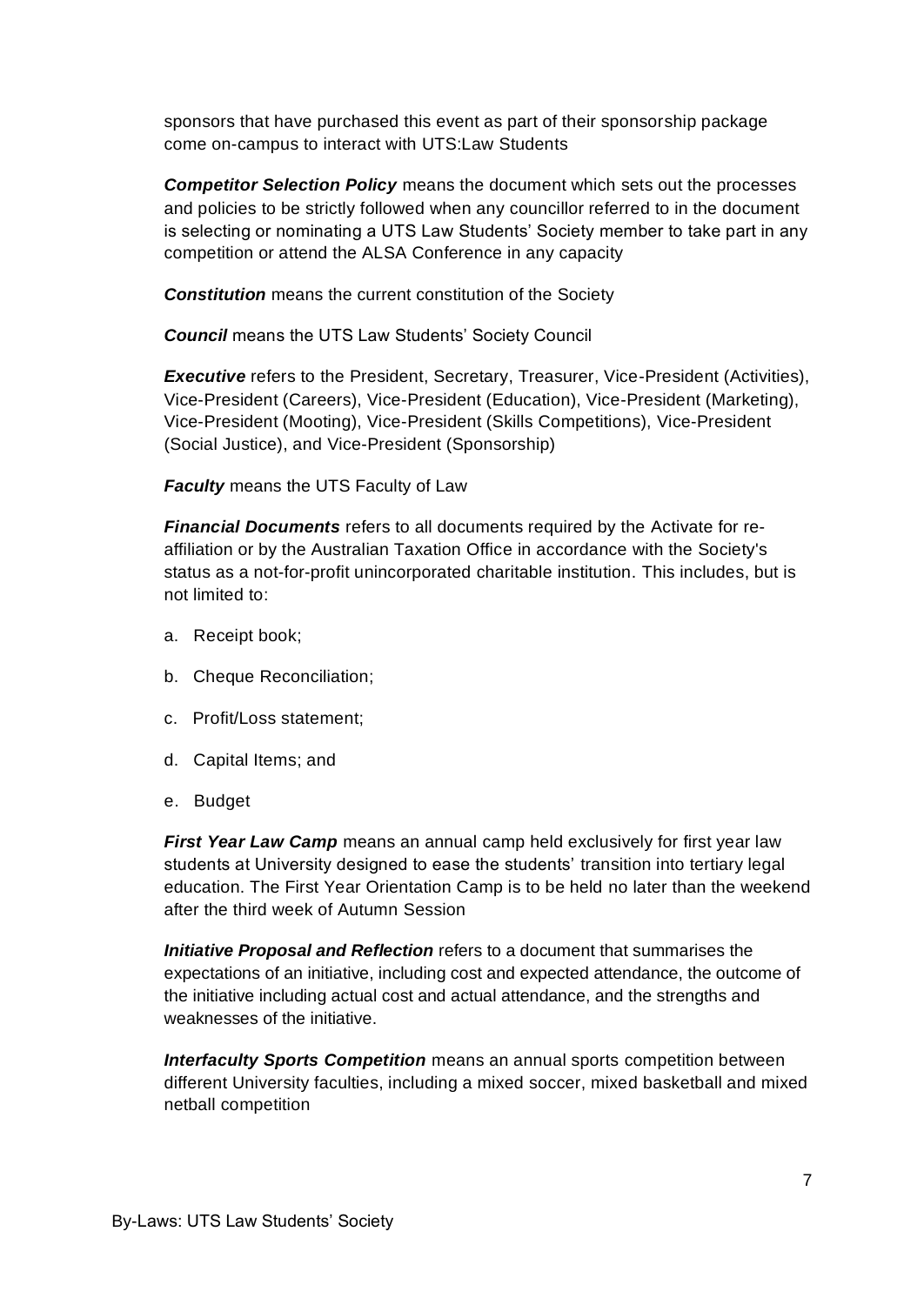*Intervarsity Sports Day* means a sporting competition between different universities in and around Sydney, including the University of Sydney, University of New South Wales, Macquarie University, University of Newcastle and University of Technology Sydney. Among the sports included are men's Rugby Union, mixed netball, mixed soccer and mixed touch football

*Intra-Law Sports Competitions* means a competition to be played between UTS:Law Students in determined sport(s)

*Judges' Training Program* means a program to train students to become judges in the UTS Senior and Junior and internal and external, Mooting, Witness Examination, Negotiation, Client Interviewing and Subject Mooting Competitions

*Law School Manual (LSM)* means the UTS Law Students' Society's annual publication released before Orientation Week (including Activate Clubs & Activities Day and Faculty Orientation Days) both online and in hard copy. The LSM may include an introduction from the President and Dean of the Faculty; a section written by a first year student or students from the preceding year; a description of ALSA and the ALSA July Conference; bar and restaurant reviews; a section on study skills; and an overview of the Society, including members of the Council, social and careers-focused events and activities, competitions, publications, Peer Mentoring Program, Professional Mentoring Program, Textbook Equity Scheme and any other initiatives of the Society at the discretion of the Publications Director, Vice-President (Education) and President

*Open Competition(s)* means a senior competition that is open to all Law Students regardless of experience.

*Oversee* includes organising the activity and being directly responsible to the Council for that activity

*Peer Mentoring Program* means a bi-annual program, run in each session, where high-achieving students, who are in at least their third year of study, present seminars covering the skills and resources most essential to the academic career of First Year UTS: Law Students

*Professional Mentoring Program* means a bi-annual program, run in each session, where high-achieving students, who are in at least their third year of study, present seminars covering the skills and resources most essential to the academic career of First Year UTS: Law Students.

*Proper Cash Handling Procedures* refers to the safe storing, counting and depositing of any cash the Society holds

*Register of Members* has the same meaning as provided for in the Constitution, for the purposes of the Associations Incorporation Act 2009 (NSW) and Associations Incorporation Regulation 2010 (NSW)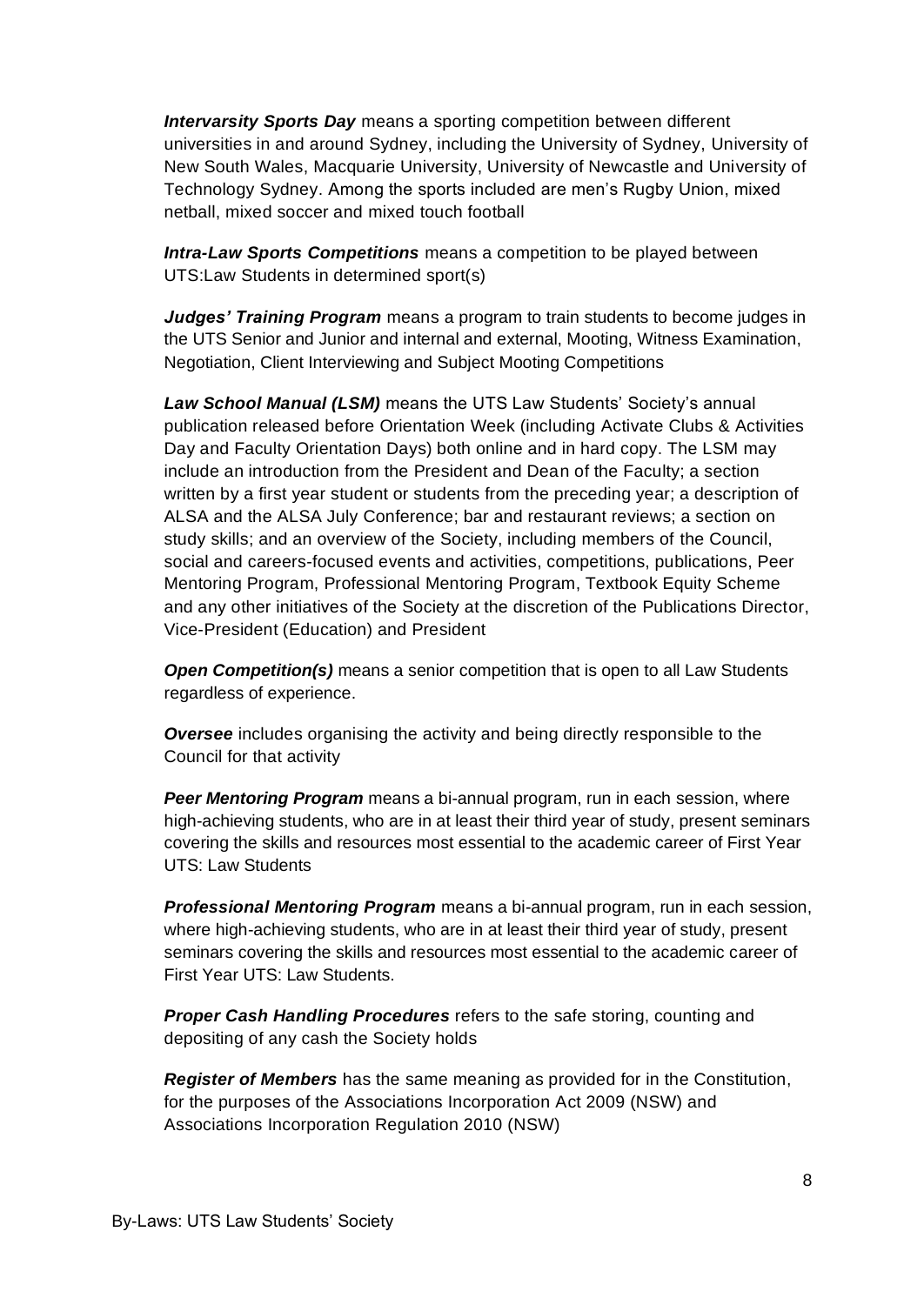*Secretary* has the same meaning as provided for in the Constitution, for the purposes of the Associations Incorporation Act 2009 (NSW) and Associations Incorporation Regulation 2010 (NSW)

**Session** refers to the primary teaching sessions at university, namely the Autumn and Spring session.

*Society* means the UTS Law Students' Society

*Speaker Series* means a lecture, seminar, debate or forum, organised by the Education portfolio of the Society, at which one or a number of distinguished legal professionals are invited to speak on a given topic that is of particular social, cultural, political or legal relevance for UTS:Law Students. The event should run at least two (2) times over the course of a calendar year, and is to be accompanied by catering provided by the Society

*Sponsor Sports* means a weekly sports game participated in by both UTS:Law Students and sponsors of the Society including but not limited to domestic law firms, international law firms, accounting firms and investment banking firms. UTS:Law Students have the opportunity to interact with representatives from these firms in a social and relaxed atmosphere. There is typically a barbeque or luncheon afterwards where UTS:Law Students can ask questions of the sponsor representatives over a light meal

*Stakeholders for the Society*, both internal and external, can include: UTS Shopfront; Anti-Slavery Project; UTS Communications Law Centre; Student Services Unit, UTS Careers Service; the Peer Network; University faculties, including Associate Deans (Teaching and Learning), administrators and academics; Equity and Diversity Unit; Activate; Community Legal Centres in NSW; community organisations; third-sector organisations; NGOs; industry and UTS:Law alumni

**Standing Orders** means those standing orders contained in Annexure 1 to the By-Laws

*Survival Guide* means the Society's annual guide published prior to the First Year Orientation Camp to be distributed to students who attend the First Year Orientation Camp. It shall include information specific to the camp, including: a welcome from the Camp Convener, President and Dean of the Faculty; identification of camp leaders; outline of which leaders have their Responsible Service of Alcohol (RSA) and Senior First Aid Certificates; campsite rules; a description of the camp cash system and prize to be auctioned on the final day; map of the campsite; room and group allocations; schedule of activities for the duration of the camp; flyer for the party on the final night; advertisements provided by Activate; and emergency contact details, including those of the Vice-President (Activities) and President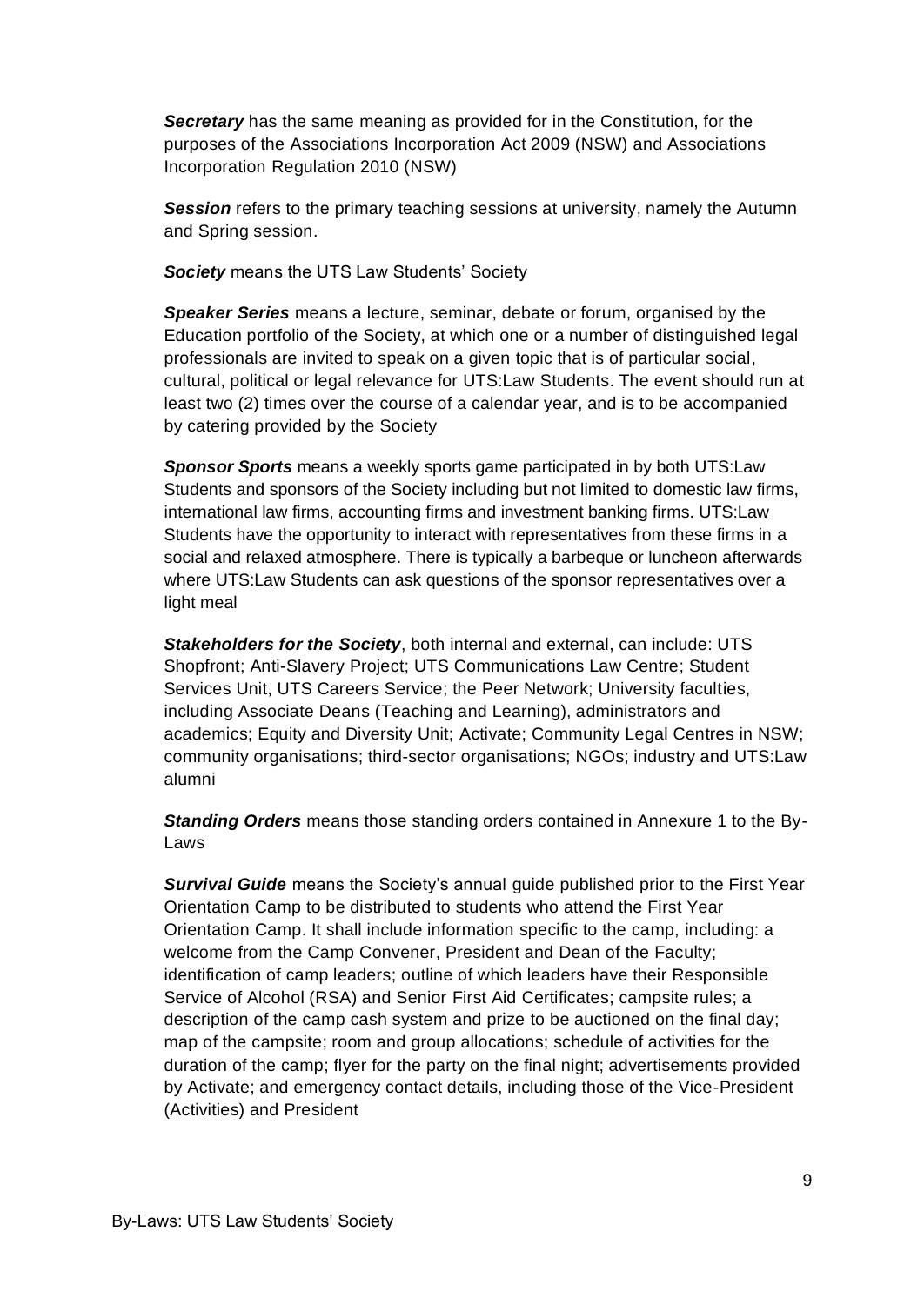*The Bar Productions* means all the light-hearted wing of the LSS' publications. It features 'The Bar Podcast', where podcast hosts interview guests from the legal sphere weekly on a range of topics. It also features the 'The Bar Newspaper', which features light-hearted articles on law-related topics.

**The Full Bench** means the Society's quarterly academic journal with contributions by law students and the Society's sponsors when sponsors have purchased the right to have an article included in one or more editions of The Full Bench as part of their sponsorship package

*The Smile Project* means an initiative run by the Education and Social Justice profiles that strives to assist students through law school, consisting of a series of events throughout the year, particularly in the lead up to exams, aimed at relieving stress and building morale

*University* means the University of Technology Sydney (UTS)

*UTS:Law Students* means students enrolled in a law degree at the University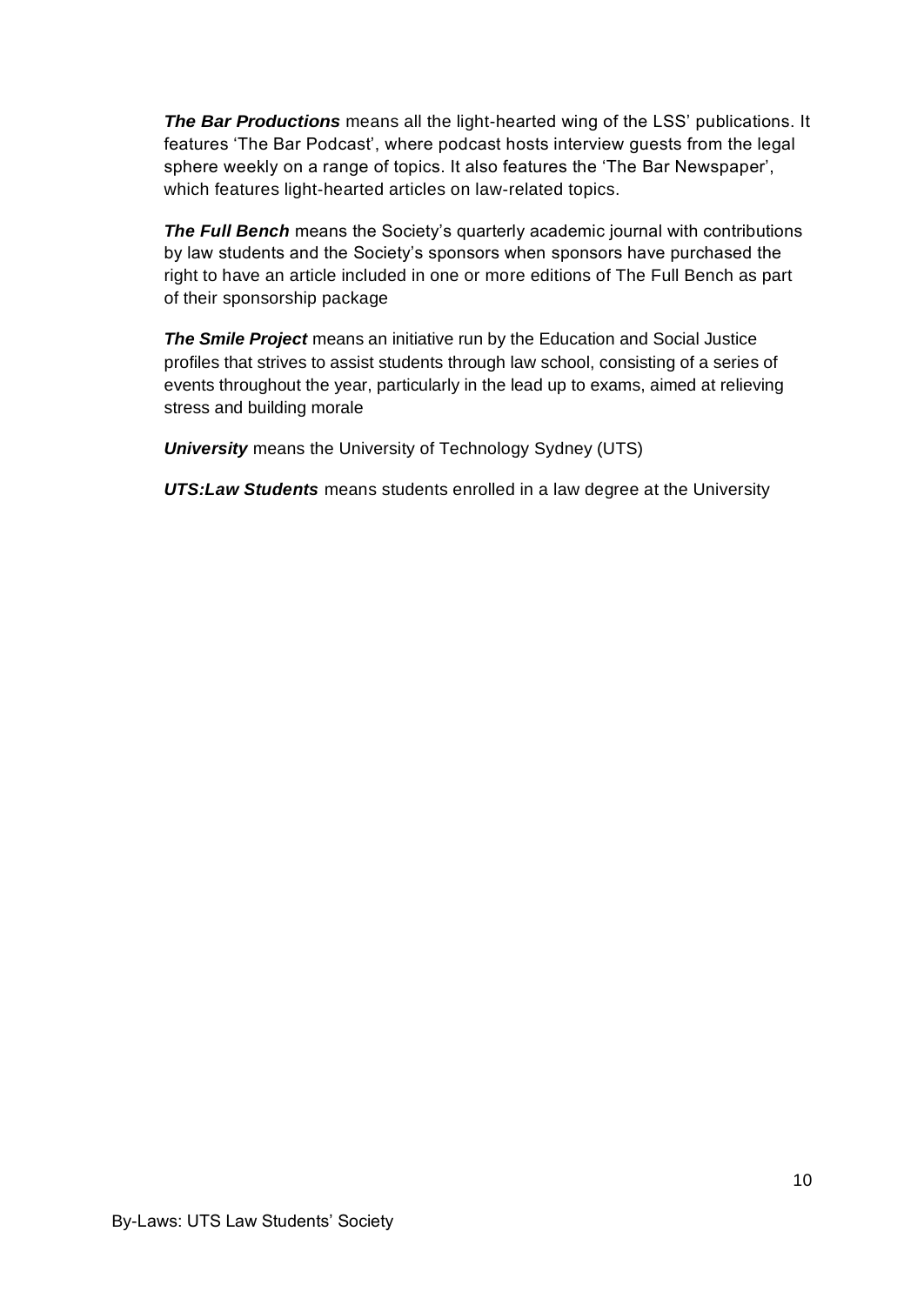## <span id="page-10-0"></span>**Part 2 – The Executive**

#### <span id="page-10-1"></span>**2 President**

- 1) The President shall:
	- a) Coordinate, oversee and be responsible for all activities of the Society;
	- b) Assist or arrange assistance for any other member of the Executive and/or Director who may require it;
	- c) Chair meetings of the Society in accordance with the Standing Orders;
	- d) Possess a comprehensive understanding of the Society's governing documents, including but not limited to, the Constitution, By-Laws, Standing Orders, Election Regulations, and relevant incorporation legislation, including the Associations Incorporation Act 2009 (NSW) and Associations Incorporation Regulation 2010 (NSW);
	- e) Ensure that the Society has adequate representation on relevant boards convened by the UTS Faculty of Law and University. This may include but is not limited to the Courses Committee, Faculty Appeals Board, Mooting Management Committee and Results Ratification Committee;
	- f) As necessary, sit on any committee for the Brennan Justice and Leadership Program;
	- g) Collaborate with the Vice-President (Sponsorship) to write the Society's sponsorship proposals and meet with prospective sponsors to obtain sponsorship.
	- h) Decide, alongside the Vice-President (Social Justice), which charity or charities funds will be donated to throughout the year;
	- i) Represent the Society on the ALSA Council, alongside the Vice-President (Education);
	- j) Represent the Society, alongside the Vice-President (Education), on the Special Committee of Law Students' Societies (SCLSS);
	- k) Apply to the Faculty for monetary grants for the Society's activities;
	- l) Oversee a Handover Dinner together with the Immediate Past President, with invitations sent to all incoming and outgoing members of Council;
	- m) Sit on the ALSA Selection Panel alongside the Secretary, Vice-President (Education), Vice-President (Mooting) and Vice-President (Skills Competitions) to select the UTS Competitors and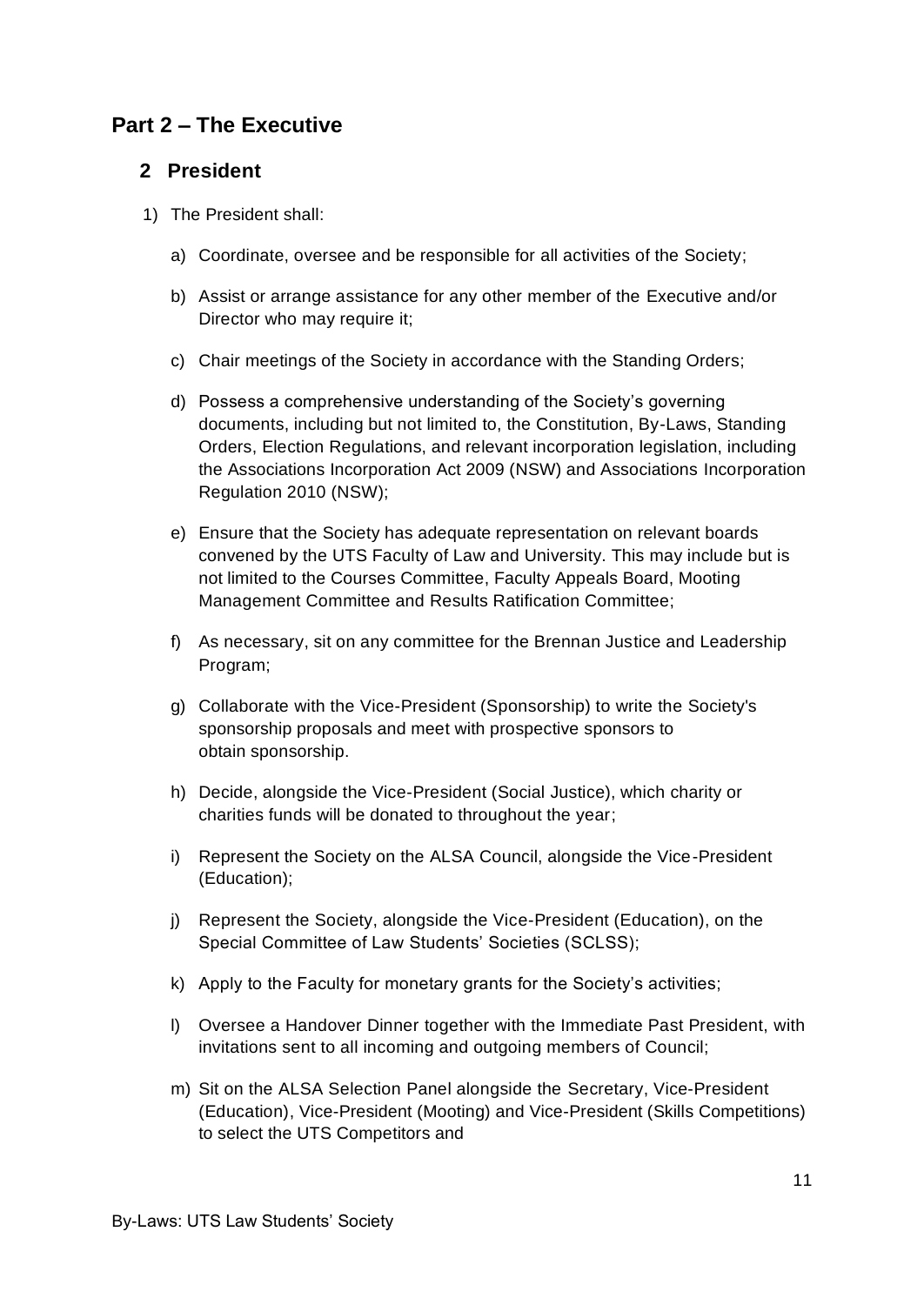General Delegates, if any, to compete or participate in the ALSA July Conference;

- n) Write references and/or give feedback upon request for each Councillor detailing their performance in their portfolios;
- o) Provide the Marketing Director with all content to be included in The Buzz, in addition to the material supplied by other members of Council, no later than 48 hours before its fortnightly distribution; and
- p) Prepare a comprehensive handover package for the next President to ensure a smooth transition between terms.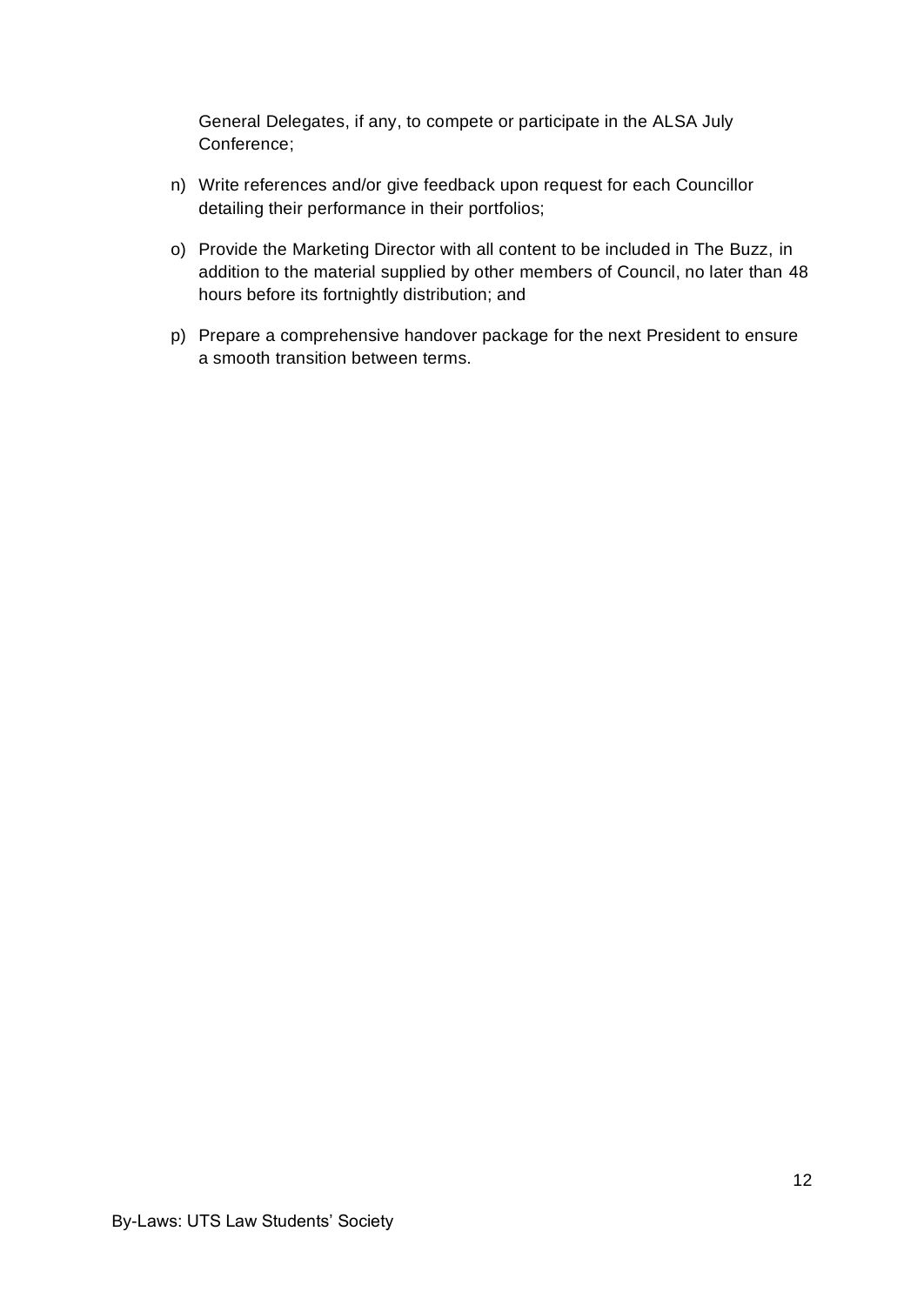#### <span id="page-12-0"></span>**3 Secretary**

- 1) The Secretary shall:
	- a) Be the Society's Secretary;
	- b) Be responsible for assisting each member of the Executive, as necessary, with the following (including ensuring all documents, costs and considerations are in order):
		- i) Room bookings;
		- ii) Grants from the Activate;
		- iii) Functions at the University; and
		- iv) Meetings with Activate when another member of the Executive cannot attend and/or the President requests the Vice-President (Education) to attend instead.
	- c) In collaboration with the President and Vice President (Marketing), organise gift bags, volunteers, membership registration forms and promotions posters for the Activate Clubs and O'Day and Faculty Orientation Days during O'Week;
	- d) Possess a comprehensive understanding of the Society's governing documents, including but not limited to, the Constitution, By-Laws, Standing Orders, Election Regulations, and relevant incorporation legislation, including the Associations Incorporation Act 2009 (NSW) and Associations Incorporation Regulation 2010 (NSW);
	- e) Oversee the Society's compliance with the Constitution and By-Laws;
	- f) Ensure all Councillors meet their Councillor Responsibilities, as can be found in Part 5 of the By-Laws and, where necessary, issue strikes to transgressing Councillors;
	- g) Oversee the keeping of an accurate Register of Members of the Society in accordance with the requirements of the Constitution in relation to the Register of Members;
	- h) Construct and maintain a current and accurate member database, including deleting former UTS:Law Students who have graduated from University;
	- i) Issue Councillors with an information pack consisting of current versions of the Constitution, By-Laws, contact details of each Councillor and other necessary materials upon the commencement of the term;
	- j) Endeavour to ensure the smooth running of the Society by producing and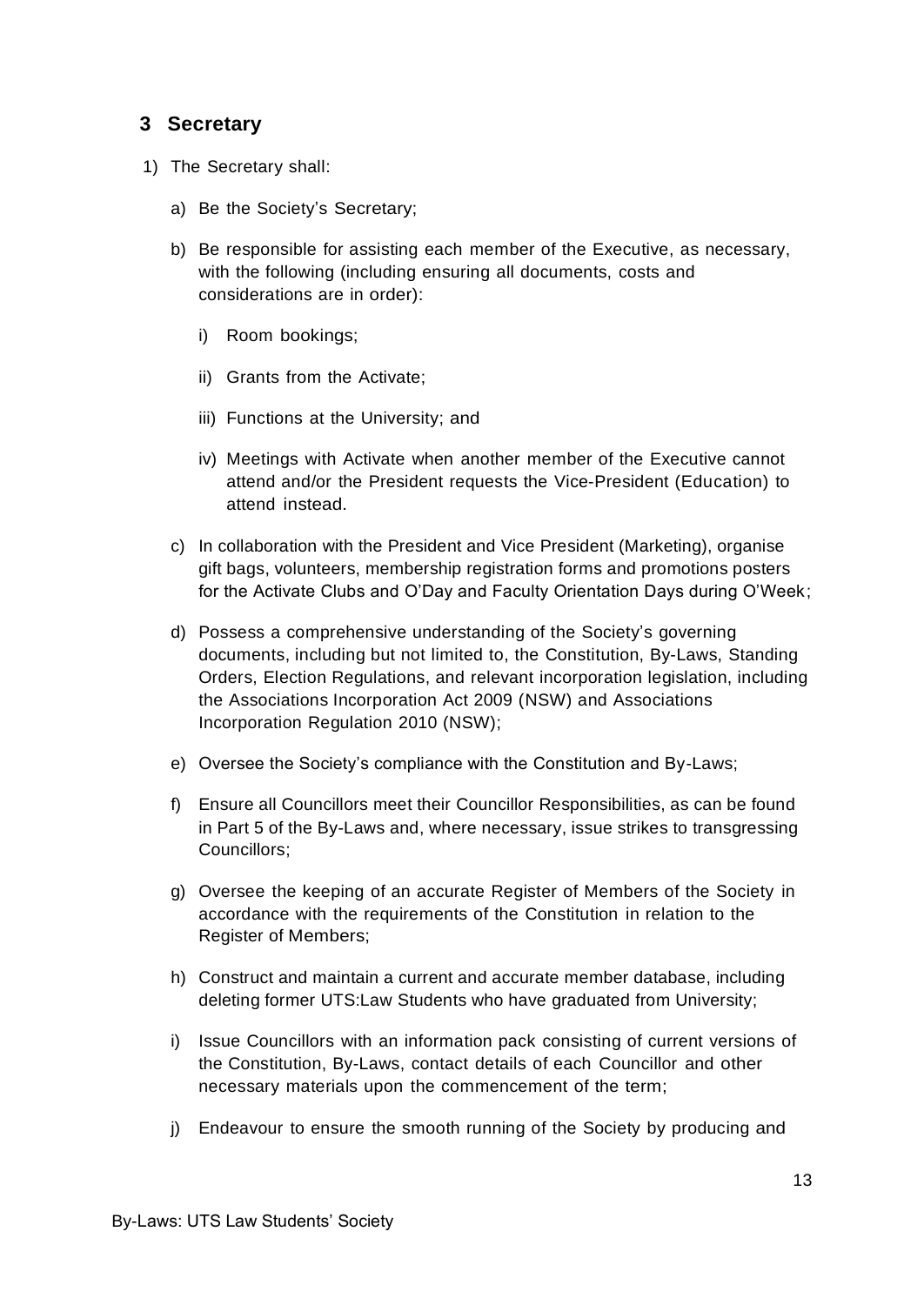maintaining a procedures and templates manual which includes all common procedures and forms used by the Society, including in relation to room bookings, record keeping, Proxy Forms and template meeting agendas and minutes;

- k) Liaise, alongside the President, Vice-President (Activities), Activate, or in the event that Activate's policies are insufficient insofar as they do not offer an adequate level of protection, an alternative insurance provider, to effect and maintain an adequate level of insurance to protect the Society from any liability arising out of any activities in which the Society is to partake;
- l) Keep comprehensive minutes of all proceedings and business transacted, and the names of members of the Council who are both present and absent, at all Council Meetings, General Meetings and Executive meetings;
- m) Provide reasonable administrative support to all Council members to assist them discharge the obligations under their respective portfolios;
- n) Provide for and receive the electronic submission of all Society application forms, as directed by the President or other members of the Executive;
- o) Collect the Society's mail from the Faculty Law Reception or other designated location at least once per week and distribute that mail to each relevant Council member either in person or by placing the mail in each relevant councillor's pigeonhole in the Society's office;
- p) Maintain a record of positions of council members from each tenure, to be kept for future tenures;
- q) Fulfill all of the Society's organisational duties in relation to ALSA July Conference. This includes the registration of the Society's delegation for the ALSA July Conference, booking of flights or any other transport, preparation of materials for Competitors and General Delegates and working alongside the President and Treasurer to ensure grants from the Faculty and the Activate to fund subsidies for Competitor and General Delegate registration, flight and accommodation costs;
- r) Maintain a record of ALSA delegates from each July Conference, to be kept for the benefit of future tenures and the UTS Faculty of Law;
- s) Be responsible for all correspondence with ALSA and ensuring compliance with ALSA directions and requests; and
- t) Working alongside the Vice President (Marketing) and Marketing Directors to ensure proper notification of the ALSA July Conference, Society Annual General Meeting and Election Notice is made to all members of the Society.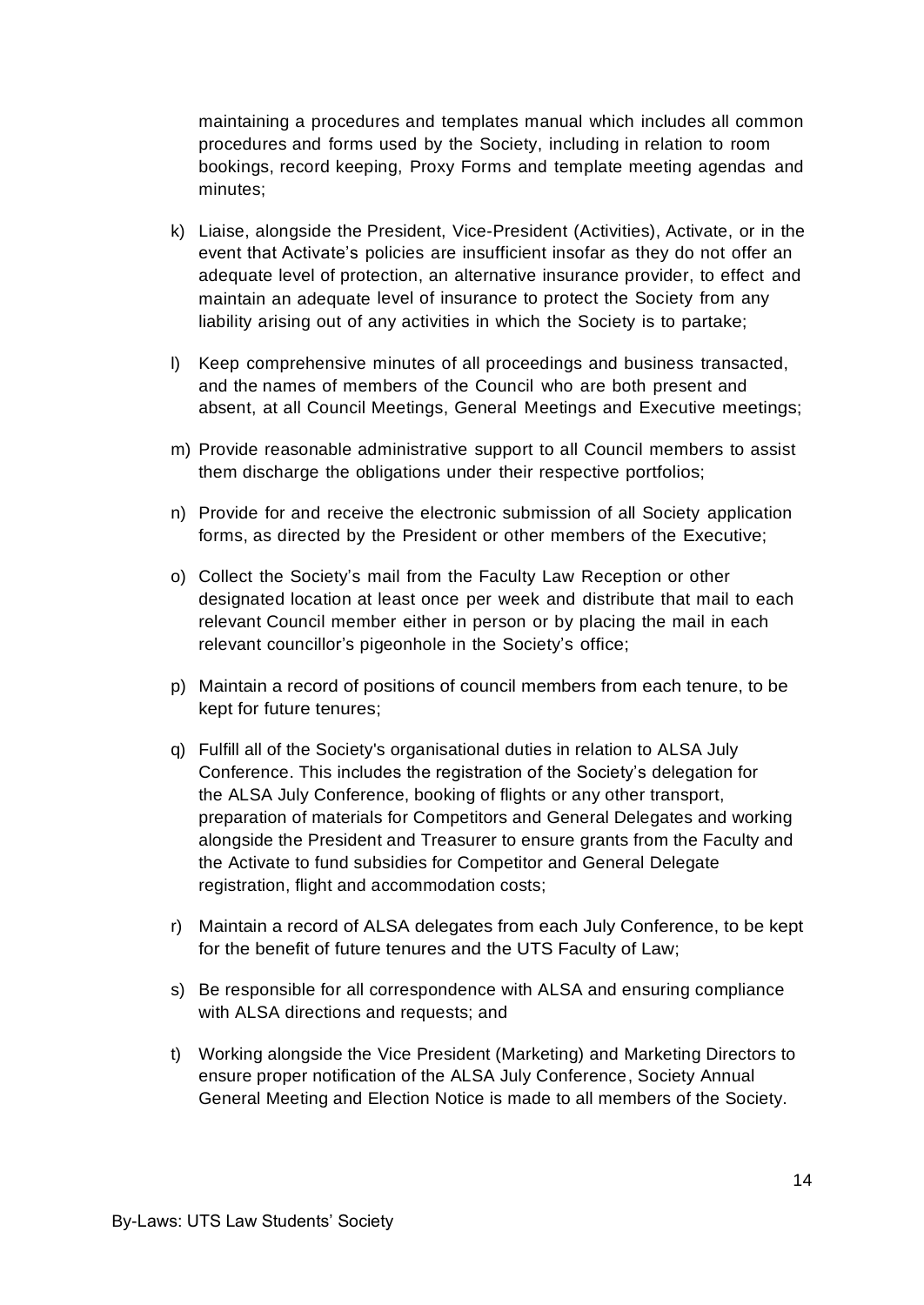#### <span id="page-14-0"></span>**4 Treasurer**

- 1) The Treasurer shall:
	- a) Be the Public Officer;
	- b) In the event of the President being unable to perform his or her duties, for whatever reason, assume the role of President and be responsible for all of the President's obligations under these By-Laws, until a By-Election is held;
	- c) Be responsible for setting the Society's budget annually and amending that budget as the need arises. This budget must be released to the Council, once it has been approved by the President, in consultation with the remaining members of the Executive at the beginning of every session;
	- d) Maintain the Society's financial documents;
	- e) Utilise an accounting system to ensure responsible financial management of the Society;
	- f) Provide quarterly reports to the Executive in relation to the current financial position of the Society immediately following the submission of the Society's Business Activity Statements (BAS);
	- g) Ensure all debts to the Society are paid and the corresponding invoices are collected, filed and retained;
	- h) Prepare invoices for all of the Society's sponsors and oversee and ensure the payment of those invoices by the date specified in the invoice;
	- i) Ensure that proper cash handling procedures are followed;
	- j) Provide financial documents to be tabled at the AGM;
	- k) Possess a comprehensive understanding of the Society's governing documents, including but not limited to, the Constitution, By-Laws, Standing Orders, Election Regulations, and relevant incorporation legislation, including the Associations Incorporation Act 2009 (NSW) and Associations Incorporation Regulation 2010 (NSW);
	- l) Endeavour to ensure the smooth running of the Society by producing and maintaining financial procedures and templates which includes all common procedures and forms used by the Society, including in relation to financial management and reporting, re-affiliation with Activate, online banking, PayPal and Cheque Requisition Forms;
	- m) Be the point of contact between the Society and the Australian Tax Office, as well as submit and maintain a record of quarterly BAS Statements, as required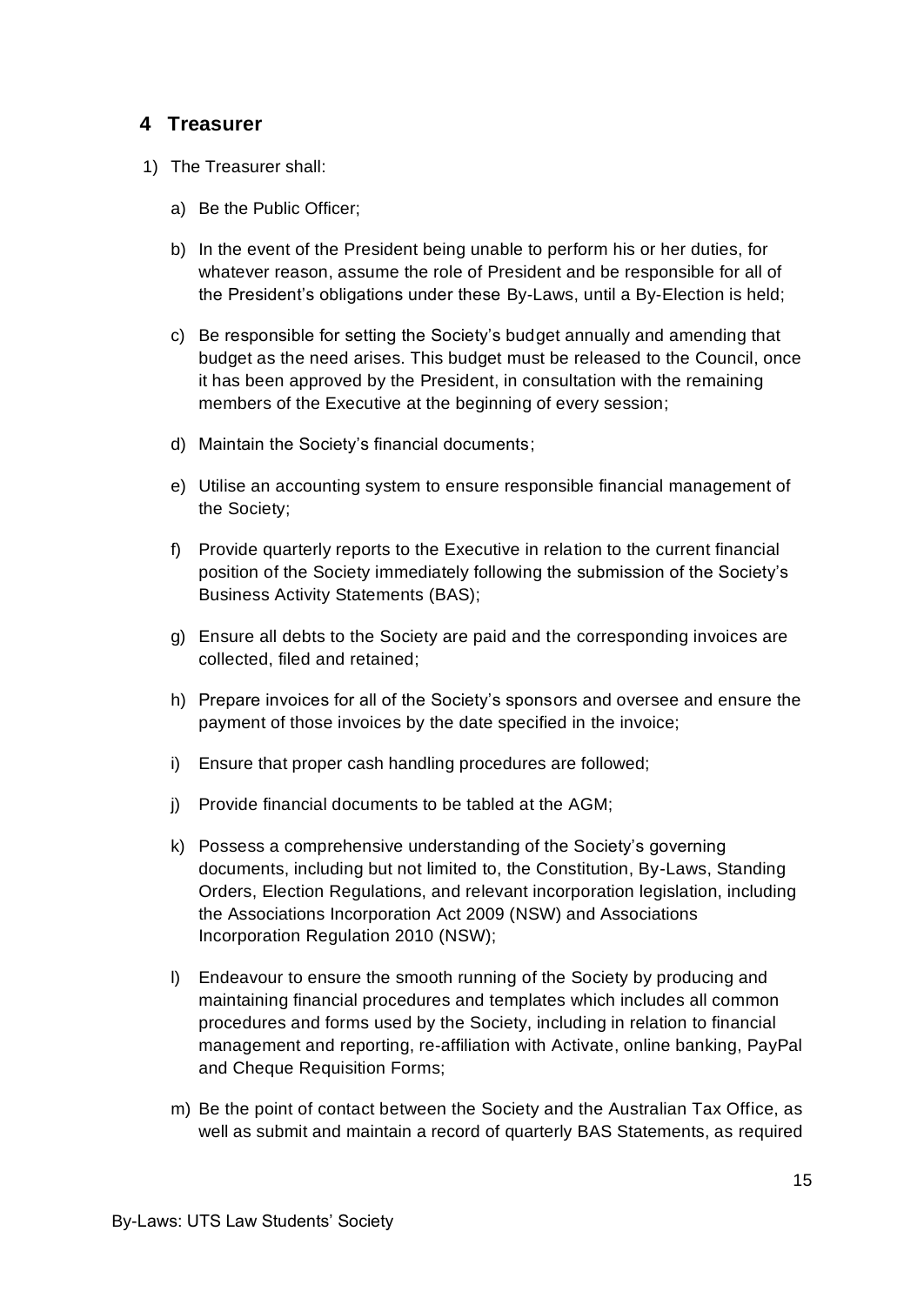by the Australian Tax Office;

- n) Be the point of contact between the Society and the Australian Charities and Non-for-profits Commission, as well as maintain the Societies ACNC Charity Register by submitting Annual Information Statements per annum, as well as the financial documents that are required to accompany these statements;
- o) Be responsible for providing the President with updates in relation to all obligations of the Treasurer, as well as provide such updates within a reasonable time after being requested to do so by the President;
- p) Be responsible for responding to Councillor emails that request, query or submit matters relating to the financial management of the Society;
- q) Provide the Marketing Director with all content to be included in The Buzz relevant to the portfolio of the Treasurer no later than 48 hours before its fortnightly distribution; and
- r) Prepare a comprehensive handover package for the next Treasurer to ensure a smooth transition between terms.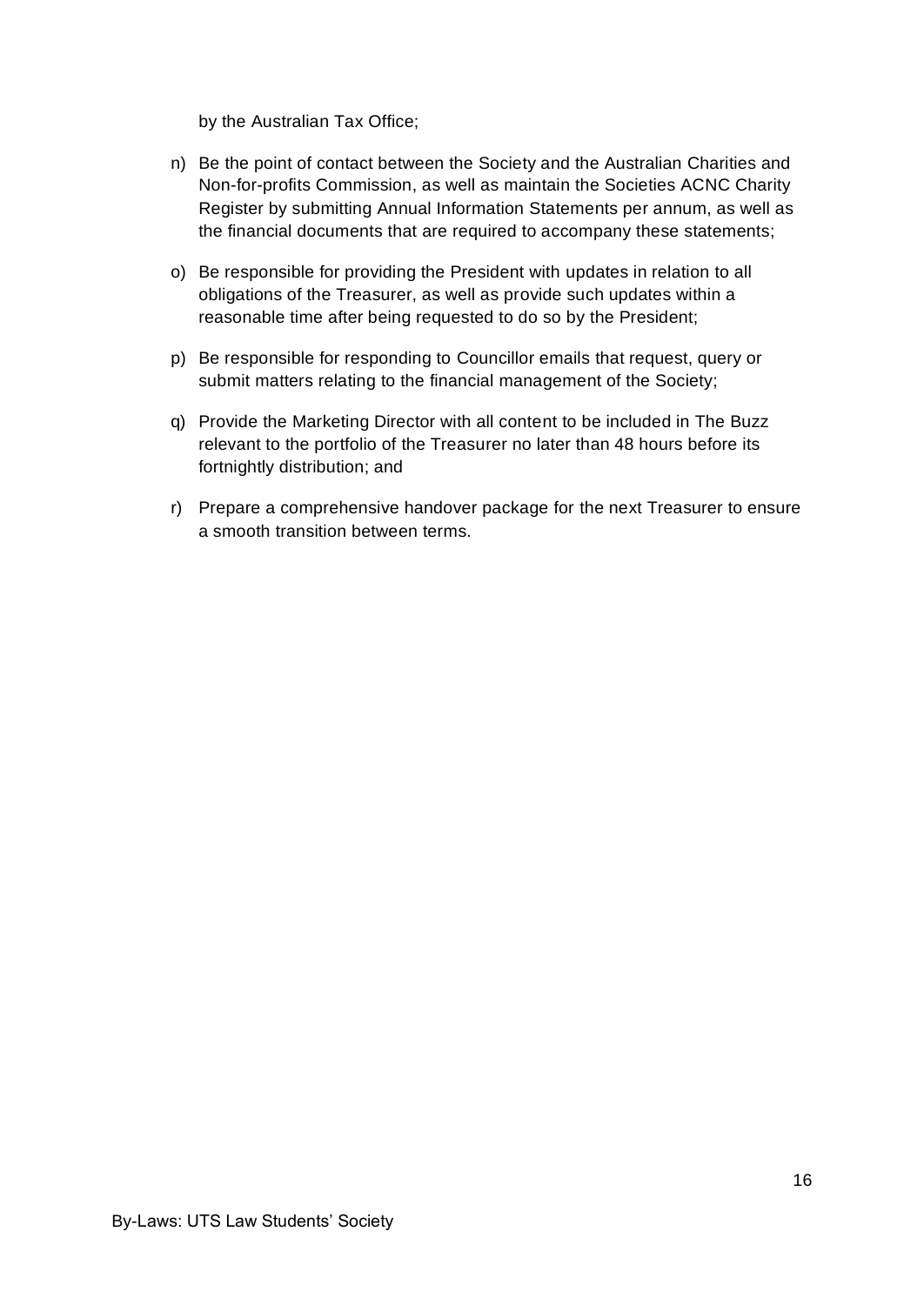#### <span id="page-16-0"></span>**5 Vice-President (Activities)**

- 1) The Vice-President (Activities) shall:
	- a) Be responsible to the Council for all of the Society's social events organised by the Socials Directors, including but not limited to:
		- i) First Year Law Drinks;
		- ii) Start of Session Function;
		- iii) Law Cruise;
		- iv) End of Session Function;
		- v) Law Ball,
	- b) Assist and advise the Sports Director in relation to the competitions and events organised by the Sports Director including:
		- i) The annual Inter-Faculty Sports Competition;
		- ii) KickStart; and
		- iii) The annual Intervarsity Sports Day.
	- c) Be responsible for overseeing, promoting and running the Society's First Year Orientation Camp;
	- d) Liaise, alongside the Secretary, with Activate, or in the event that Activate's policies are insufficient insofar as they do not offer an adequate level of protection, an alternative insurance provider, to effect and maintain an adequate level of insurance to protect the Society from any liability arising out of the Society's First Year Orientation Camp or other activities in which the Society is to partake;
	- e) Be responsible for providing the President with fortnightly updates in relation to all obligations of the Vice-President (Activities), Sports Director and Socials Directors; as well as providing such updates within a reasonable time after being requested to do so by the President;
	- f) Provide the Marketing Director with all content to be included in The Buzz relevant to the portfolio of the Vice-President (Activities) no later than 48 hours before its fortnightly distribution; and
	- g) Prepare a comprehensive handover package for the next Vice-President (Activities) to ensure a smooth transition between terms.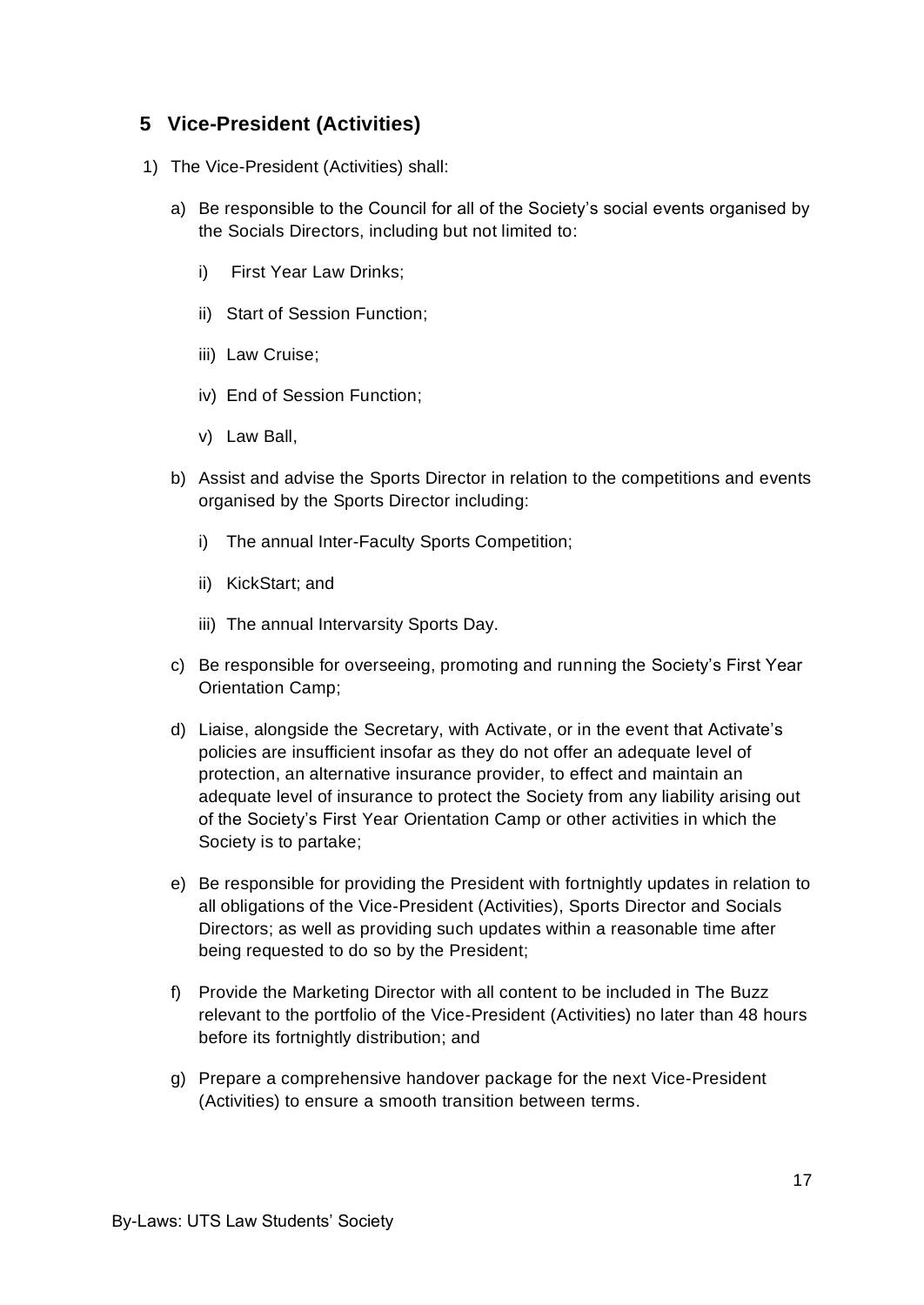### <span id="page-17-0"></span>**6 Vice-President (Careers)**

- 1) The Vice-President (Careers) shall:
	- a) Be responsible to the Council for the co-ordination of all on-campus and offcampus careers focused events (including but not limited to room bookings, catering, and promotion). These events include, but are not limited to:
		- i) Clerkship and Careers seminars;
		- ii) A Clerk Panel;
		- iii) Clerkship Seminars;
		- iv) A Clerkship Networking Evening;
		- v) Workshops focused on developing UTS LSS members career skills;
		- vi) Information panels focused on careers outside commercial law;
		- vii) A Women in Law event;
		- viii)Careers events with other UTS societies if appropriate; and
		- ix) One initiative in conjunction with UTS Careers where possible.
	- b) Be responsible to the Council for the review of all publications produced by the Careers (Publications) Director, including but not limited to the Careers Guide and the Clerkship Guide;
	- c) Oversee the printing and circulation of publications produced by the Careers (Publications) Director to interested bodies and persons within and outside the University, including but not limited to UTS:Law Students, the Faculty, University Library and sponsors of the Society;
	- d) Work with the Vice-President (Sponsorship) to correspond with potential contributors for the provision of material in relation to the Clerkship Guide and Careers Guide;
	- e) Monitor and report on the career's initiatives organised and run by other Law Students' Societies in Australia, with a view to promoting broader careers initiatives for UTS:Law Students and learning about innovative careers programs;
	- f) Ensure all publications produced by the Careers (Publications) Director are uploaded onto the Society's website [\(www.utslss.com\)](http://www.utslss.com/) and promoted via appropriate social media channels;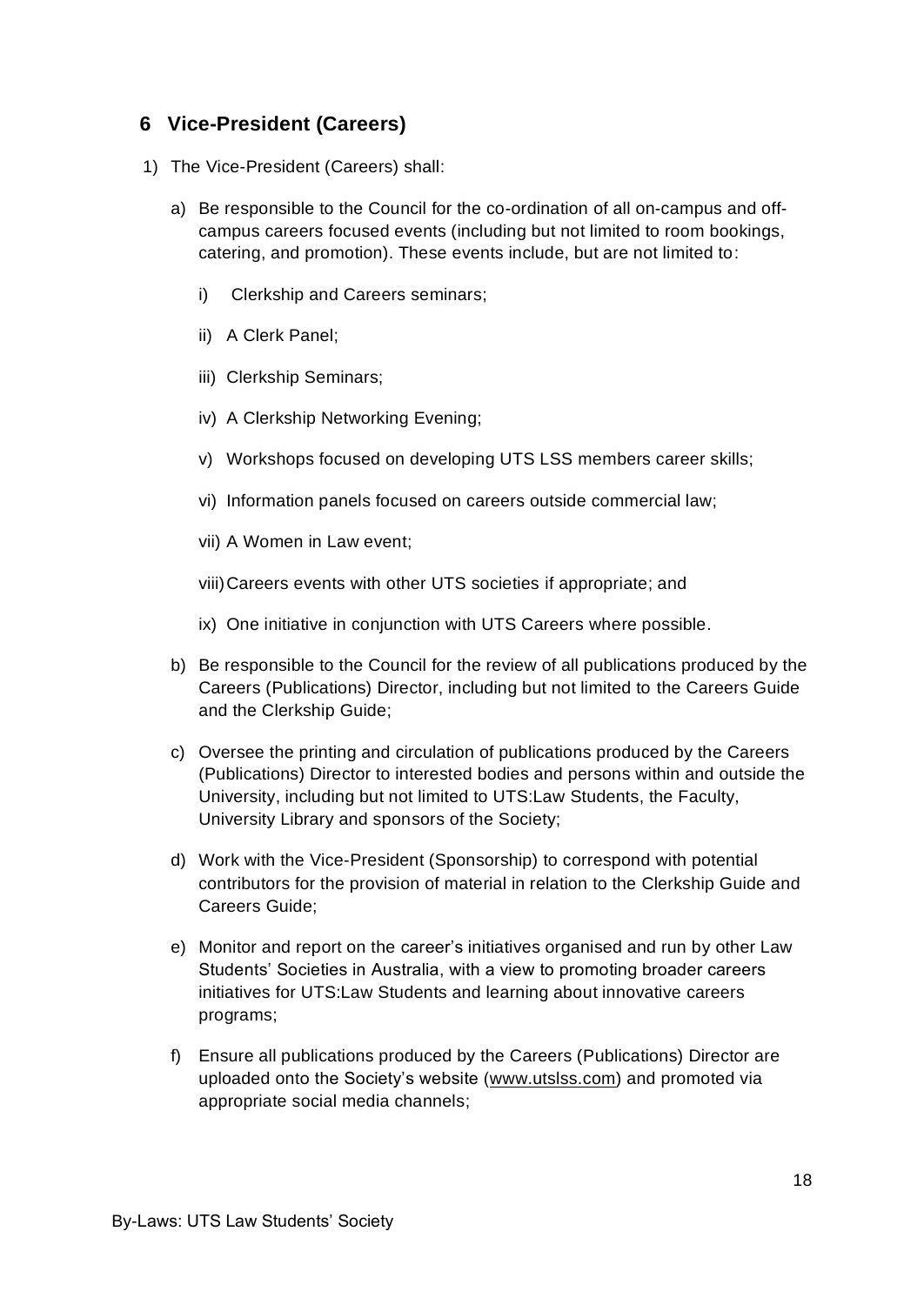- g) Be responsible for managing and overseeing the roles of the Careers (Publications) Director, the Careers (Activities) Directors, and where necessary, any subcommittees which fall under the Careers portfolio;
- h) Be responsible for providing the President with fortnightly updates in relation to all obligations of the Vice-President (Careers), Careers (Activities) Directors, and Careers (Publications) Director, as well as providing such updates within a reasonable time after being requested to do so by the President;
- i) Provide the Marketing Director with all content to be included in The Buzz relevant to the portfolio of the Vice-President (Careers) no later than 48 hours before its fortnightly distribution;
- j) Liaise with the Vice-President (Sponsorship) to ensure sponsored Careers events uphold sponsorship requirements;
- k) Prepare a comprehensive handover package for the next Vice-President (Careers) to ensure a smooth transition between terms.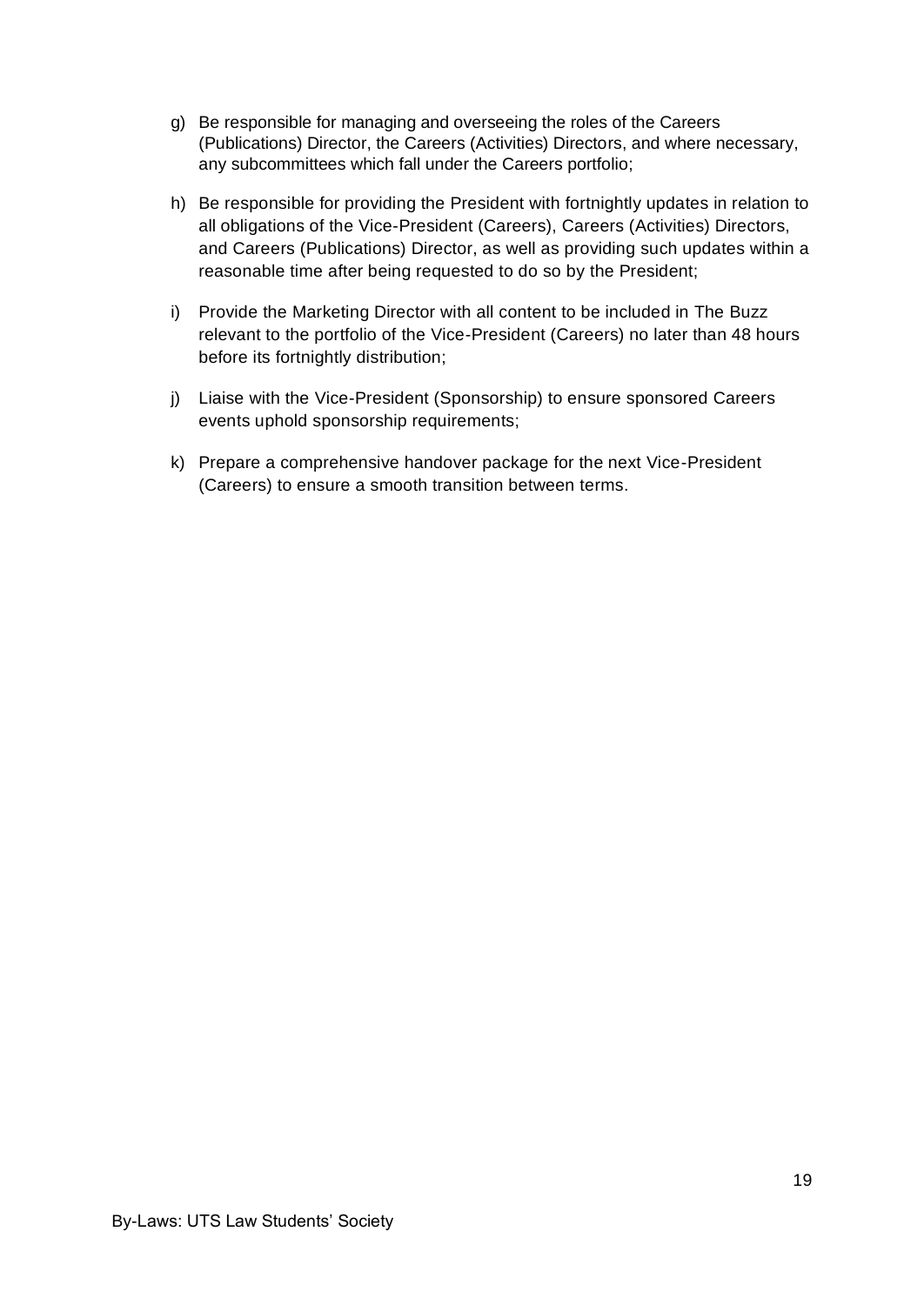### <span id="page-19-0"></span>**7 Vice-President (Mooting)**

- 1) The Vice-President (Mooting) shall:
	- a) Work with the Vice-President (Skills Competitions) to effectively oversee and run the UTS LSS Competitions.
	- b) Be responsible to the Council for the running of Junior and Open Mooting Competition, Subject Mooting Competitions and Intervarsity Mooting Competitions;
	- c) Be responsible to the Council for the selection of competitors for Intervarsity Mooting Competitions, abiding by the processes and policies as set out in the Competitor Selection Policy;
	- d) Collaborate and sit on the UTS Faculty of Law Mooting Management Committee. Where necessary, appoint a Director to sit on the committee;
	- e) Oversee the running of any subject moots, in conjunction with the Subject Mooting Directors, that Faculty and UTS LSS agree should be introduced;
	- f) Oversee the running of Intervarsity Legal Moots, including but not limited to:
		- i) The Nicholas Cowdery AM QC Criminal Law Moot; and
		- ii) The Intervarsity Legal Technology Law Moot.
	- g) Assist the Vice-President (Sponsorship), when requested, in any capacity regarding the sponsorship of UTS Mooting Competitions (including various Mooting, Subject Mooting and Intervarsity Mooting Competitions);
	- h) Together with the Vice-President (Skills Competitions), be responsible for the organisation of UTS Competition trophies, medals and awards where necessary;
	- i) Ensure that the assessment of student performances in internal competitions are accountable and transparent, including the uploading of competitions score sheet templates on the Society's website (www.utslss.com);
	- j) Oversee the Mooting Judge's Training Program, in conjunction with the Vice-President (Skills Competitions) and Competitions Directors;
	- k) In conjunction with the Vice-President (Skills Competitions) be responsible for the maintenance and currency of the UTS Competitions Honour Roll document containing a list of previous UTS Competitions winners for all internal and intervarsity competitions, to be uploaded onto the Society's website (www.utslss.com);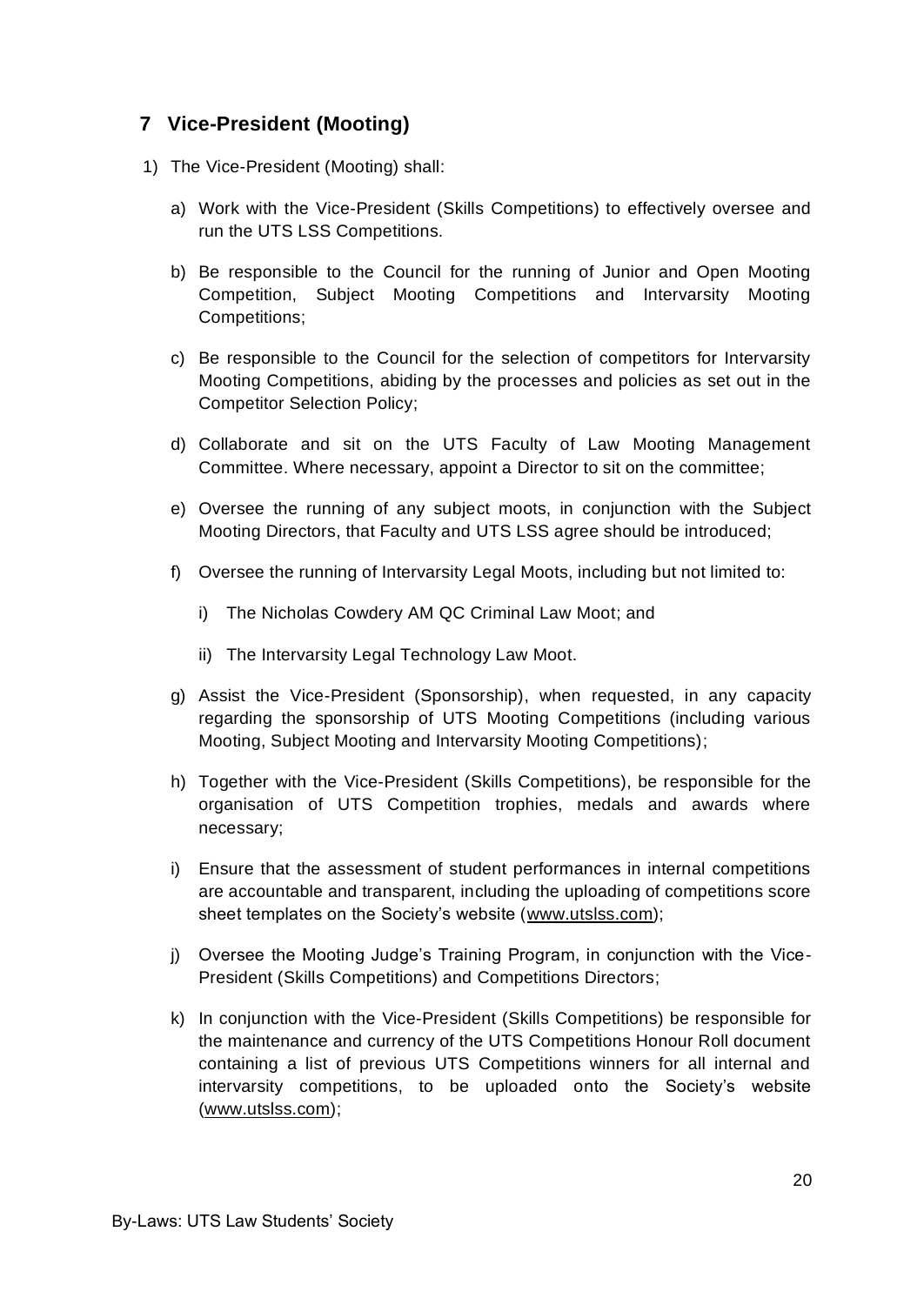- l) Be responsible for maintaining links with UTS alumni who have competed in both internal and Intervarsity Mooting, for the purpose of cultivating a better competitions culture as UTS;
- m) Be responsible for creating a database of Mooting Judges comprised of Faculty staff, members of the legal profession and UTS alumni who have competed in both internal and intervarsity Mooting, to be updated each session;
- n) Subject to the approval of the President, convene a competitions committee if one is required or desired;
- o) Provide support and direction to the Vice-President (Skills Competitions), Subject Mooting Directors and Intervarsity Mooting Director where necessary;
- p) Be responsible for providing the President with fortnightly updates in relation to all obligations of the Vice-President (Mooting), Subject Mooting Directors, Intervarsity Mooting Director; as well as provide such updates within a reasonable time after being requested to do so by the President;
- q) Sit on the ALSA Selections Panel alongside the President, Vice-President (Education), Vice-President (Skills Competitions) and Secretary, to select the UTS Competitors and General Delegates, if any, to compete or participate in the ALSA July Conference, abiding by the processes and policies as set out in the Competitor Selection Policy;
- r) Provide the Marketing Director with all content to be included in The Buzz relevant to the portfolio of the Vice-President (Mooting) no later than 48 hours before its fortnightly distribution;
- s) Prepare a comprehensive handover package for the next Vice-President (Mooting) to ensure a smooth transition between terms;
- t) Be responsible in collaboration with the Subject Mooting Directors, Intervarsity Mooting Director and the UTS Law Faculty Mooting Management Committee for the overseeing, promotion and development of the UTS Mooting Program, by including but not limited to:
	- i) The running of oral and written submissions workshops, and other necessary information sessions;
	- ii) Encouragement of coaching for students who compete in intervarsity mooting competitions; and;
	- iii) Regularly advertise applications that are open for both UTS LSS and Faculty run internal and intervarsity mooting competitions and; and
	- iv) The preservation of selection in national and international mooting completions being based on competing in internal competitions first.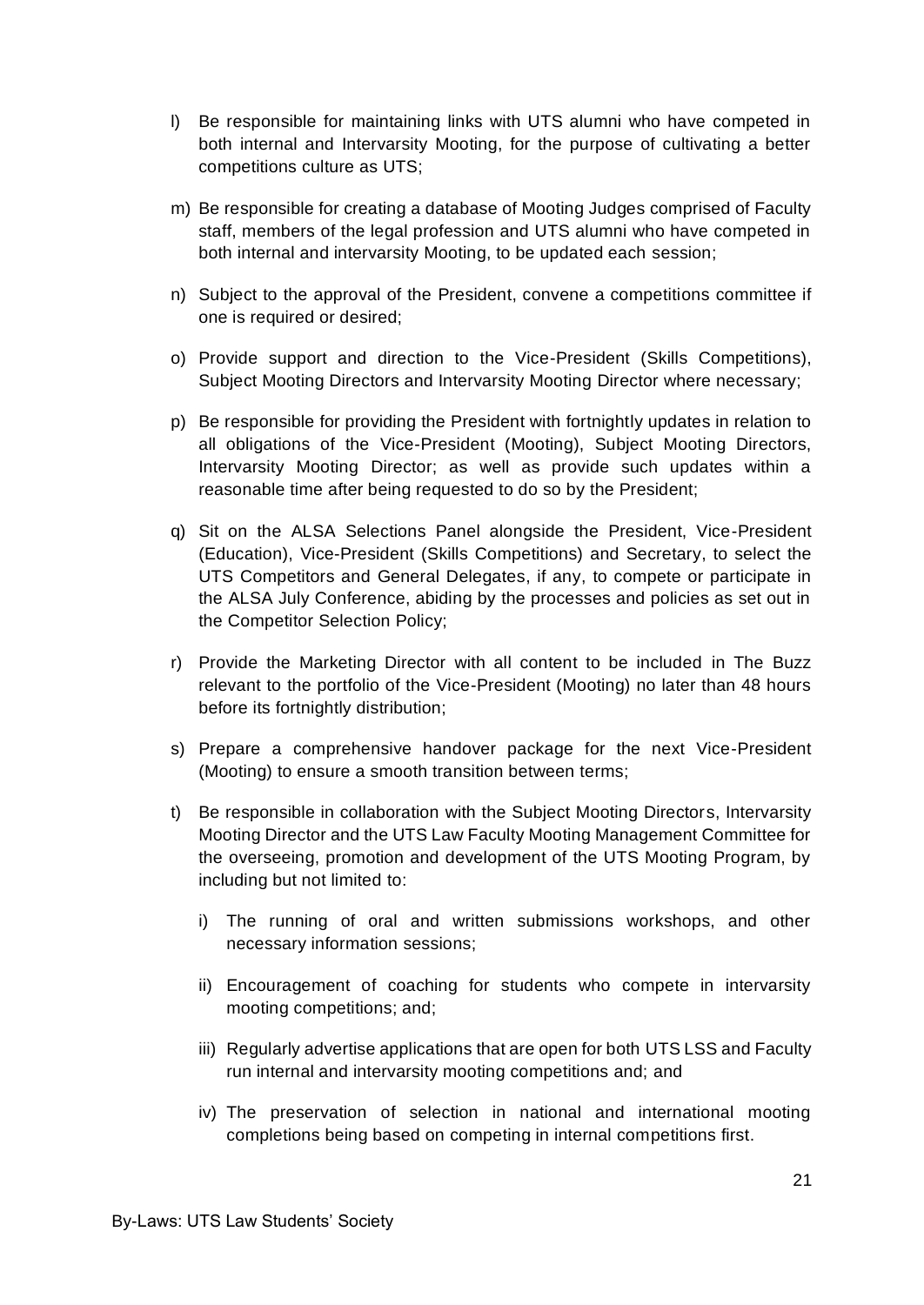u) Work with the Vice-President (Skills Competitions) in order to run the Gauntlet Competition and Competitions Gala.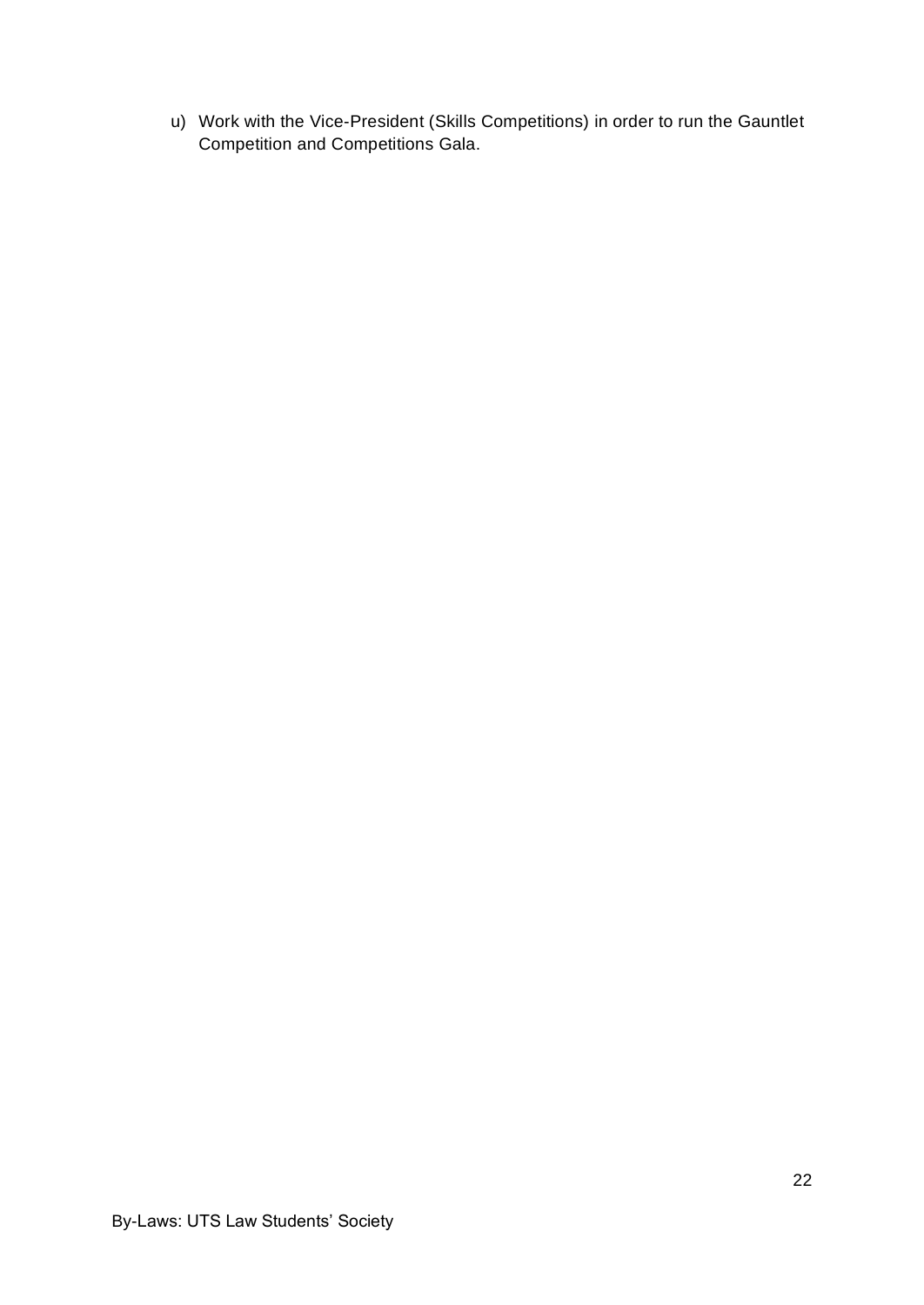## <span id="page-22-0"></span>**8 Vice-President (Skills Competitions)**

- 1) The Vice-President (Skills Competitions) shall:
	- a) Be responsible to the Council for the running of the Junior and Open Witness Examination, Negotiation, Client Interview and Intervarsity Skills Competitions;
	- b) Be responsible to the Council for the selection of competitors for the Intervarsity Skills Competitions, abiding by the processes and policies as set out in The Competitor Selection Policy;
	- c) Organise and promote one Paper Presentation competition for the purposes of assisting selection of the Paper Presentation competitor for the ALSA Conference, and organise and promote one Advice Writing competition;
	- d) Oversee the running of intervarsity skills competitions, including but not limited to:
		- i) The Margaret Cunneen SC Intervarsity Witness Examination Competition; and
		- ii) The Intervarsity Negotiation Competition
	- e) Assist the Vice-President (Sponsorship), when requested, in any capacity regarding the sponsorship of UTS Skills Competitions (including various Witness Examination, Negotiation, Client Interview, Paper Presentation, Advice Writing and Intervarsity Skills Competitions);
	- f) Together with the Vice-President (Mooting), be responsible for the organisation of UTS Competition trophies, medals and awards where necessary;
	- g) Ensure that the assessment of student performances in internal competitions are accountable and transparent, including the uploading of competitions score sheet templates on the Society's website [\(www.utslss.com\)](http://www.utslss.com/);
	- h) Oversee the Skills Judge's Training Program, in conjunction with the Vice-President (Mooting) and Competitions Directors;
	- i) Be responsible for the development and improvement of Competitions Handbooks, in conjunction with the Vice-President (Mooting) and relevant Competitions Directors;
	- j) In conjunction with the Vice-President (Mooting) be responsible for the maintenance and currency of the UTS Competitions Honour Roll document containing a list of previous UTS Competitions winners for all internal and intervarsity competitions, to be uploaded onto the Society's website (www.utslss.com);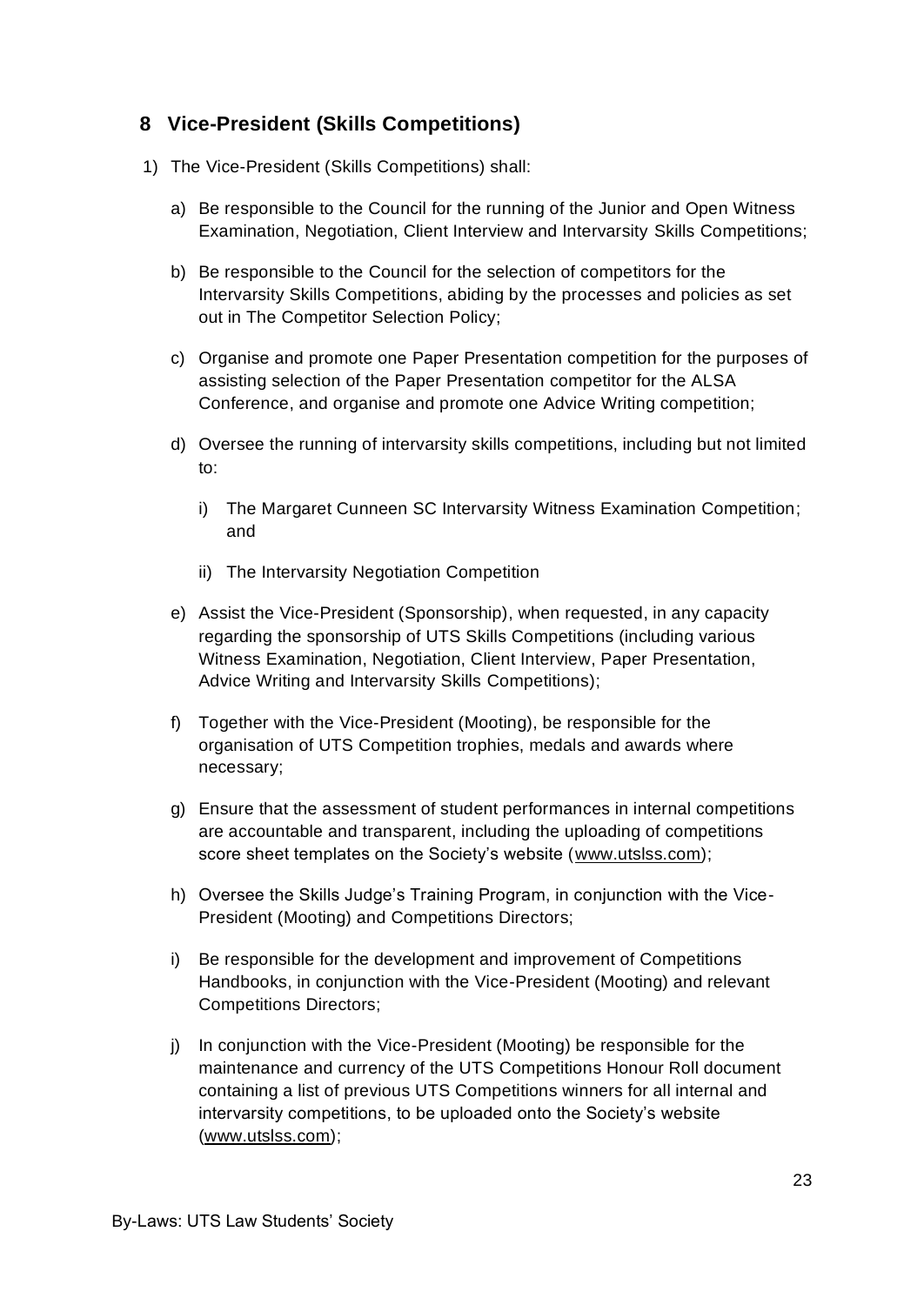- k) Be responsible for maintaining links with UTS alumni who have competed in both internal and Intervarsity Skills Competitions , for the purpose of cultivating a better competitions culture as UTS;
- l) Be responsible for creating a database of Skills (Witness Examination, Client Interview, Negotiation, Advice Writing, Mediation, and Paper Presentation) Judges comprised of Faculty staff, members of the legal profession and UTS alumni who have competed in both internal and intervarsity Skills, to be updated each session;
- m) Subject to the approval of the President, convene a competitions committee if one is required or desired;
- n) Provide support and direction to the Vice-President (Mooting), Witness Examination Director, Client Interview Director, Negotiation Director and Intervarsity Skills Competitions Director, where necessary;
- o) Be responsible for providing the President with fortnightly updates in relation to all obligations of the Vice-President (Skills Competitions), Witness Examination Director, Client Interview Director, Negotiation Director and Intervarsity Skills Competitions Director; as well as provide such updates within a reasonable time after being requested to do so by the President;
- p) Sit on the ALSA Selections Panel alongside the President, Vice-President (Education), Vice-President (Mooting) and Secretary, to select the UTS Competitors and General Delegates, if any, to compete or participate in the ALSA July Conference, abiding by the processes and policies as set out in the Competitor Selection Policy;
- q) Provide the Marketing Director with all content to be included in The Buzz relevant to the portfolio of the Vice-President (Skills Competitions) no later than 48 hours before its fortnightly distribution;
- r) Prepare a comprehensive handover package for the next Vice-President (Skills Competitions) to ensure a smooth transition between terms;
- s) Be responsible in collaboration with the Witness Examination Director, Client Interview Director, Negotiation Director and Intervarsity Skills Competitions Director and the UTS Law Faculty Mooting Management Committee for the overseeing, promotion and development of the UTS Skills Program;
- t) Work with the Vice-President (Mooting) in order to run the Gauntlet Competition and Competitions Gala.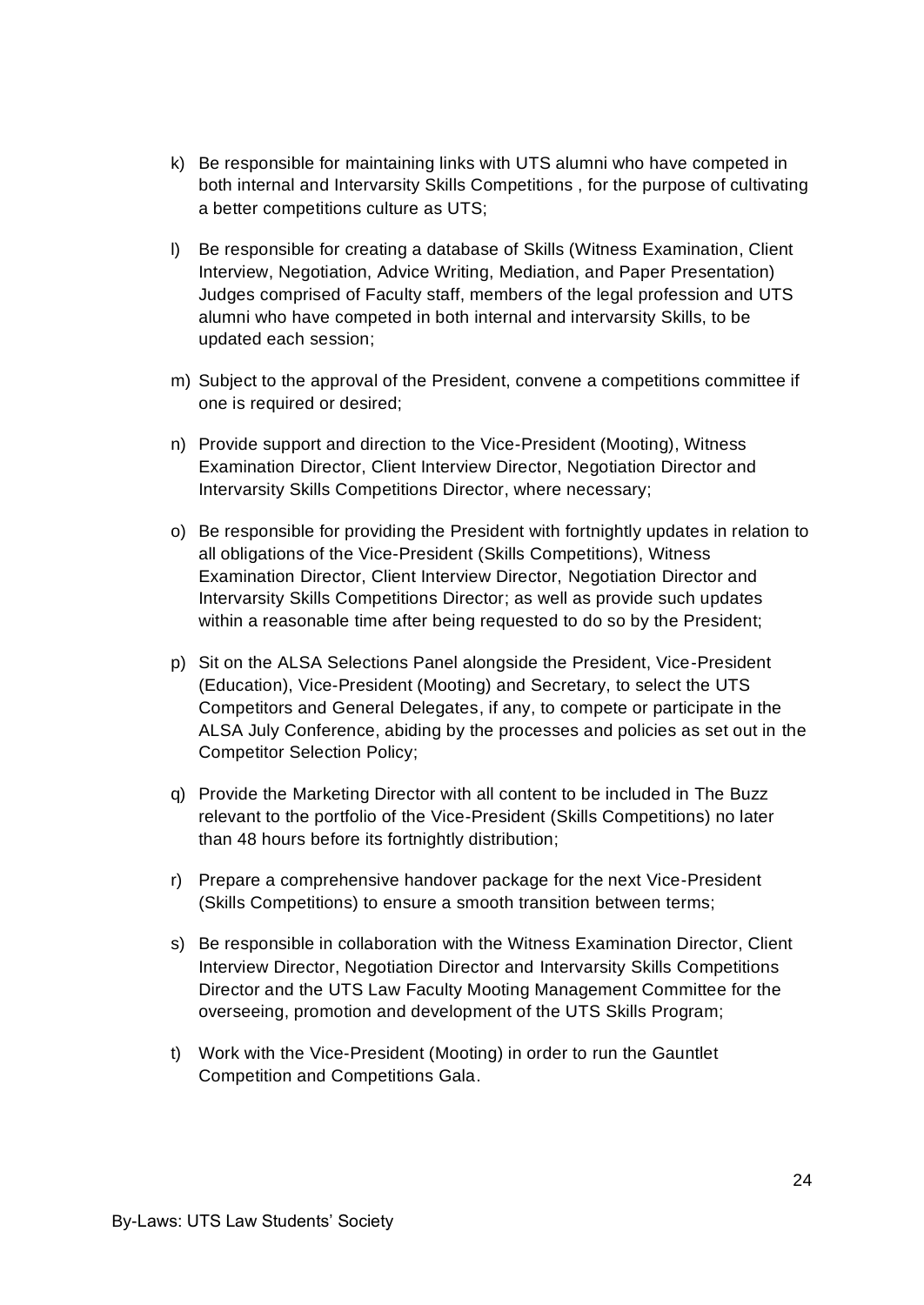### <span id="page-24-0"></span>**9 Vice-President (Education)**

- 1) The Vice-President (Education) shall:
	- a) Be responsible to the Council for all duties of the Education (External Engagement) Director, Education (Internal Engagement) Director, Wellbeing Director and Education (Publications) Directors;
	- b) Oversee and contribute to the portfolios of the Education (External Engagement) Director, Education (Internal Engagement) Director, Wellbeing Director and Education (Publications) Directors, with a view to acting in the best interests of law students generally;
	- c) Be responsible to the Council for, review, and approve, all publications produced by the Education (Publications) Directors, including but not limited to: The Full Bench, Camp Survival Guide and Law School Manual;
	- d) Oversee the printing and circulation of publications produced by the Education (Publications) Directors to interested bodies and persons within and outside the University, including but not limited to UTS:Law Students, the Faculty, University Library and sponsors of the Society;
	- e) Represent the Society on the ALSA Council, alongside the President;
	- f) Sit on the ALSA Selection Panel alongside the President, Vice-President (Mooting), Vice-President (Skills Competitions) and Secretary to select the UTS Competitors and General Delegates, if any, to compete or participate in the ALSA July Conference;
	- g) Monitor and report on the educational initiatives organised and run by other Law Students' Societies in Australia, with a view to promoting broader educational initiatives for UTS:Law Students and learning about innovative educational programs;
	- h) Build and maintain relationships with UTS alumni;
	- i) Collaborate with the Faculty to ensure the maintenance of the Brennan Justice and Leadership Program, and where necessary, sit on any committee for that Program;
	- j) Ensure all publications created by the Education (Publications) Director are uploaded onto the Society's website [\(www.utslss.com\)](http://www.utslss.com/);
	- k) Regularly liaise with and survey UTS:Law Students to improve the services of the Society, including but not limited to moderating and promoting discussion forums on the Society's Facebook Fan Page and encouraging student submissions by email using promotion through the Society's website [\(www.utslss.com\)](http://www.utslss.com/) and The Buzz;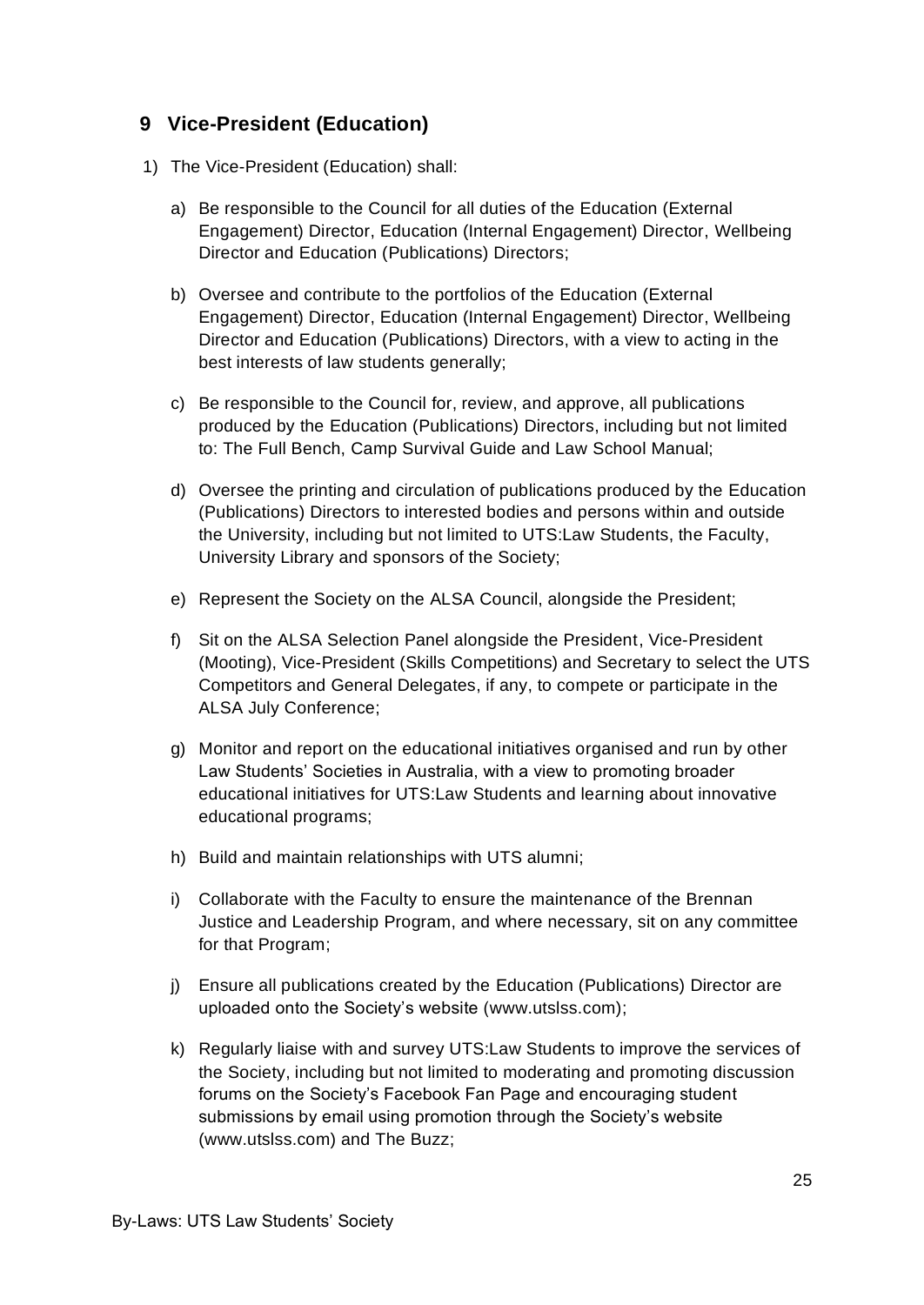- l) Respond to any educational concerns of law students and represent educational concerns of law students to the Faculty where necessary;
- m) Represent the Society, alongside the President, on the Special Committee of Law Students' Societies (SCLSS);
- n) Undertake to expand the educational activities of the Society wherever required to appropriately cater to the needs of UTS:Law Students;
- o) Be responsible for providing the President with fortnightly updates in relation to all obligations of the Vice-President (Education), Education (External Engagement) Director, Education (Internal Engagement) Director, Wellbeing Director and Education (Publications) Directors, as well as provide such updates within a reasonable time after being requested to do so by the President;
- p) Be responsible to the Council for and contribute to the programs managed by the Wellbeing Director, including but not limited to, feedback reviews and initiatives designed to foster wellbeing, including but not limited to the Smile Project and the Law Community Meeting;
- q) Be responsible to the Council for and contribute to all programs managed by the Education (External Engagement) Director, including but not limited to the Advocates Mentoring Program;
- r) Be responsible to the Council for and contribute to Speaker Series, an event managed collaboratively by the Education (External Engagement) Director; and
- s) Oversee the operation of The Bar Productions, by:
	- i) Assisting the Education (Publications) Directors in the annual Bar Podcast host selection process.
	- ii) Ensuring that in selecting the two hosts for the Bar Podcast, the Society accepts applications regardless of their gender identity and seeks to have diverse gender representation in the two hosts.
	- iii) Approving, with the assistance of the Executive, the content of each Bar Podcast episode.
	- iv) Approving, with the assistance of the Executive, the content of each Bar Newspaper article.
	- v) Ensuring that the interests of all stakeholders of the Society are considered in the operation of The Bar Productions
- t) Prepare a comprehensive handover package for the next Vice-President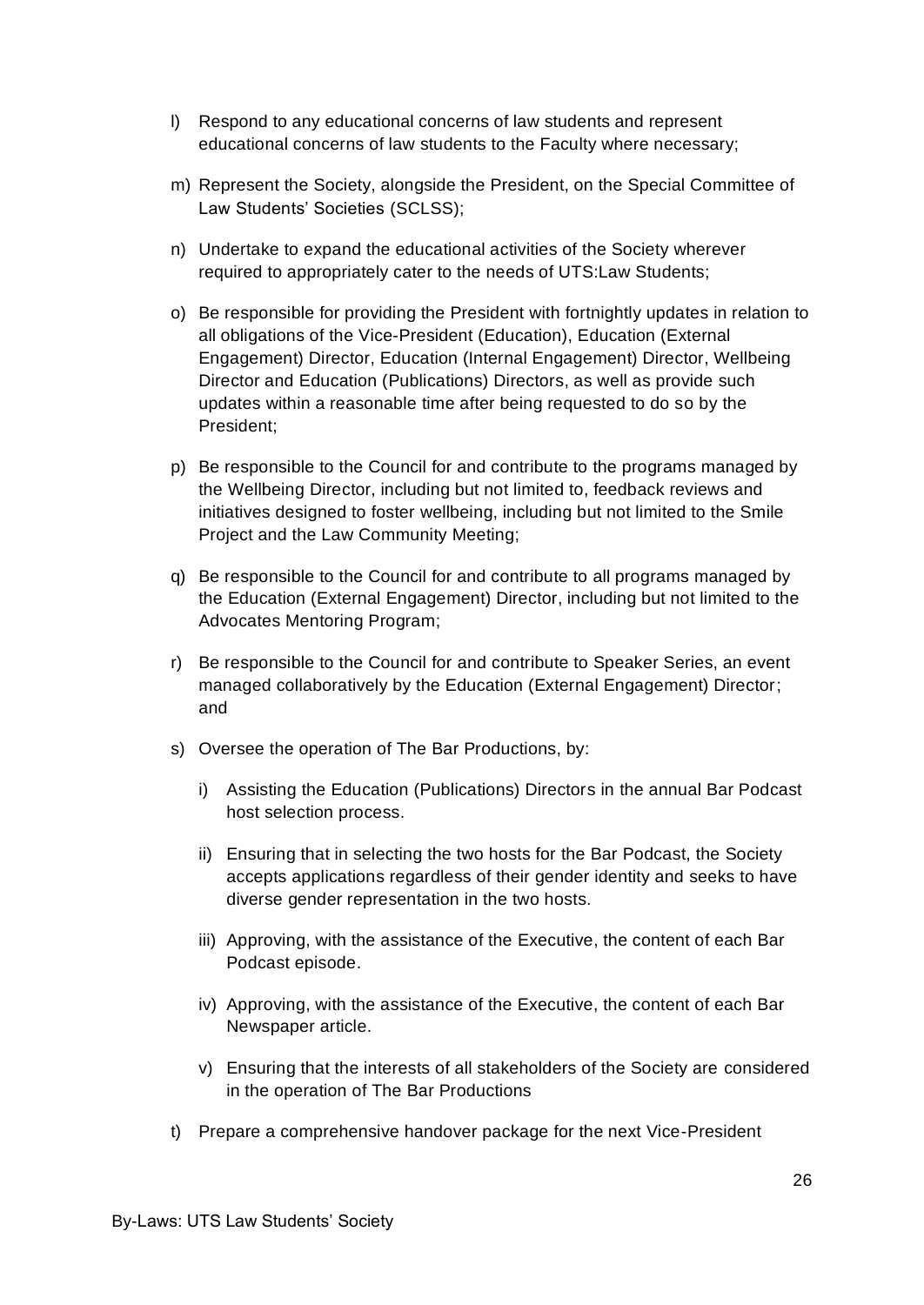(Education) to ensure a smooth transition between terms.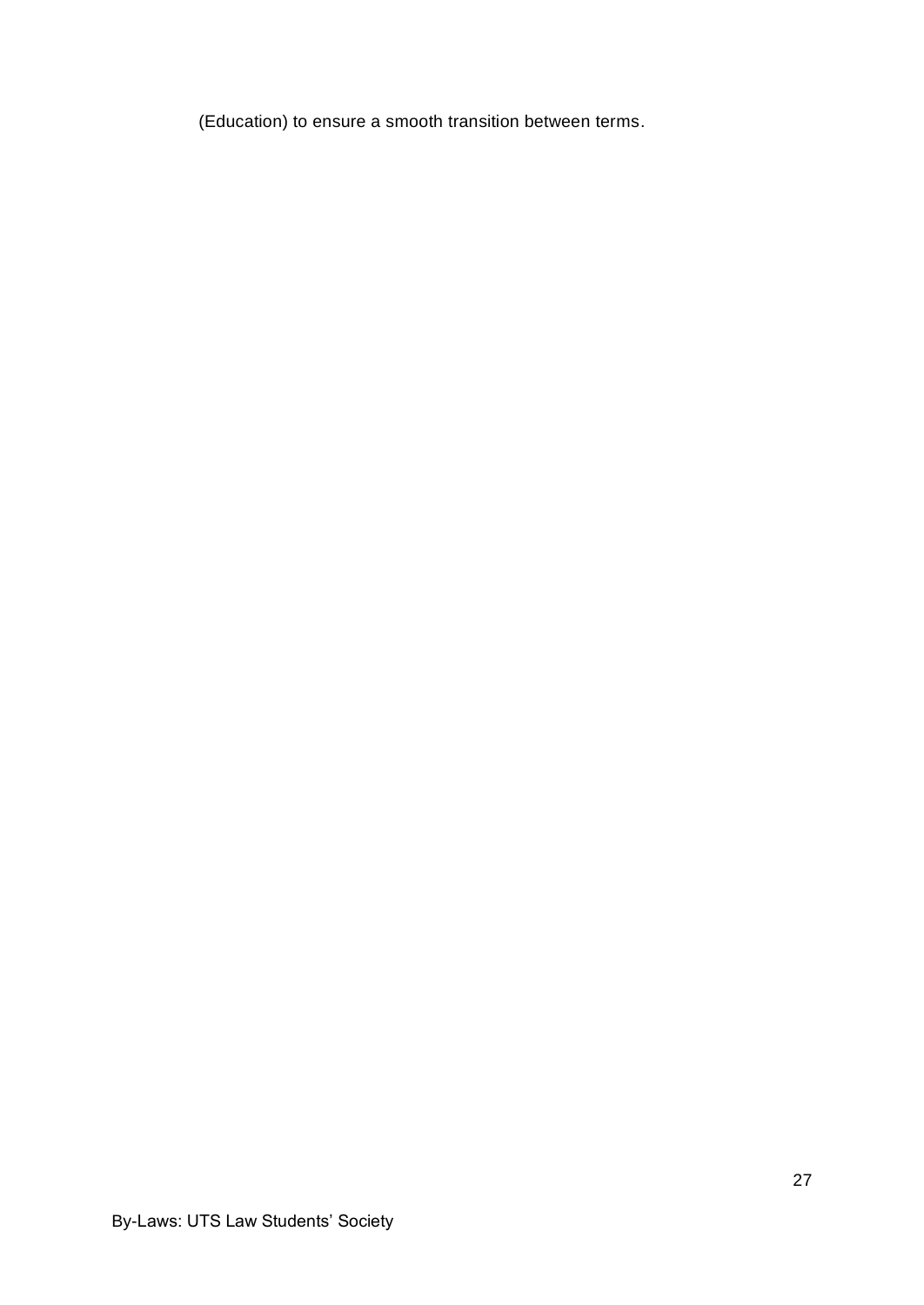## <span id="page-27-0"></span>**10 Vice-President (Marketing)**

- 1) The Vice-President (Marketing) shall:
	- a) Oversee and coordinate all marketing and advertising for the Society's events and initiatives and be responsible to Council for the profile and promotion of all of the Society's functions, including but not limited to its activities, publications, competitions and services, among students, the external community, sponsors of the Society, prospective employers of UTS:Law Students, and all other relevant stakeholders;
	- b) Be responsible for preparing, creating and distributing The Buzz fortnightly to all members of the Society and persons who have registered to receive The Buzz, after submitting it to the President for approval;
	- c) Be responsible for the design of the Society's sponsorship proposals, in consultation with the Vice-President (Sponsorship) and President;
	- d) Be responsible for the active recruitment of new members to the Society;
	- e) In collaboration with the President and Secretary, organising gift bags, volunteers, membership registration forms and promotions posters for the Activate Clubs and O'Day and Faculty Orientation Days during O'Week.
	- f) Implement creative marketing strategies to expand the Society's followers on its Facebook page, Twitter and Instagram accounts, expand the Society's membership base and subscribers to The Buzz, increase visitors to its website and registrations for, or participation in, the Society's competitions, events, services and activities;
	- g) Subject to the direction of each member of the Executive, be responsible for liaising with the IT Director to ensure all promotional material for any Society event or initiative is adequately displayed and functioning on the Society's website;
	- h) Where necessary, liaise with the Faculty, other universities, sponsors and other relevant groups to identify and ensure the best outcome and method of promotion for each event, such that the Marketing Director may utilise that information to effectively discharge the obligations under the portfolio of the Marketing Director;
	- i) Be responsible for providing the President with updates in relation to all obligations of the Vice-President (Marketing), Marketing Director and IT Director within a reasonable time after being requested to do so by the President;
	- j) Prepare a comprehensive handover package for the next Vice-President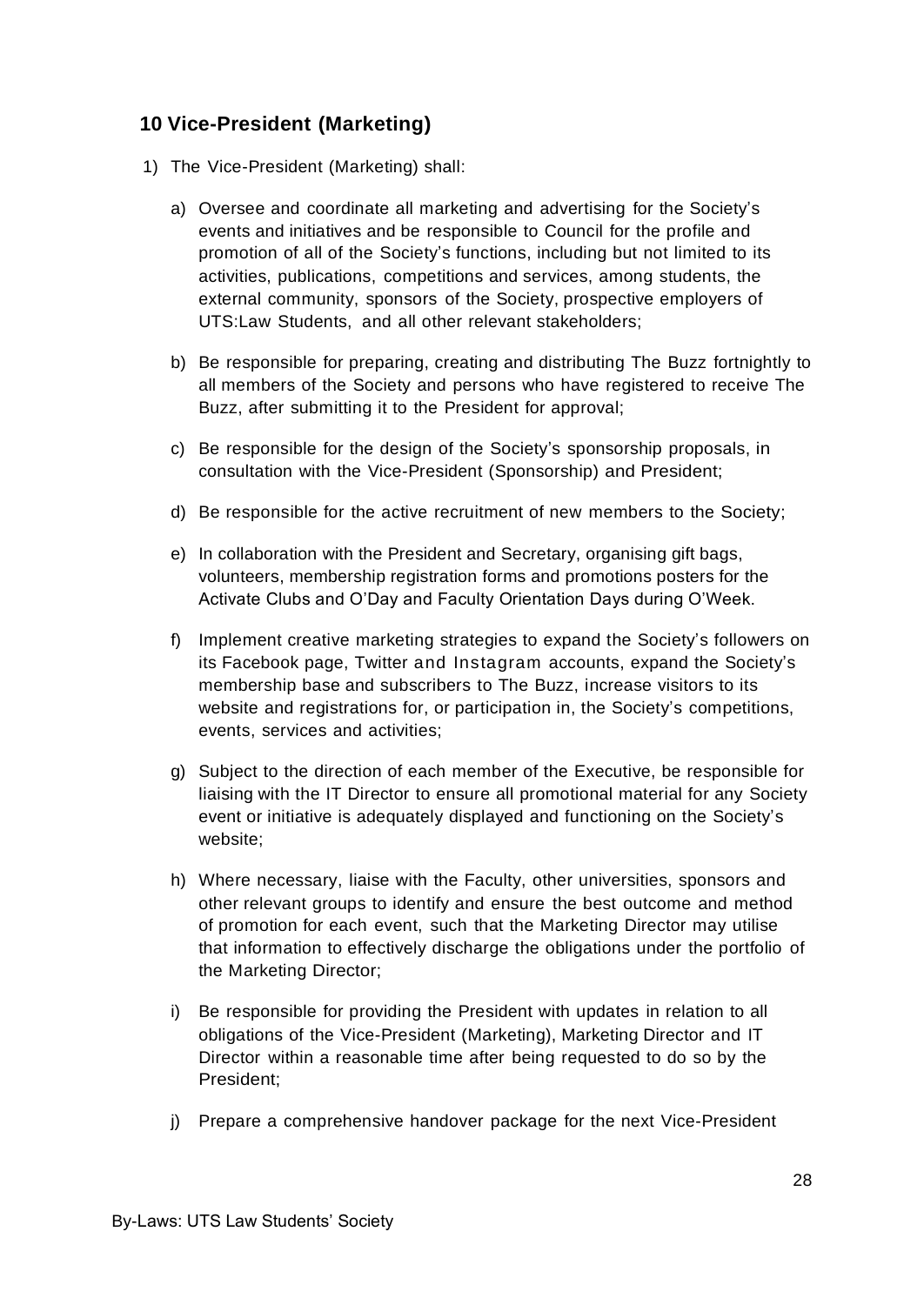(Marketing) to ensure a smooth transition between terms.

k) Implement and oversee a peer review system between the Marketing Directors to ensure a high-quality of Marketing materials.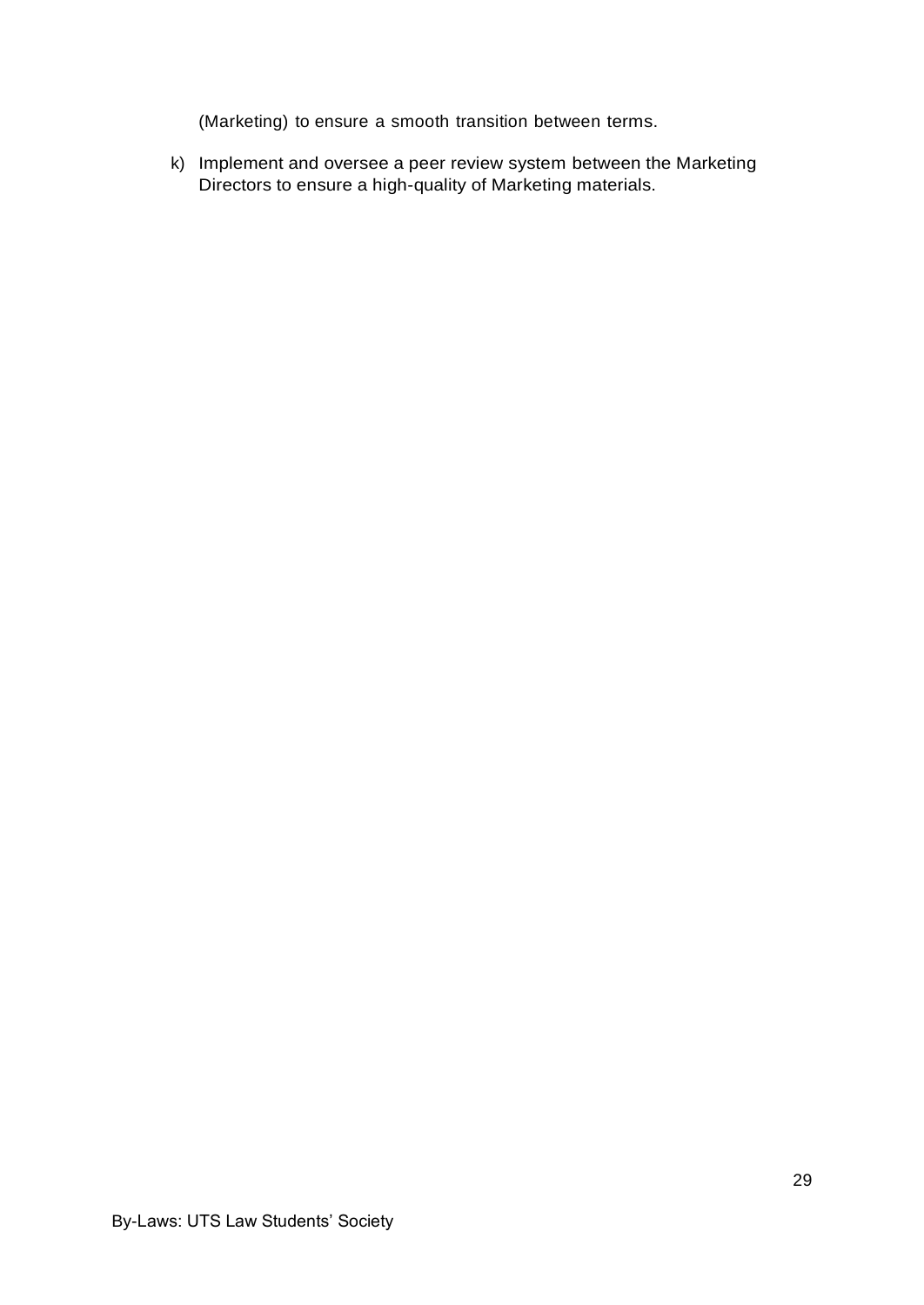## <span id="page-29-0"></span>**11 Vice-President (Social Justice)**

- 1) The Vice-President (Social Justice) shall:
	- a) Be responsible to the Council for all duties of the Equity Director, Diversity Director and Brennan Program Directors;
	- b) Organise and manage the Justice Action Committee;
	- c) Build and maintain relationships with UTS alumni and Faculty;
	- d) Collaborate with the UTS Faculty of Law to ensure the maintenance and promotion of the Brennan Justice and Leadership Program; and where necessary, sit on any committee for that Program;
	- e) Oversee the Brennan Collective as well as any promotion of the Brennan Justice and Leadership Program alongside the Brennan Program Directors and UTS Faculty of Law;
	- f) Chair and coordinate any committees of the Society that are of a social justice, equitable or human rights nature
	- g) Respond to any social justice or equitable concerns of UTS:Law Students and represent the concerns of those law students to the Faculty where necessary;
	- h) Monitor and report on the social justice initiatives organised and run by other Law Students' Societies in Australia, with a view to promoting broader social justice initiatives for UTS:Law Students and learning about innovative social justice programs;
	- i) Decide, alongside the President, Equity Director, Diversity Director, and Brennan Program Directors, which charity or charities the Society will support and be active with without through the year;
	- j) Undertake to expand the social justice and equitable activities of the Society wherever required to appropriately cater to the needs of UTS:Law Students;
	- k) Oversee and contribute to the portfolios of the Equity Director, Diversity Director and Brennan Program Directors, where necessary;
	- l) Be responsible for providing the President with Executive Reports in relation to all obligations of the Vice-President (Social Justice), Equity Director, Diversity Director, and Brennan Program Directors; as well as provide such updates within a reasonable time after being requested to do so by the President;
	- m) Provide the Marketing Director with all content to be included in The Buzz relevant to the portfolio of the Vice-President (Social Justice) no later than 48 hours before its fortnightly distribution;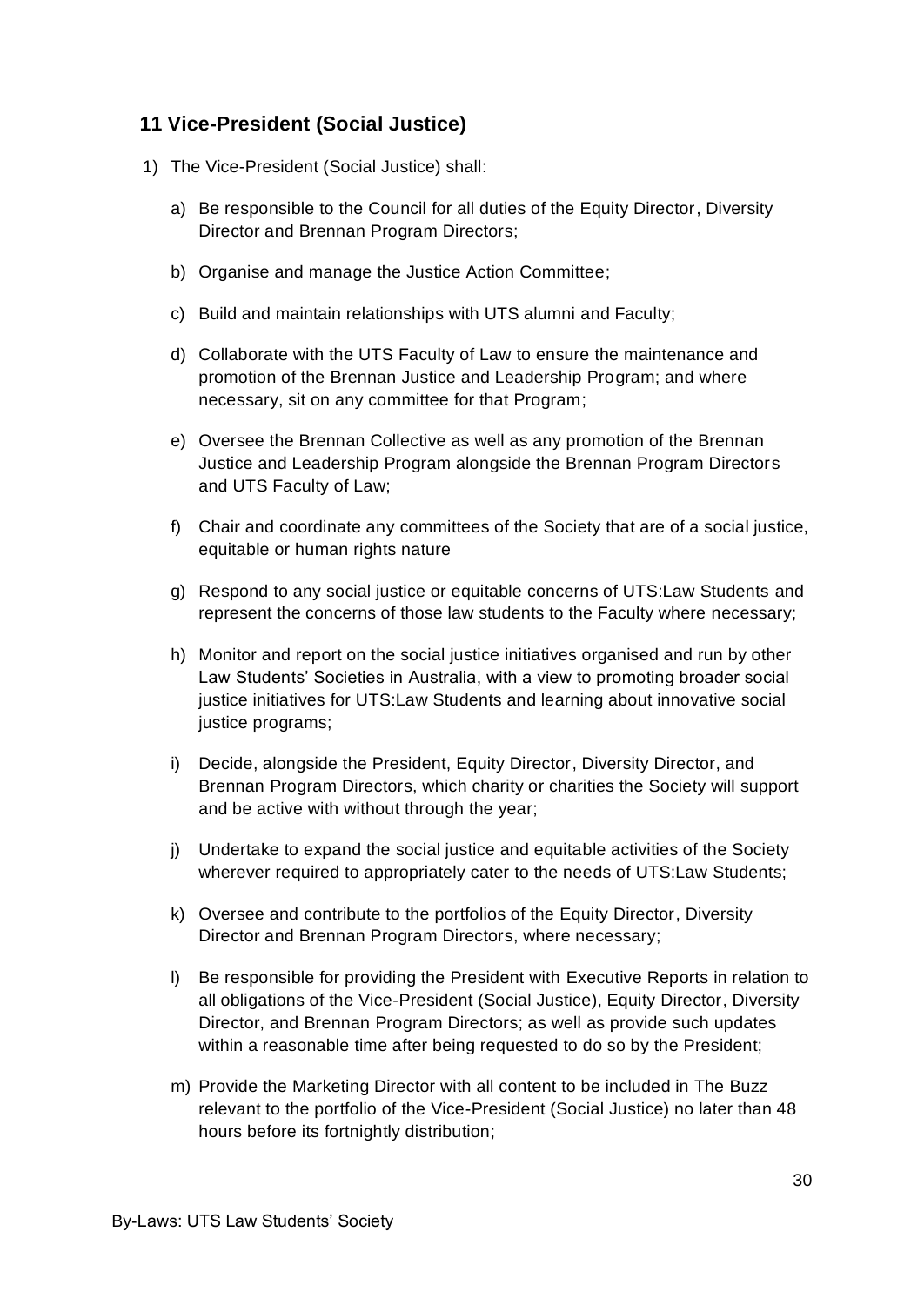- n) Prepare a comprehensive handover package for the next Vice-President (Social Justice) to ensure a smooth transition between terms;
- o) Provide the Marketing Portfolio with Marketing Requisition forms at least two weeks prior to scheduled event marketing;
- p) Be responsible for providing the Careers (Publications) Director with all information to be included in any 'Social Justice' section of the Careers Guide in a reasonable time prior to the Careers Guide's date of publication;
- q) Be responsible for providing the Education (Publications) Director with all information to be included in the 'Social Justice' section of the Law School Manual in a reasonable time prior to the Law School Manual's date of publication;
- r) Decide, alongside the President, Equity Director, Diversity Director and Brennan Program Directors, which charity or charities the Society will raise funds for throughout the year;
- s) Organise the Society's participation in external charitable events.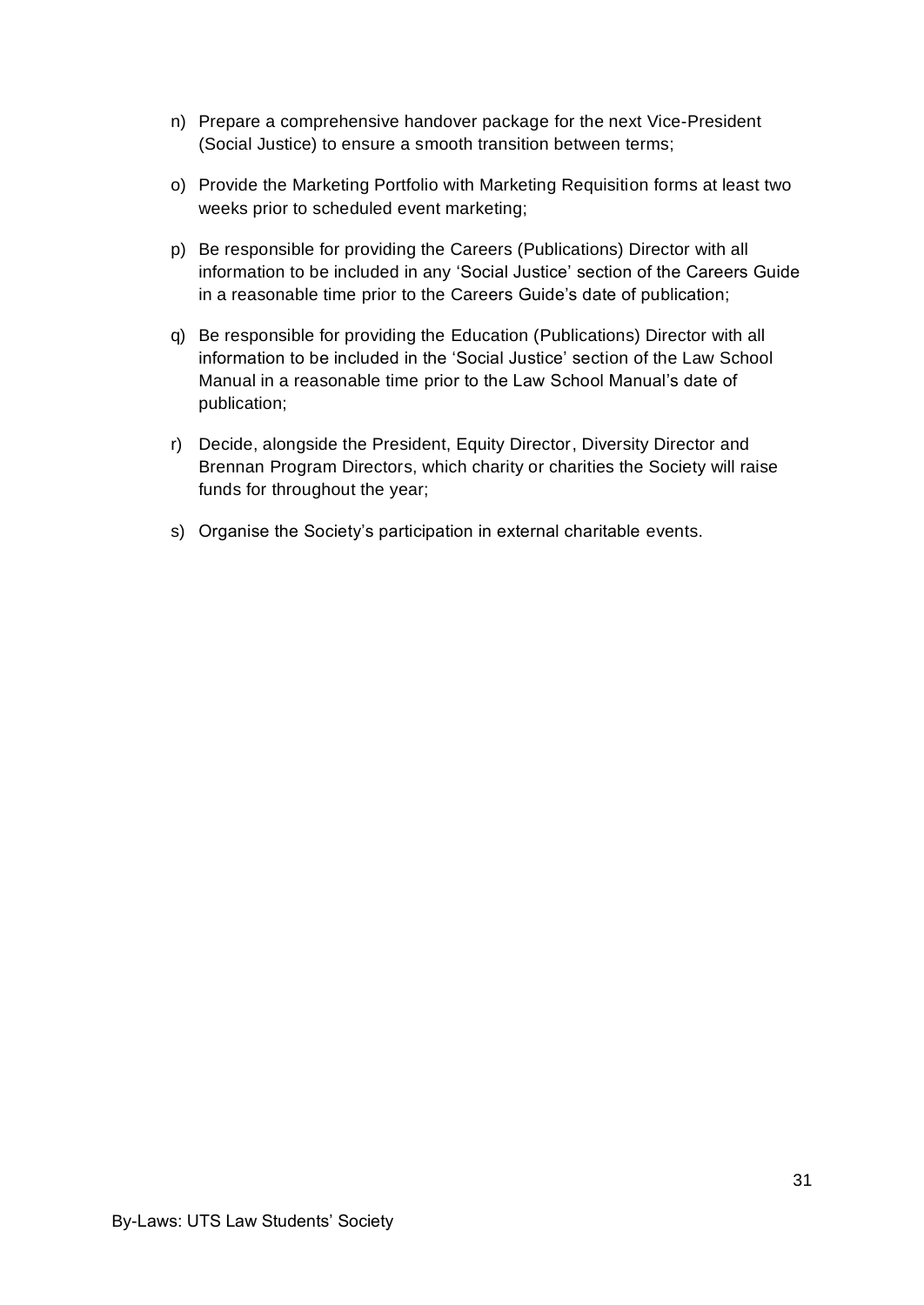## <span id="page-31-0"></span>**12 Vice-President (Sponsorship)**

- 1) The Vice-President (Sponsorship) shall:
	- a) Collaborate with the President to produce the Society's annual sponsorship proposal;
	- b) Meet with prospective sponsors to obtain sponsorship, organised in conjunction with the President:
	- c) Assist the Vice-President (Careers) in corresponding with sponsors for the provision of material in relation to the Clerkship Guide and Careers Guide;
	- d) Provide an annual report to the President providing an overview of all of the Society's activities, competitions, services, and publications, with an emphasis on items available for purchase in the sponsorship proposals and relevant statistics relating to the same;
	- e) Coordinate the completion of Initiative Proposal and Reflections by all Council members for their respective initiatives;
	- f) Be the primary point of contact between the sponsors of the Society and the Council, including managing feedback from sponsors and communicating this to the relevant members of the Council, and delegating and overseeing communication with sponsors to other Council members only where necessary and appropriate;
	- g) Endeavour to establish and to uphold amicable relations with sponsors of the Society;
	- h) Be responsible for providing the President with fortnightly updates in relation to all obligations of the Vice-President (Sponsorship), as well as providing such updates within a reasonable time after being requested to do so by the President;
	- i) Provide the Marketing Director with all content to be included in The Buzz relevant to the portfolio of the Vice-President (Sponsorship) no later than 48 hours before its fortnightly distribution;
	- j) Prepare a comprehensive handover package for the next Vice-President (Sponsorship) to ensure a smooth transition between terms.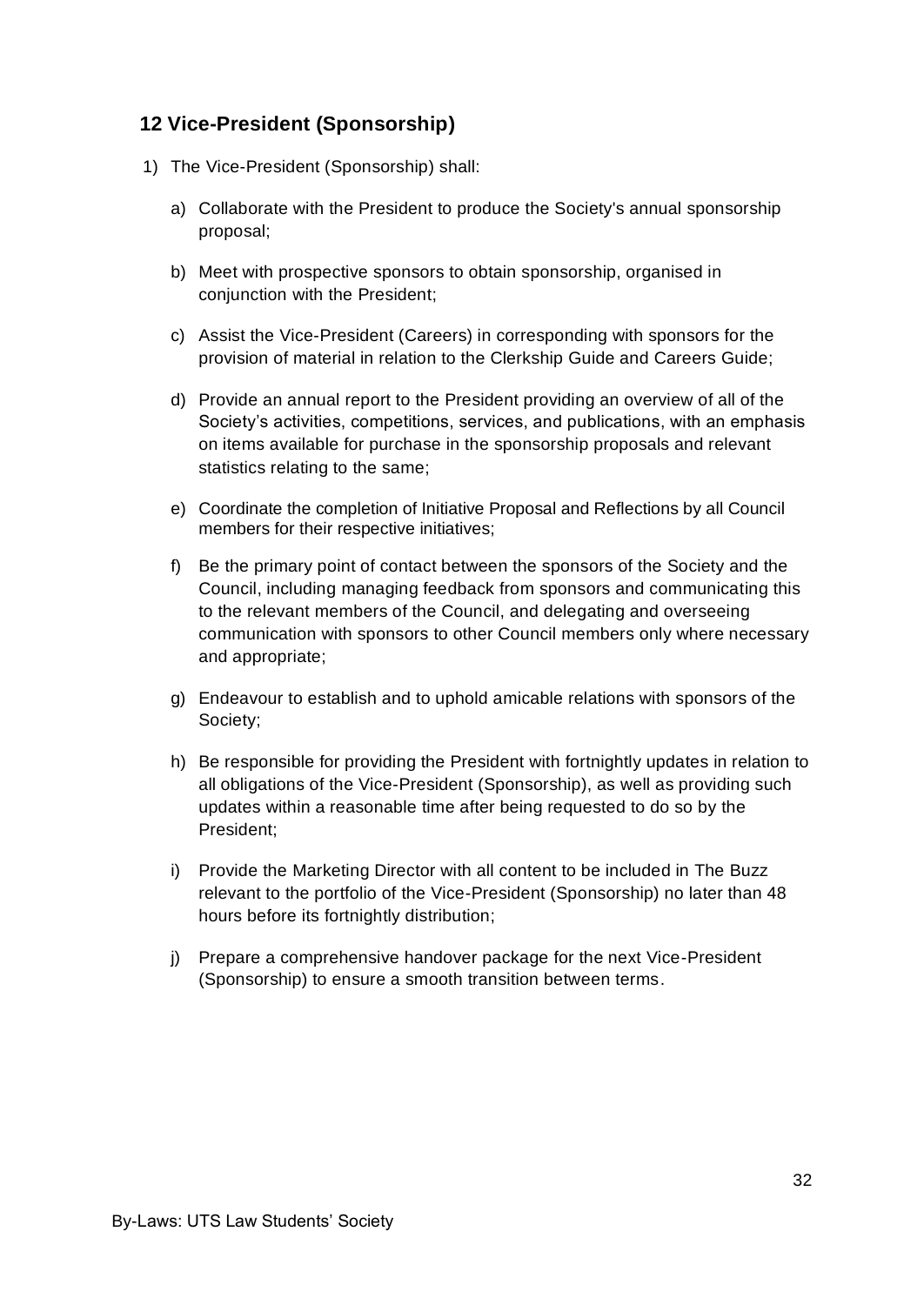## <span id="page-32-0"></span>**Part 3 – Ex-Officio Roles**

#### <span id="page-32-1"></span>**13 Immediate Past President**

- 1) The Immediate Past President shall:
	- a) Oversee a Handover Dinner together with the President, with invitations sent to all incoming and outgoing members of Council;
	- b) Act as a consultant to the President whenever sought by the President;
	- c) Produce a report for members reflecting on the performance of the Society during their tenure as President.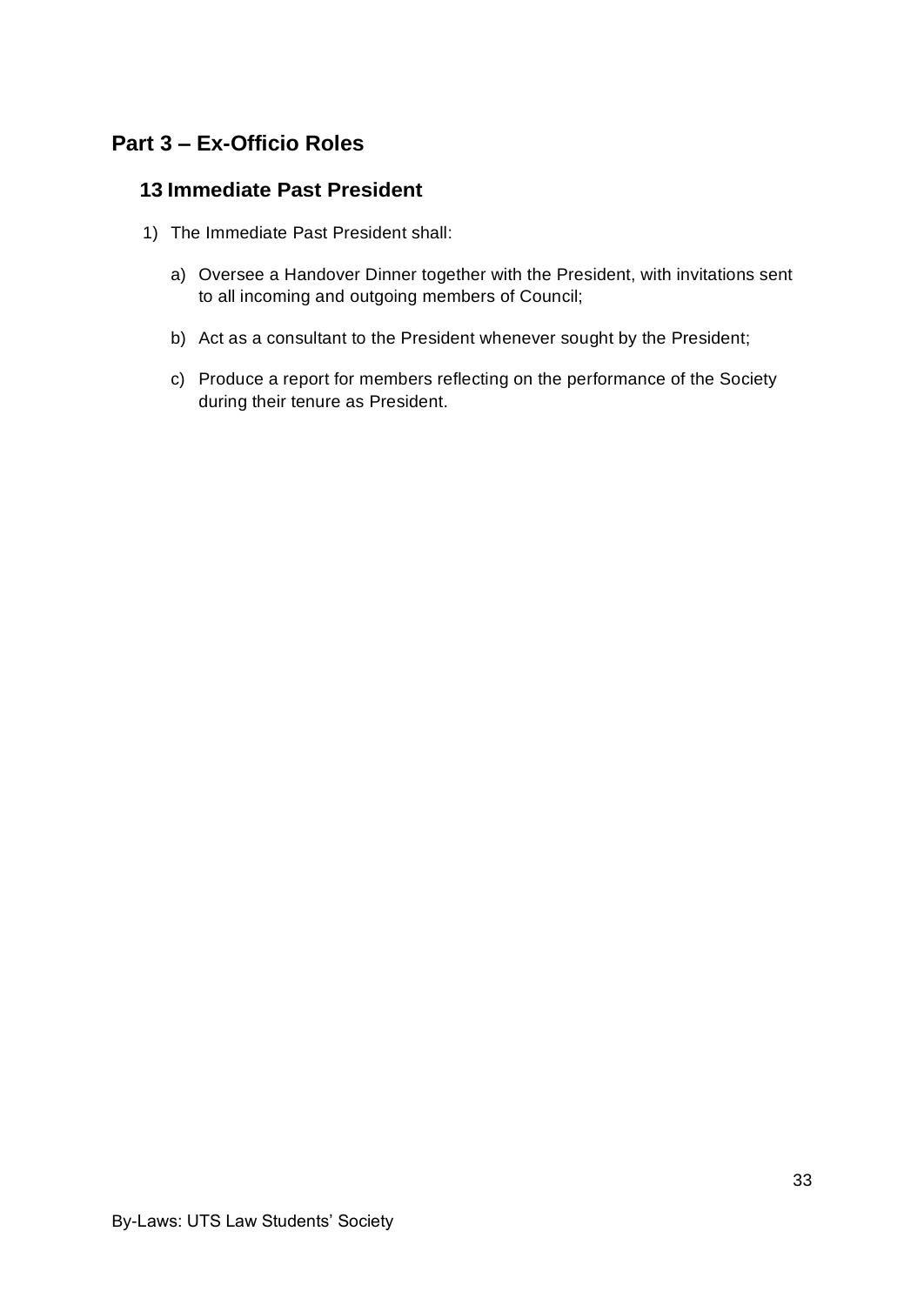## <span id="page-33-0"></span>**Part 4 – Council**

#### <span id="page-33-1"></span>**Activities**

#### <span id="page-33-2"></span>**14 Socials Directors**

- 1) There shall be two Socials Directors;
- 2) The Socials Directors shall:
	- a) Organise and promote each of the following social events annually:
		- i) First Year Law Drinks;
		- ii) Law Cruise;
		- iii) End of Session Function(s);
		- iv) Law Ball; and
		- v) Start of Session Functions(s).
	- b) Subject to the budget set by the Treasurer and President, they may also organise and promote any other social events deemed appropriate by the Vice-President (Activities) and the President
	- c) At their discretion, they may convene a Social Committee, subject to the approval of the Vice-President (Activities) and President;
	- d) Be responsible for providing the Vice-President (Activities) with fortnightly updates in relation to all obligations of the Socials Directors, as well as provide such updates within a reasonable time after being requested to do so by the Vice-President (Activities);
	- e) Be responsible for all tasks delegated to the Socials Directors by the President or Vice-President (Activities);
	- f) Provide the Marketing Director with all content to be included in The Buzz relevant to the portfolio of the Socials Directors no later than 48 hours before its fortnightly distribution; and
	- g) Prepare a comprehensive handover package for the next Socials Directors to ensure a smooth transition between terms.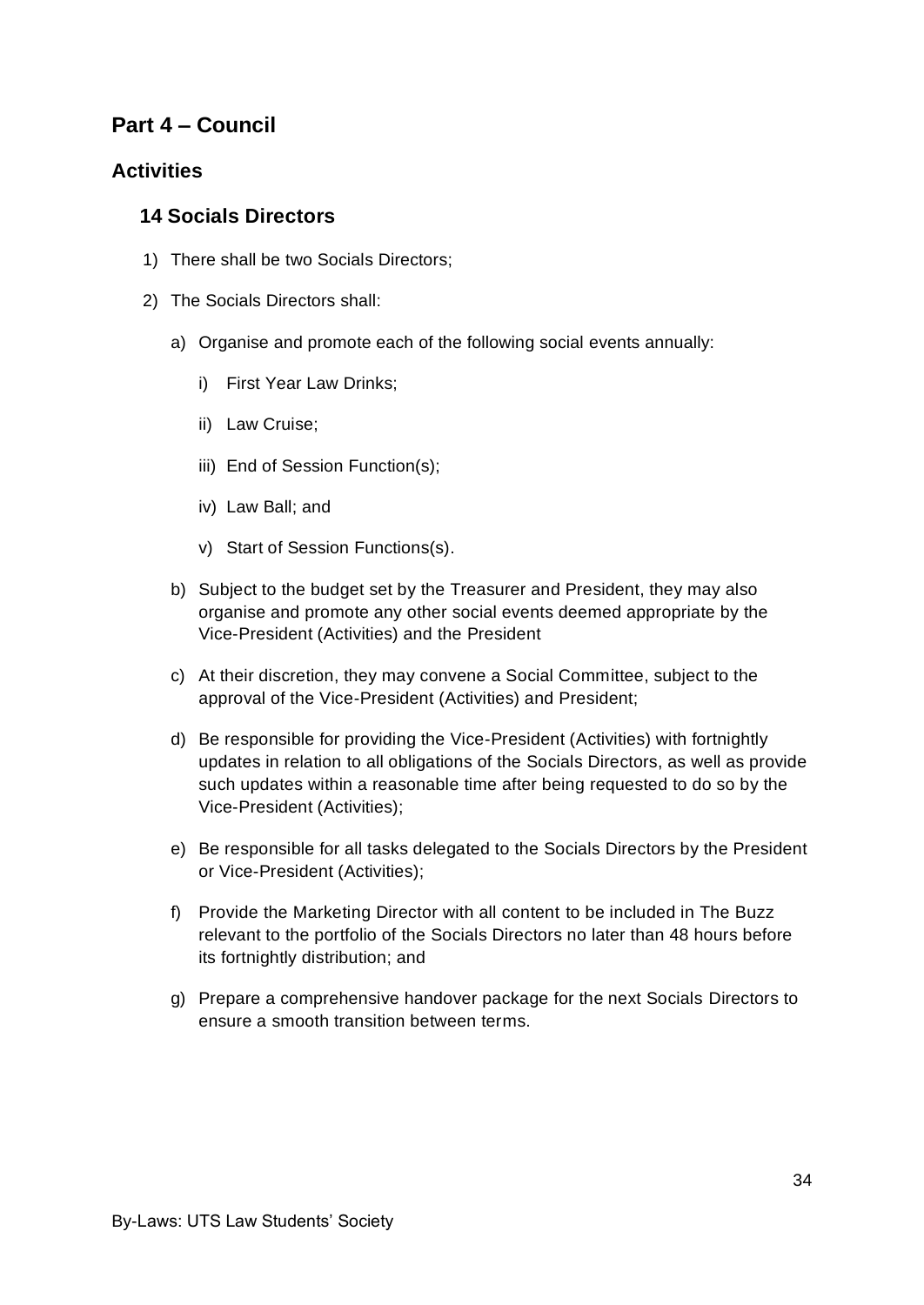#### <span id="page-34-0"></span>**15 Sports Director**

- 1) The Sports Director shall:
	- a) Be responsible for overseeing, promoting and facilitating the annual Intervarsity Sports Competition;
	- b) Liaise with the Activate or, in the event that Activate's policies are insufficient insofar as they do not offer an adequate level of protection, an alternative insurance provider, to effect and maintain an adequate level of insurance to protect the Society from any liability arising out of any sporting events in which the Society is to partake;
	- c) Be responsible for initiating and overseeing and/or assisting the organisation of at least one Inter-Faculty Sports Competition per year, in collaboration with the Activate, including (where necessary) the preparation of handbooks, competition draw, organisation of referees, booking of fields, courts or the University Multi-Purpose Sports Hall, organisation of bibs or uniforms and liaising with the Vice-President (Marketing) to obtain insurance coverage under one or more of the Activate insurance policies for the team comprised of UTS:Law Students. Faculties to be invited to participate in the competition include, but are not limited to the Faculties of: Arts and Social Sciences; Business; Law; Education; Nursing, Midwifery and Health; Pharmacy; Science; Information Technology; Engineering; and Design and Architecture;
	- d) Sports that may (but are not limited to) be considered for the Inter-Faculty Sports Competition and Intra-Faculty Sports Competition include:
		- i) Netball (mixed);
		- ii) Indoor Soccer (mixed);
		- iii) Outdoor Soccer (mixed);
		- iv) Indoor Basketball (mixed); and
		- v) Indoor Cricket (mixed);
	- e) Be responsible for assisting the Vice-President (Activities) in organising recreational activities to be played at the annual First Year Orientation Camp;
	- f) Be responsible for maintaining a Sports page on the Society's website providing opportunities for UTS:Law Students to become involved in sporting activities, including but not limited to Australian University Games, Eastern University Games and Union sports clubs;
	- g) Be responsible for providing the Vice-President (Activities) with fortnightly updates in relation to all obligations of the Sports Director; as well as provide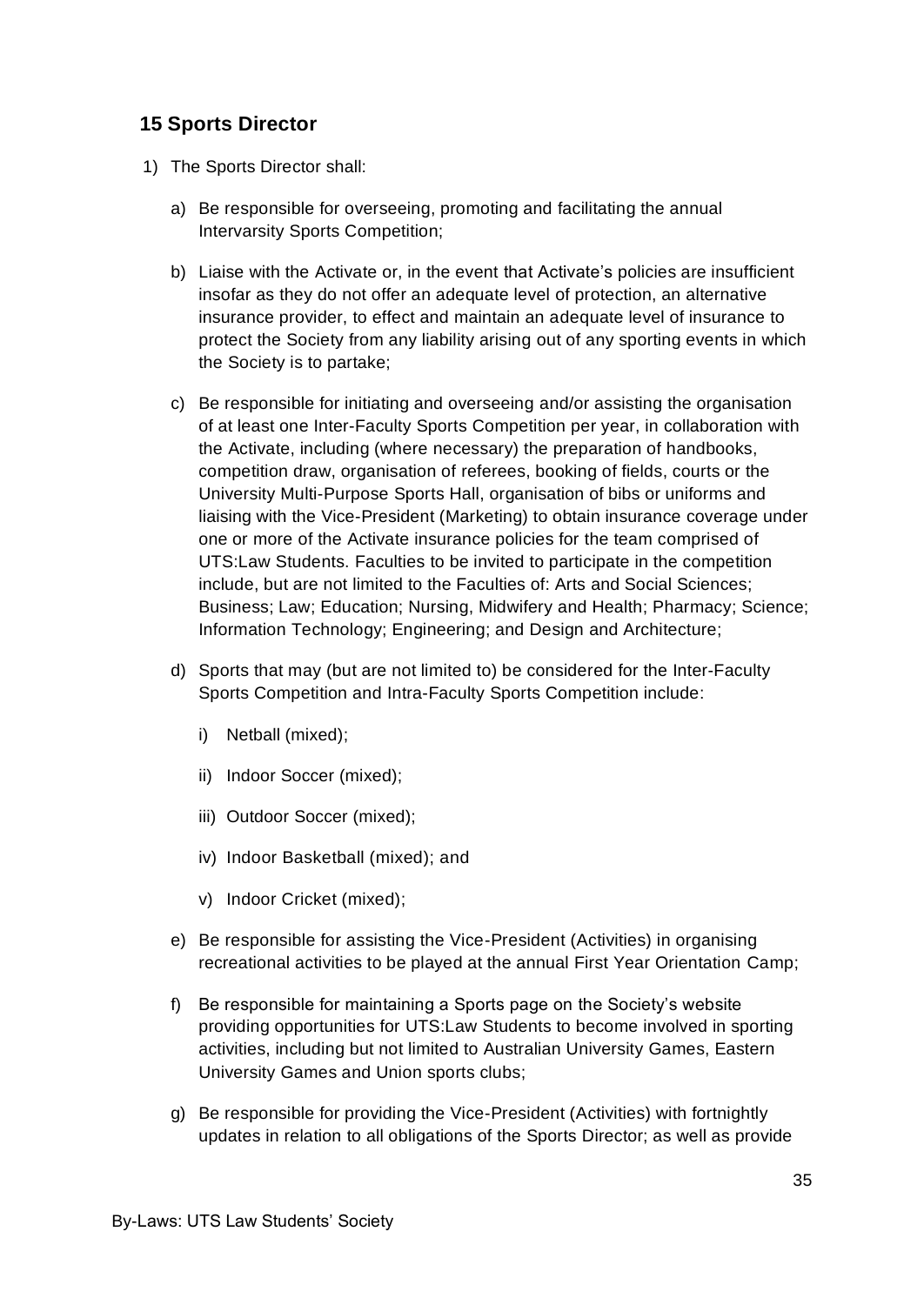such updates within a reasonable time after being requested to do so by the Vice-President (Activities);

- h) Be responsible for all tasks delegated to the Sports Director by the President or Vice-President (Activities);
- i) Provide the Marketing Director with all content to be included in The Buzz relevant to the portfolio of the Sports Director no later than 48 hours before its fortnightly distribution;
- j) Prepare a comprehensive handover package for the next Sports Director to ensure a smooth transition between terms; and
- k) Organise KickStart alongside the Vice-President (Activities) including but not limited to the organisation of a personal trainer, snacks, all activities during the session, the merchandise for the attendees and all scheduling requirements for the program.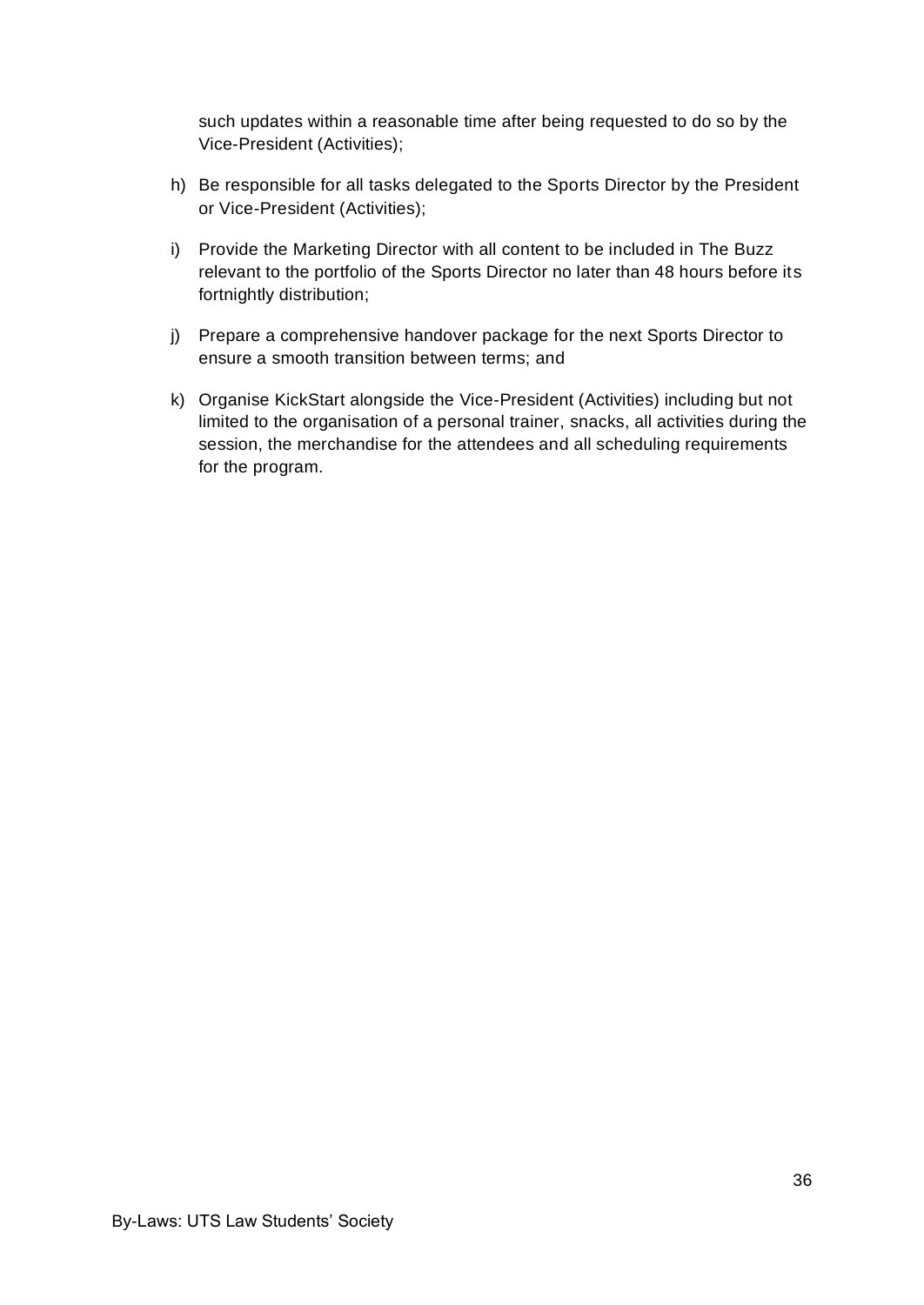### **Mooting**

#### **16 Subject Mooting Directors**

- 1) There shall be two Subject Mooting Directors
- 2) The Subject Mooting Directors shall:
	- a) Oversee and promote all Subject Moots conducted by the UTS Law Students' Society;
	- b) Create, maintain and publish a Subject Mooting guide that must be available to all potential competitors before the commencement of each university session;
	- c) Subject to direction from the Vice-President (Sponsorship), liaise with and promote the sponsors of each Subject Mooting competition;
	- d) Recommend to the ALSA Selection Panel, any members of any Subject Mooting team for the ALSA July Conference;
	- e) Assist the Vice-President (Mooting) to ensure that the competitions handbook, rules and scoresheets are improved and up to date;
	- f) Be responsible for providing the Vice-President (Mooting) with fortnightly updates in relation to all obligations of the Subject Mooting Director, as well as provide such updates within a reasonable time after being requested to do so by the Vice-President (Mooting);
	- g) Be responsible for all tasks delegated to the Subject Mooting Director(s) by the President or Vice-President (Mooting);
	- h) Provide the Marketing Director with all content to be included in The Buzz relevant to the portfolio of the Subject Mooting Director(s) no later than 48 hours before its fortnightly distribution; and
	- i) Prepare a comprehensive handover package for the next Subject Mooting Director(s) to ensure a smooth transition between terms; and
	- j) Be responsible in collaboration with the Vice-President (Mooting) for the overseeing, promotion and development of the UTS Mooting Program, by including but not limited to:
		- i) Assist with the collation and maintenance of a judge and shadow judge database for Subject Mooting and Intervarsity Mooting competitions in collaboration with the Mooting portfolio;
		- ii) The running of a mooting afternoon tea;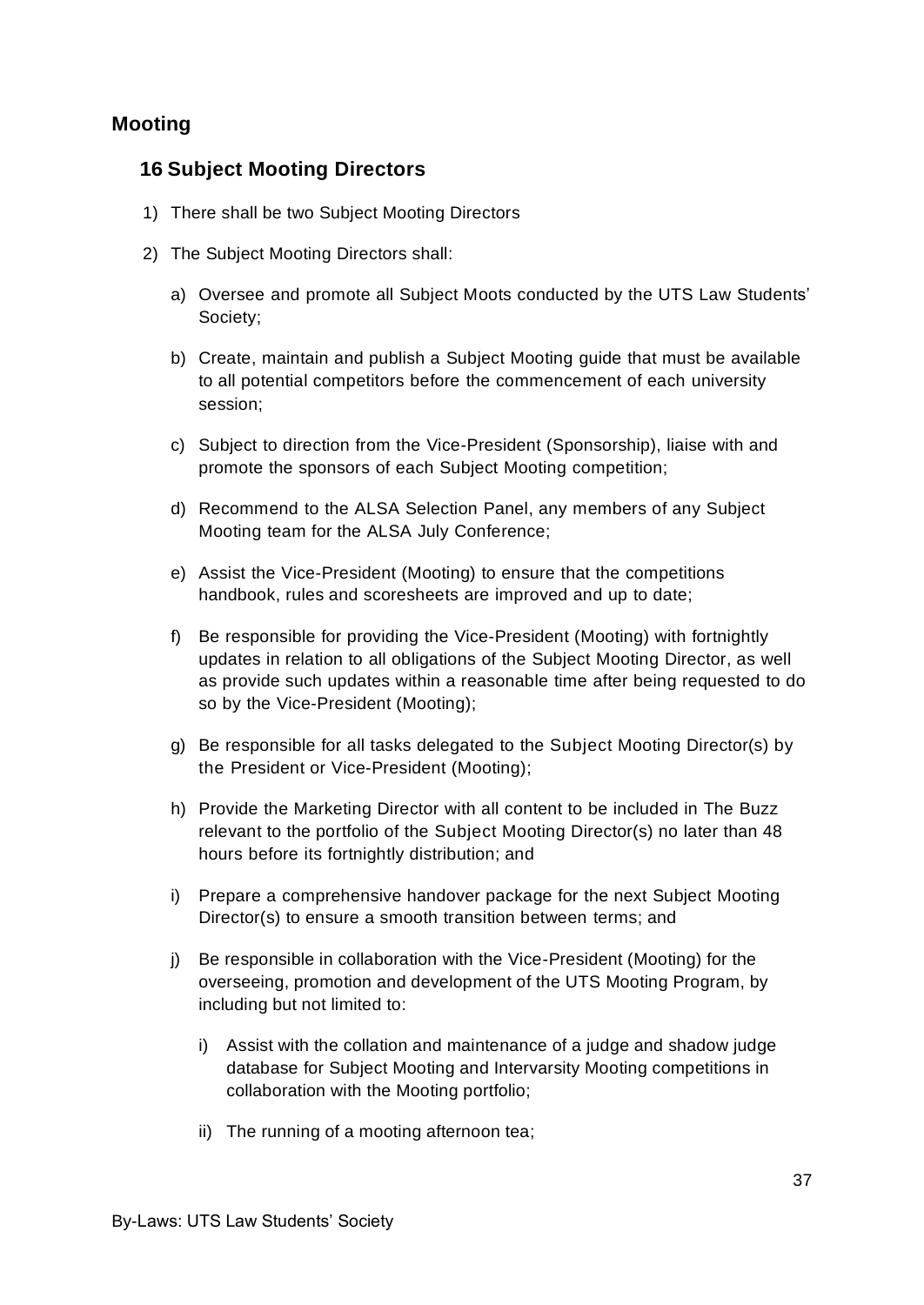- iii) Encouragement of coaching for students who compete in intervarsity mooting competitions;
- iv) Regularly advertisement of when applications are open for both LSS and faculty run internal and intervarsity mooting competitions; and
- v) The preservation of selection in national and international mooting competitions being based on competing in internal competitions first.
- k) Assist the Vice-President (Mooting) in the organisation and facilitation of the Gauntlet competition.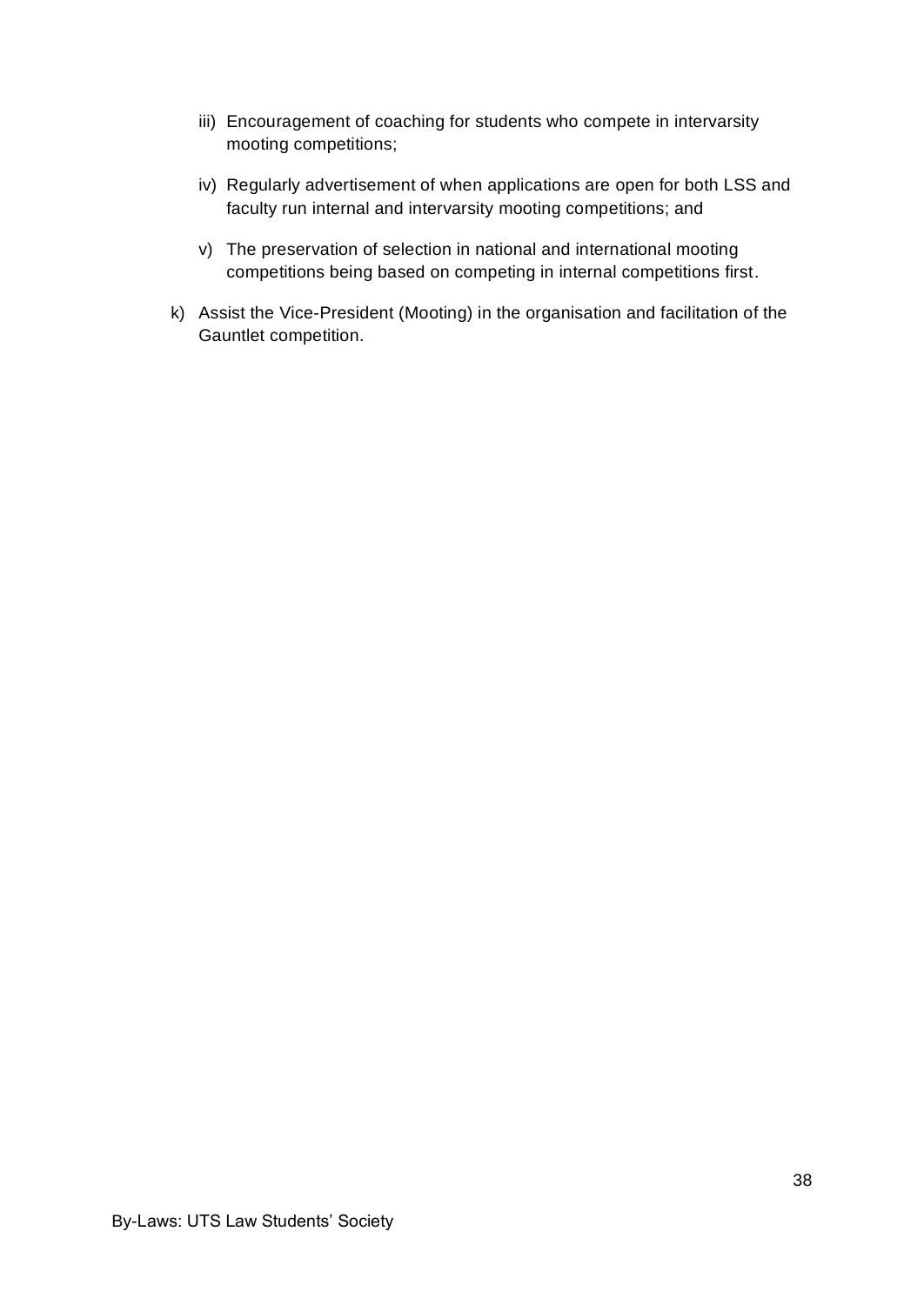# **17 Intervarsity Mooting Director**

- 1) The Intervarsity Mooting Director shall:
	- a) Oversee and promote all intervarsity mooting legal competitions the UTS Law Student's Society participates in;
	- b) Promote all upcoming intervarsity Moots for the year, providing UTS Law Students with notice of registration, qualification requirements and all other relevant details to ensure successful participation;
	- c) Subject to direction from the Vice-President (Sponsorship), liaise with and promote the sponsors of each intervarsity mooting legal competition where appropriate;
	- d) Sit on the Intervarsity Selection Committee if convened by the Vice-President (Mooting);
	- e) When appropriate, recommend to the Intervarsity Selection Committee, through liaisons with the other Competition Directors, competitors suitable for relevant intervarsity mooting legal competitions;
	- f) Subject to the direction of the Vice-President (Mooting), liaise with other Law Student Societies in order to host and assist with annual intervarsity legal competitions, including but not limited to:
		- i) The UTS LSS MULS Intervarsity Contract Law Moot;
		- ii) The Nicholas Cowdery AO QC Criminal Law Moot;
		- iii) The Baker McKenzie National Womens' Moot;
		- iv) The UTS LSS Intervarsity Legal Technology Moot.
	- g) Continually explore the possibilities of establishing new intervarsity mooting legal competitions, and upon the direction of the Vice-President (Mooting) establish new intervarsity mooting legal competitions;
	- h) Be responsible for providing the Vice-President (Mooting) with fortnightly updates in relation to all obligations of the Intervarsity Mooting Director; as well as provide such updates within a reasonable time after being requested to do so by the Vice-President (Mooting);
	- i) Be responsible for all tasks delegated to the Intervarsity Mooting Director by the President or Vice-President (Mooting);
	- j) Provide the Marketing Director with all content to be included in The Buzz relevant to the portfolio of the Intervarsity Mooting Director no later than 48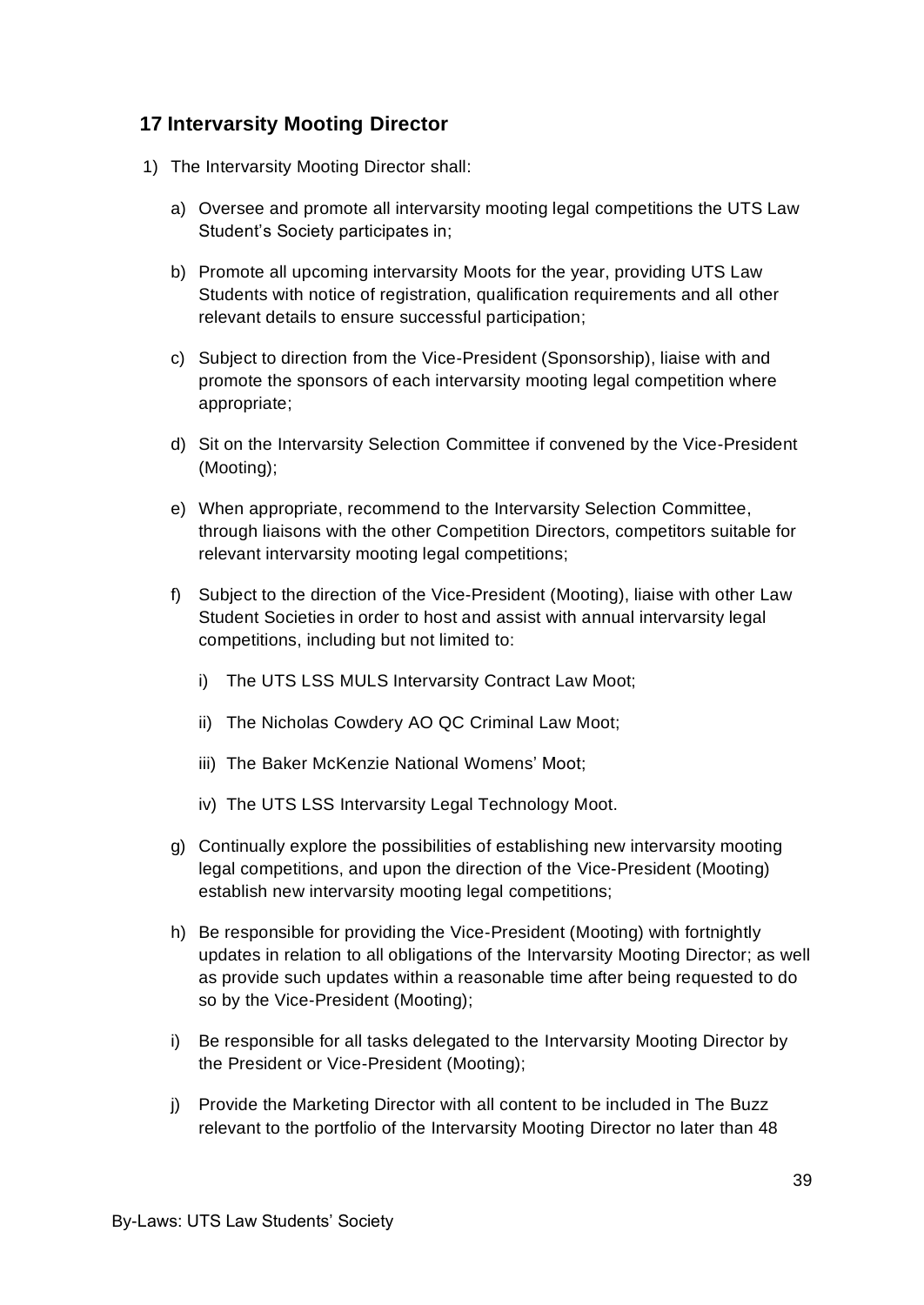hours before its fortnightly distribution;

- k) Prepare a comprehensive handover package for the next Intervarsity Mooting Director to ensure a smooth transition between terms; and
- l) Be responsible in collaboration with the Vice President (Mooting) for the overseeing, promotion and development of the UTS Mooting Program, by including but not limited to:
	- i) Organisation of coaching for students who compete in intervarsity mooting competitions;
	- ii) Regularly advertisement of when applications are open for both LSS and faculty run internal and intervarsity mooting competitions; and
	- iii) The preservation of selection in national and international mooting competitions being based on competing in internal competitions first.
- m) Assist the Vice-President (Mooting) in the organisation and facilitation of the Gauntlet competition.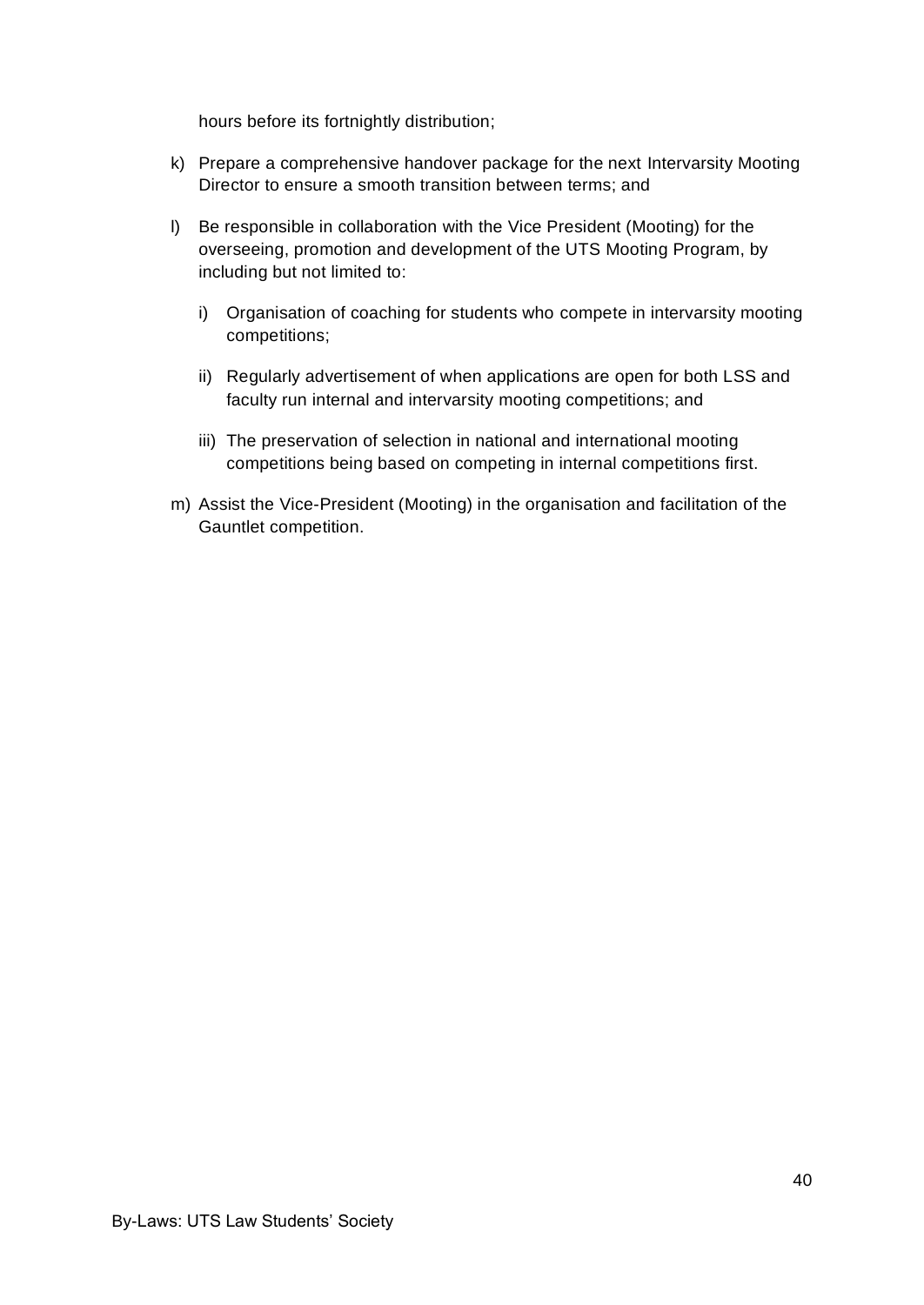# **18 Mooting Development Director**

- 1) The Mooting Development Director shall:
	- a) Oversee and promote at least one Junior Mooting competition;
	- b) Oversee and promote at least one junior subject moot;
	- c) Subject to direction from the Vice-President (Sponsorship), liaise with and promote the sponsors of each Mooting competition;
	- d) Assist the Vice-President (Mooting) to ensure that the competitions handbook, rules and scoresheets are improved and up to date;
	- e) Be responsible for providing the Vice-President (Mooting) with fortnightly updates in relation to all obligations of the Mooting Development Director; as well as provide such updates within a reasonable time after being requested to do so by the Vice-President (Mooting);
	- f) Be responsible for all tasks delegated to the Mooting Development Director by the President or Vice-President (Mooting);
	- g) Provide the Marketing Director with all content to be included in The Buzz relevant to the portfolio of the Mooting Development Director no later than 48 hours before its fortnightly distribution;
	- h) Prepare a comprehensive handover package for the next Mooting Development Director to ensure a smooth transition between terms;
	- i) Assist the Vice-President (Mooting) in the organisation and facilitation of the Gauntlet competition.
	- j) Be responsible in collaboration with the Vice-President (Mooting) for the overseeing, promotion and development of the UTS Mooting program, by including but not limited to:
		- i) The running of two mooting development initiatives in the first semester for both junior and senior mooters that covers oral submissions and written submissions;
		- ii) Collating a judge and shadow judge database for Subject Mooting and Intervarsity Mooting competitions in collaboration with the Mooting portfolio.
		- iii) The facilitation of one or more judging workshops to promote judging consistency and improve judging quality;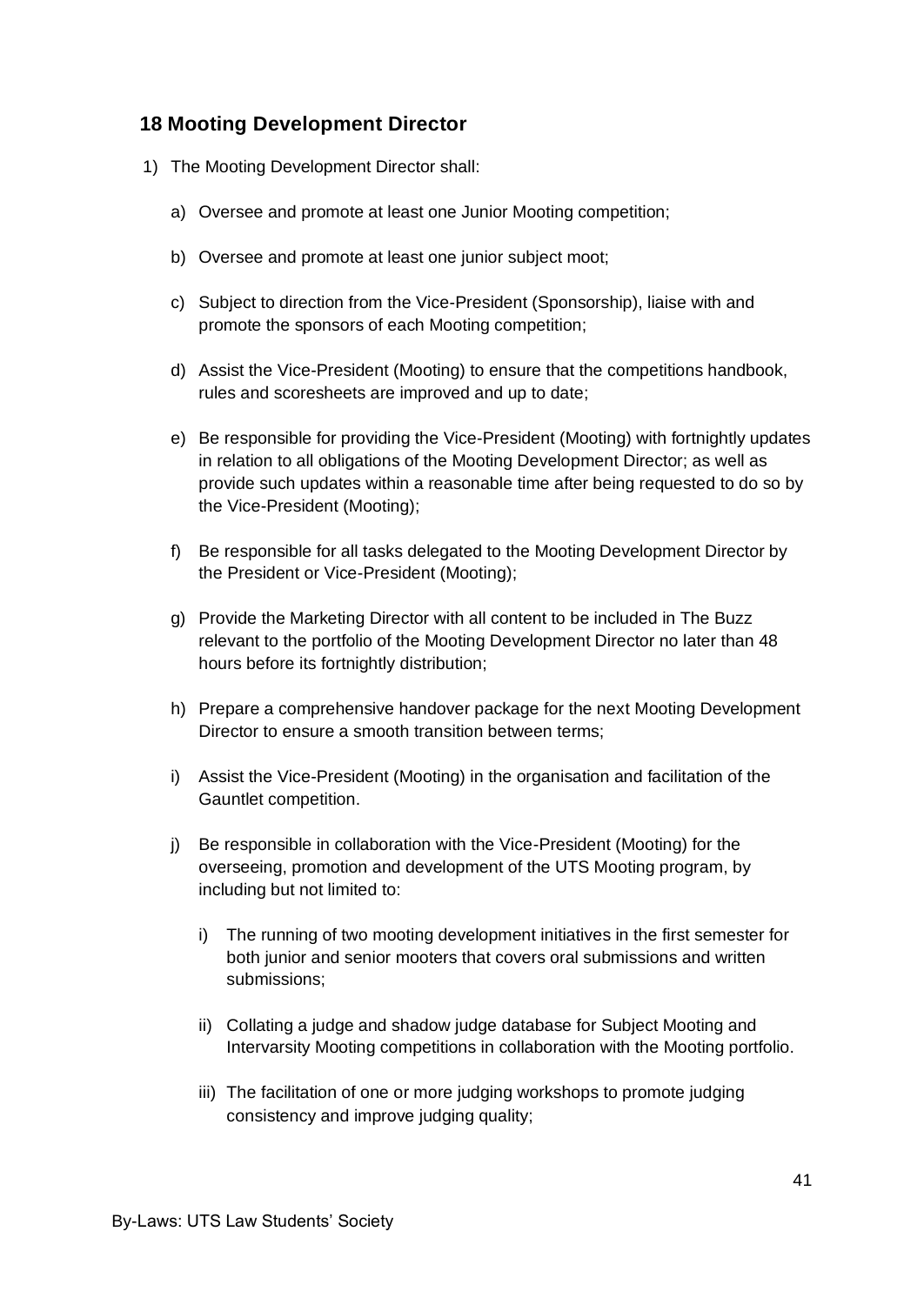- iv) The creation of mooting development materials; and
- v) Promote advertisement of applications periods for any internal and intervarsity mooting competitions.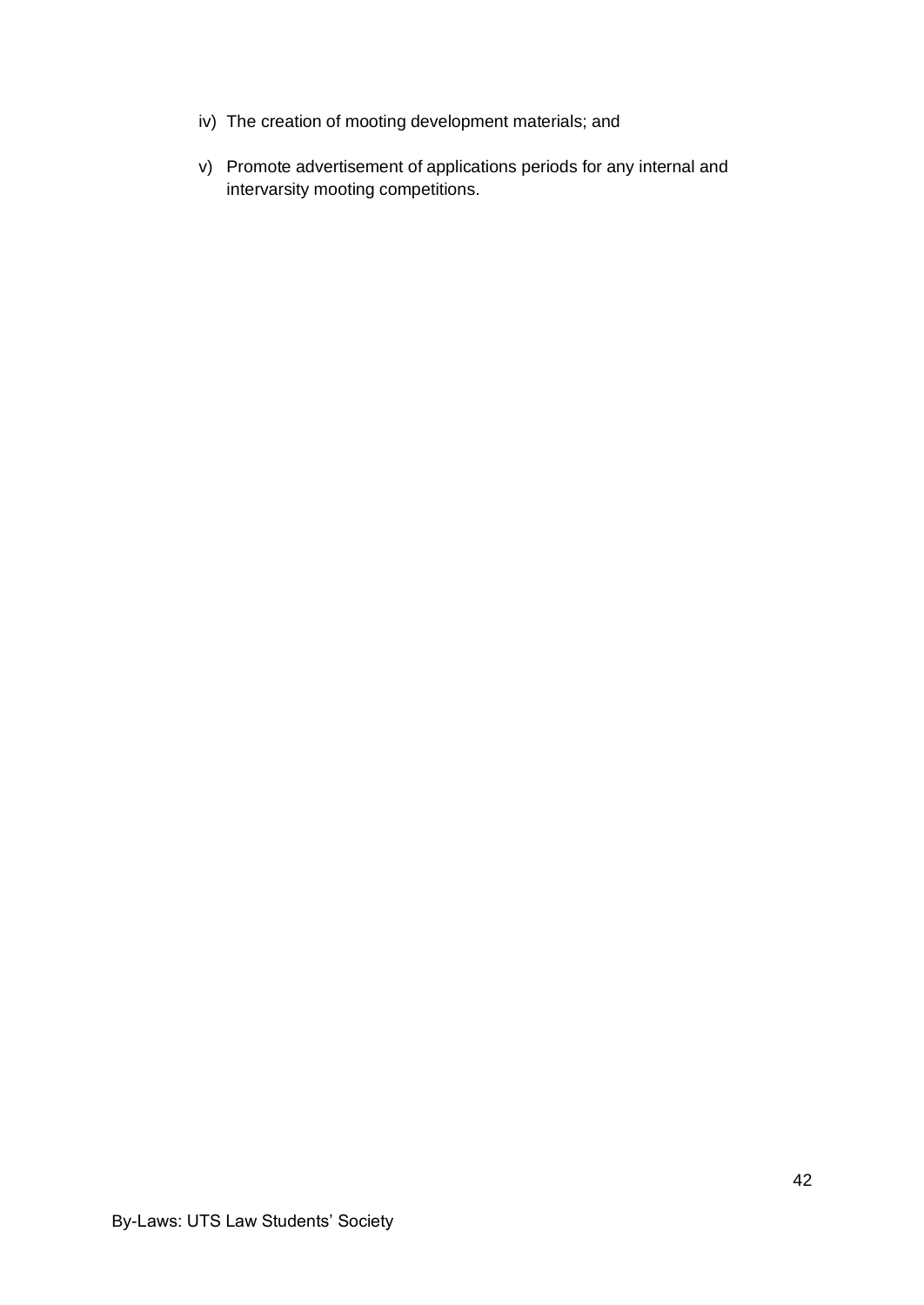# **Skills Competitions**

#### **19 Client Interview**

- 1) The Client Interviewing Director shall:
	- a) Oversee and promote at least one Open Client Interviewing Competition;
	- b) Oversee and promote at least one Junior Client Interviewing Competition;
	- c) Recommend to the ALSA Selection Panel, the Client Interviewing team for the ALSA July Conference;
	- d) Subject to direction from the Vice-President (Sponsorship), liaise with and promote the sponsors of each Client Interviewing competition;
	- e) Assist the Vice-President (Skills Competitions) to ensure that the competitions handbook, rules and scoresheets are improved and up to date;
	- f) Be responsible for providing the Vice-President (Skills Competitions) with fortnightly updates in relation to all obligations of the Client Interview Director; as well as provide such updates within a reasonable time after being requested to do so by the Vice-President (Skills Competitions);
	- g) Be responsible for all tasks delegated to the Client Interview Director by the President or Vice-President (Skills Competitions);
	- h) Provide the Marketing Director with all content to be included in The Buzz relevant to the portfolio of the Client Interviewing Director no later than 48 hours before its fortnightly distribution;
	- i) Prepare a comprehensive handover package for the next Client Interview Director to ensure a smooth transition between terms;
	- j) Assist the Vice-President (Skills Competitions) in the organisation and facilitation of the Gauntlet competition.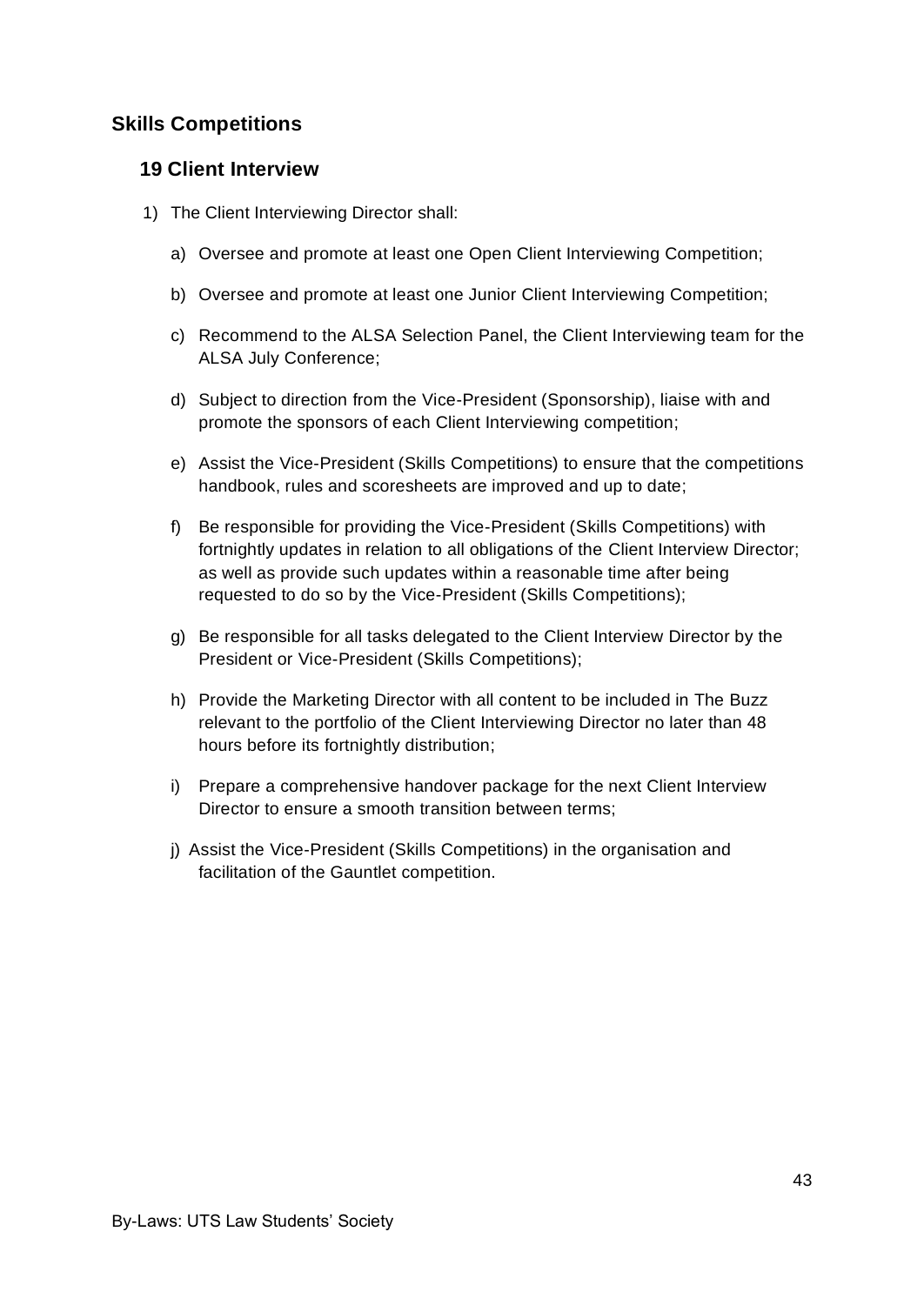#### **20 Negotiation Director**

- 1) The Negotiation Director shall:
	- a) Oversee and promote at least one Open Negotiation Competition;
	- b) Oversee and promote at least one Junior Negotiation Competition;
	- c) Recommend to the ALSA Selection Panel, the Negotiation team for the ALSA July Conference;
	- d) Subject to direction from the Vice-President (Sponsorship), liaise with and promote the sponsors of each of the Negotiation competition;
	- e) Assist the Vice-President (Skills Competitions) to ensure that the competitions handbook, rules and scoresheets are improved and up to date;
	- f) Be responsible for providing the Vice-President (Skills Competitions) with fortnightly updates in relation to all obligations of the Negotiation Director; as well as provide such updates within a reasonable time after being requested to do so by the Vice-President (Skills Competitions);
	- g) Be responsible for all tasks delegated to the Negotiation Director by the President or Vice-President (Skills Competitions);
	- h) Provide the Marketing Director with all content to be included in The Buzz relevant to the portfolio of the Negotiation Director no later than 48 hours before its fortnightly distribution; and
	- i) Prepare a comprehensive handover package for the next Negotiation Director to ensure a smooth transition between terms.
	- j) Assist the Vice-President (Skills Competitions) in the organisation and facilitation of the Gauntlet competition.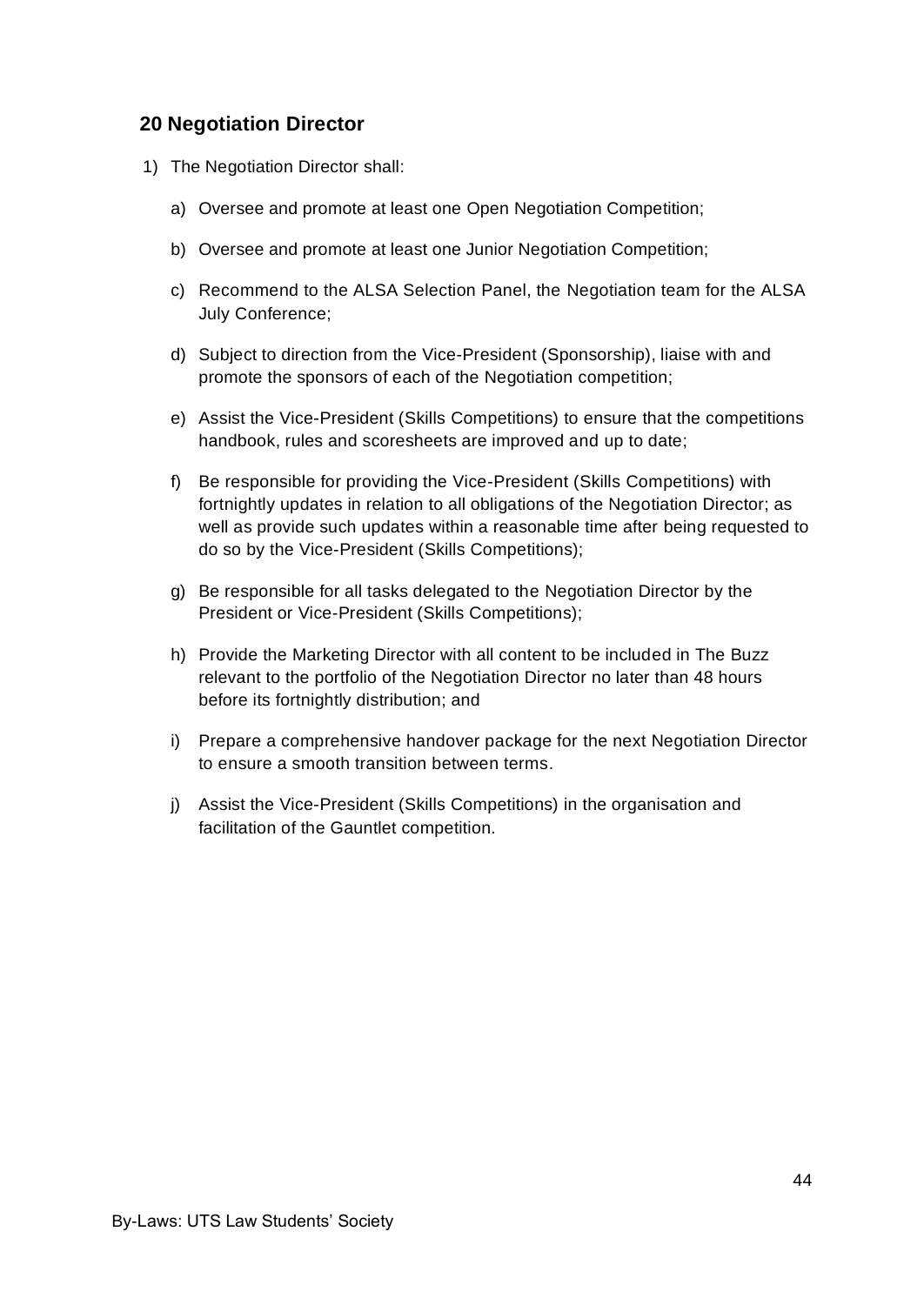### **21 Witness Examination Director**

- 1) The Witness Examination Director shall:
	- a) Oversee and promote at least one Open Witness Examination Competition;
	- b) Oversee and promote at least one Junior Witness Examination Competition;
	- c) Subject to direction from the Vice-President (Sponsorship), liaise with and promote the sponsors of each Witness Examination competition;
	- d) Recommend to the ALSA Selection Panel, the Witness Examination competitor for the ALSA July Conference;
	- e) Assist the Vice-President (Skills Competitions) to ensure that the competitions handbook, rules and scoresheets are improved and up to date;
	- f) Be responsible for providing the Vice-President (Skills Competitions) with fortnightly updates in relation to all obligations of the Witness Examination Director, as well as provide such updates within a reasonable time after being requested to do so by the Vice-President (Skills Competitions);
	- g) Be responsible for all tasks delegated to the Witness Examination Director by the President or Vice-President (Skills Competitions);
	- h) Provide the Marketing Director with all content to be included in The Buzz relevant to the portfolio of the Witness Examination Director no later than 48 hours before its fortnightly distribution;
	- i) Prepare a comprehensive handover package for the next Witness Examination Director to ensure a smooth transition between terms; and
	- j) Assist the Vice-President (Skills Competitions) in the organisation and facilitation of the Gauntlet competition.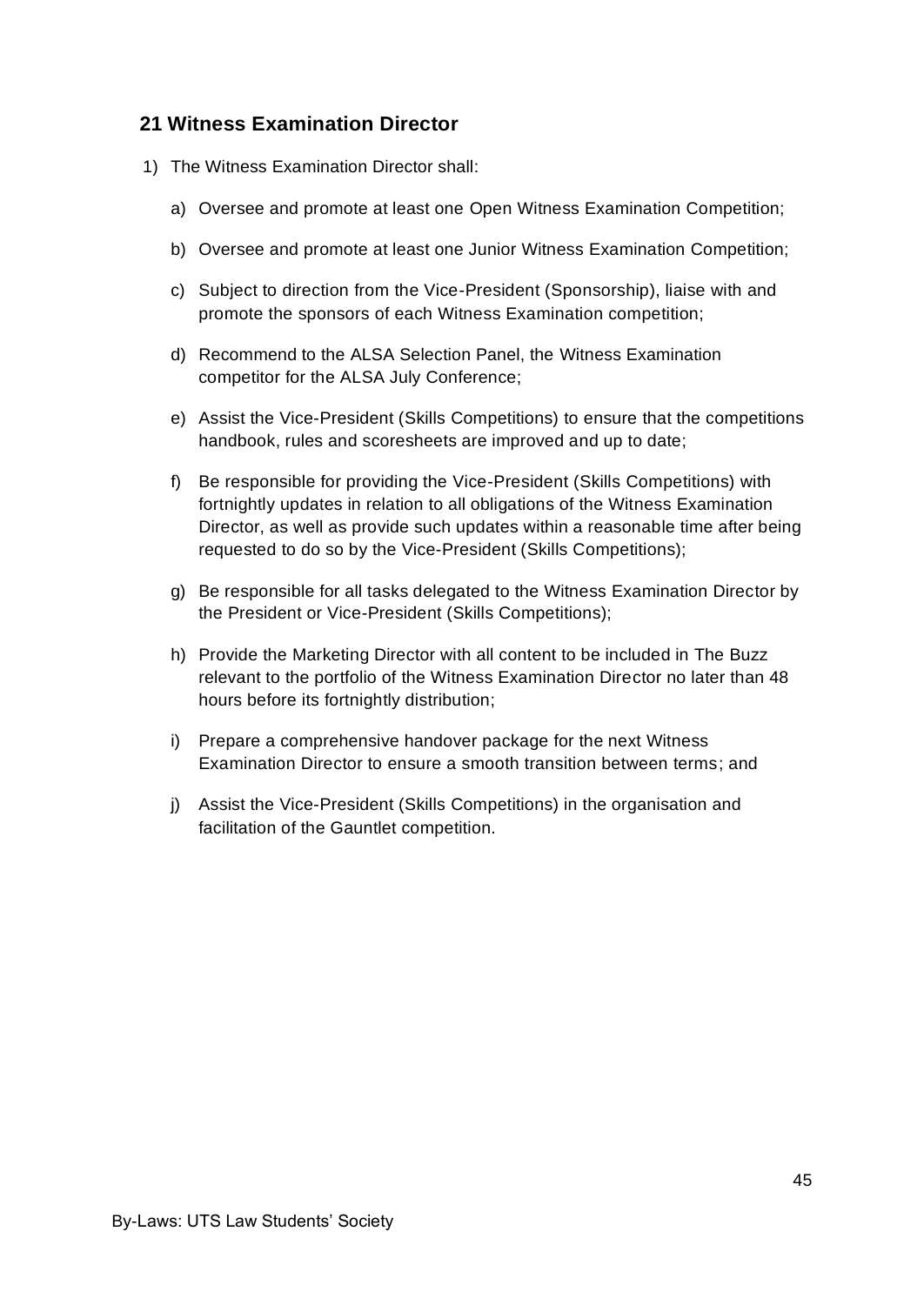# **22 Intervarsity Skills Competitions Director**

- 1) The Intervarsity Skills Competitions Director shall:
	- a) Oversee and promote all skills intervarsity legal competitions the UTS Law Student's Society participates in.
	- b) Promote all upcoming intervarsity skills legal competitions for the year, providing UTS Law Students with notice of registration, qualification requirements and all other relevant details to ensure successful participation;
	- c) Subject to direction from the Vice-President (Sponsorship), liaise with and promote the sponsors of each intervarsity skills' legal competition where appropriate;
	- d) Sit on the Intervarsity Selection Committee if convened by the Vice-President (Skills Competitions)
	- e) When appropriate, recommend to the Intervarsity Selection Committee, through liaisons with the other Competition Directors, competitors suitable for relevant intervarsity skills legal competitions;
	- f) Subject to the direction from the Vice-President (Skills Competitions), liaise with other Law Student Societies in order to host and assist with annual mooting intervarsity legal competitions, including but not limited to:
		- i) The Margaret Cunneen SC Intervarsity Witness Examination Competition;
		- ii) The Intervarsity Negotiation Competition
	- g) Continually explore the possibilities of establishing new intervarsity skills legal competitions, and upon the direction of the Vice-President (Skills Competitions) establish new intervarsity skills legal competitions;
	- h) Be responsible for providing the Vice-President (Skills Competitions) with fortnightly updates in relation to all obligations of the Intervarsity Skills Competitions Director; as well as provide such updates within a reasonable time after being requested to do so by the Vice-President (Skills Competitions);
	- i) Be responsible for all tasks delegated to the Intervarsity Competitions (Skills) Director by the President or Vice-President (Skills Competitions);
	- j) Provide the Marketing Director with all content to be included in The Buzz relevant to the portfolio of the Intervarsity Skills Competitions Director no later than 48 hours before its fortnightly distribution;
	- k) Prepare a comprehensive handover package for the next Intervarsity Skills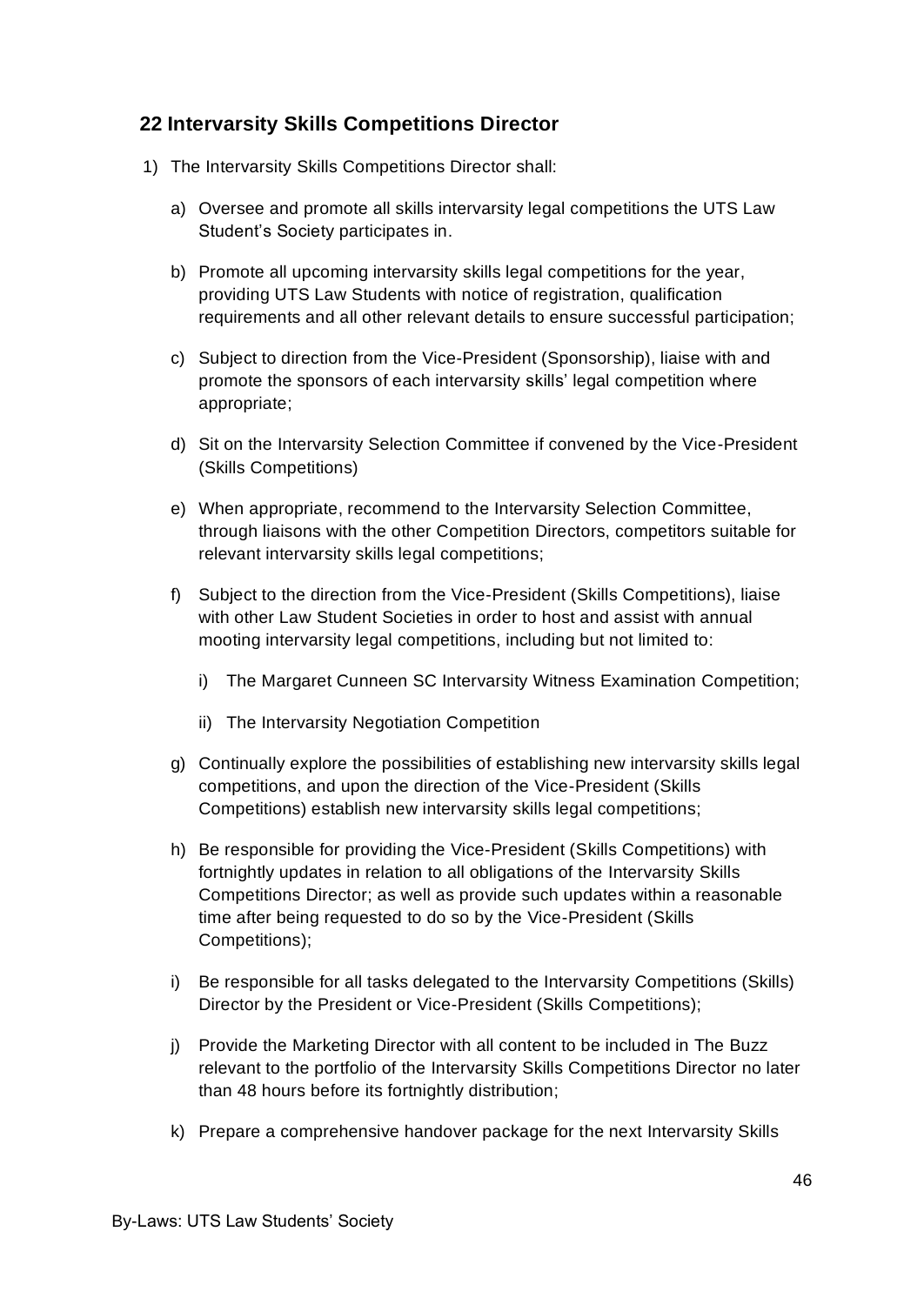Competitions Director to ensure a smooth transition between terms;

l) When required, assist the Vice-President (Skills Competitions) in the organisation and facilitation of the Gauntlet Competition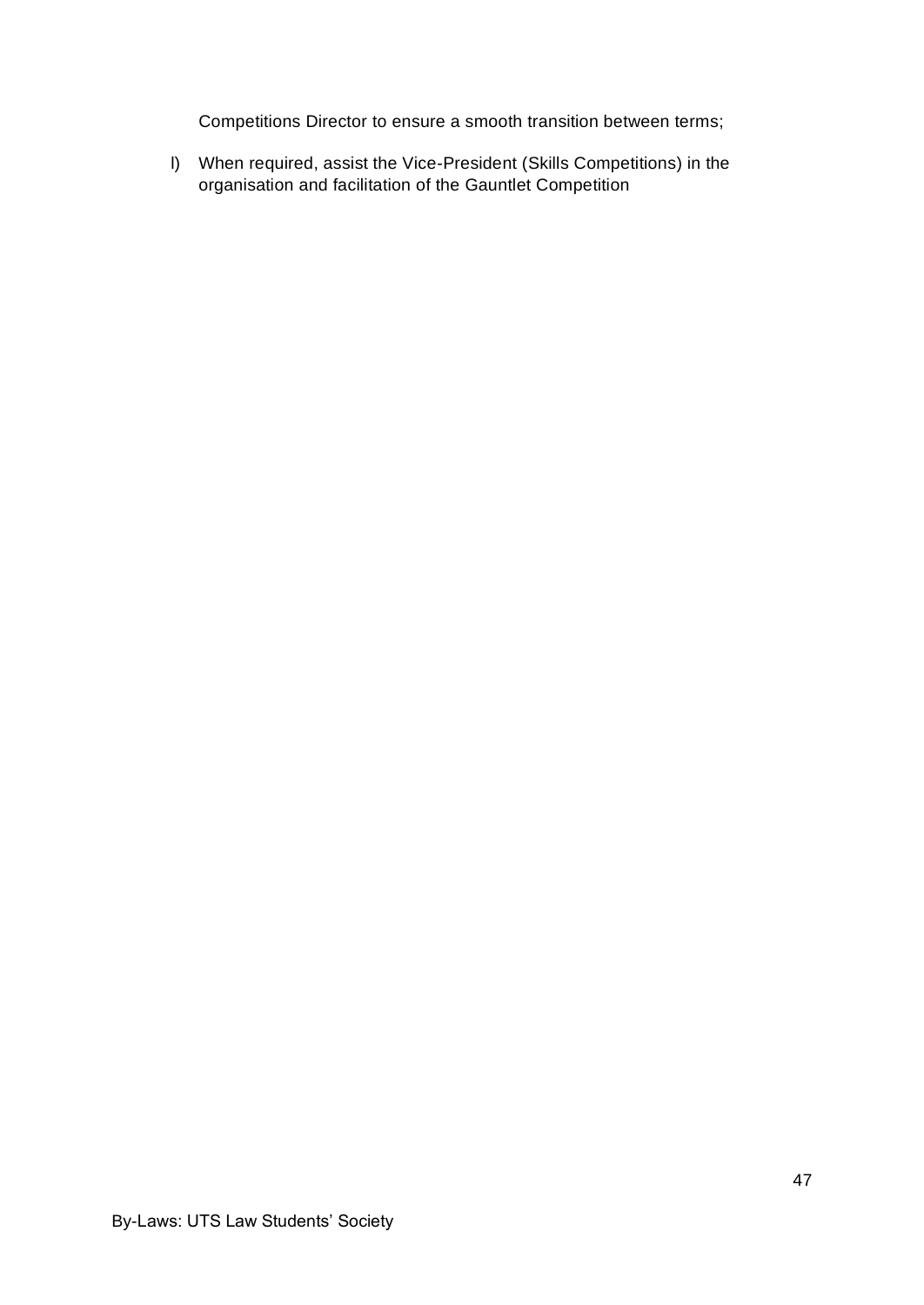# **Education**

### **23 Education (External Engagement) Director**

- 1) The Education (External Engagement) Director shall:
	- a) Work alongside the Vice-President (Education), Education (Internal Engagement) Director and Wellbeing Director to expand educational initiatives as necessary to respond to the educational concerns of UTS:Law Students, as well as represent those concerns to the Faculty where necessary;
	- b) Be responsible for, establish and promote at least two annual Speakers Series events at UTS and distribute information about topical legal issues,
	- c) Be responsible for providing the Vice-President (Education) with fortnightly updates in relation to all obligations of the Education (External Engagement) Director; as well as provide such updates within a reasonable time after being requested to do so by the Vice-President (Education);
	- d) Be responsible for all tasks delegated to the Education (External Engagement) Director by the President or Vice-President (Education);
	- e) Provide the Marketing Director with all content to be included in The Buzz relevant to the portfolio of the Education (External Engagement) Director no later than 48 hours before its fortnightly distribution; and
	- f) Oversee the running of the Advocates Mentoring Program.
	- g) Prepare a comprehensive handover package for the next Education (External Engagement) Director to ensure a smooth transition between terms.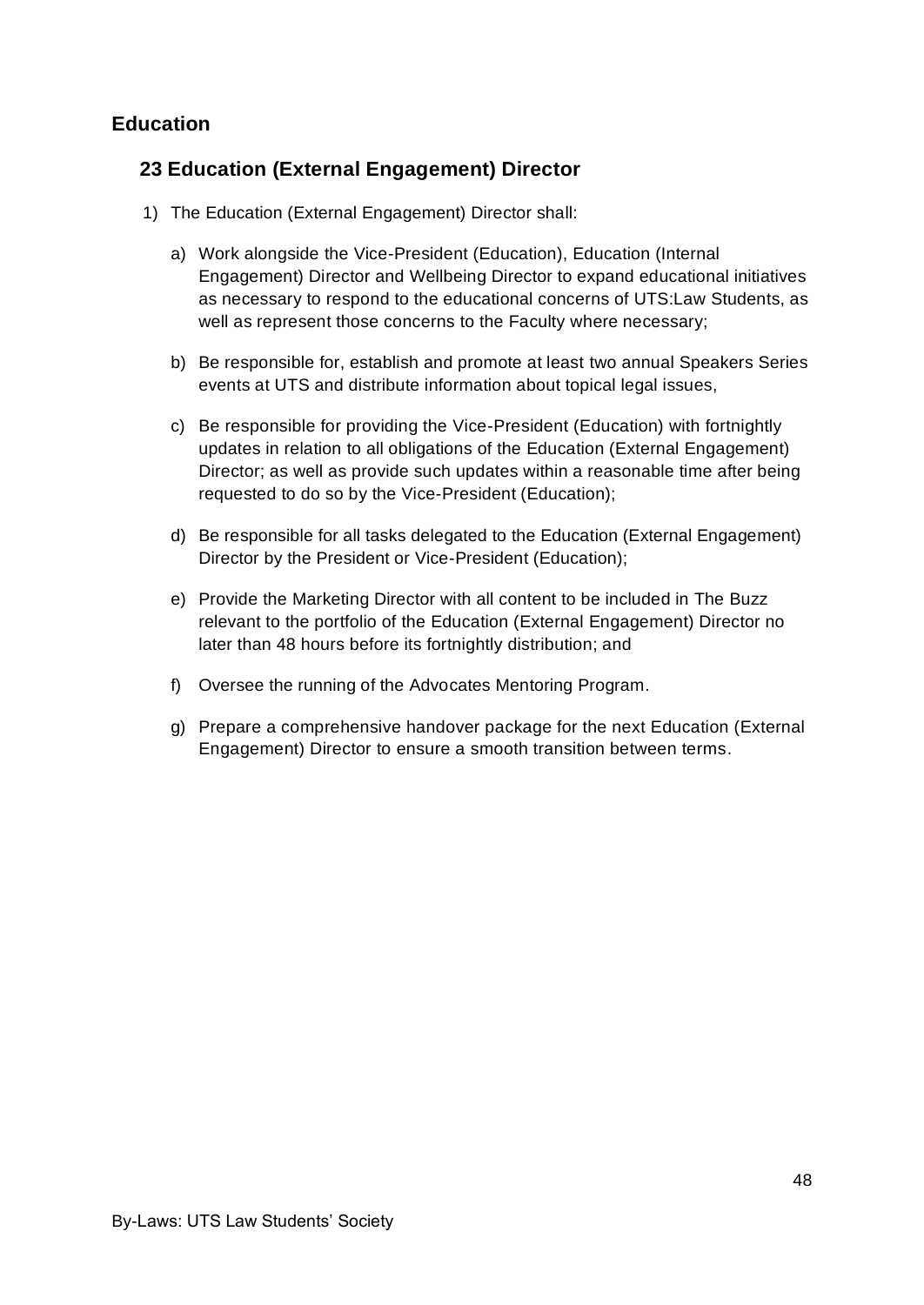# **24 Education (Internal Engagement) Director**

- 1) The Education (Internal Engagement) Director shall:
	- a) Oversee and be responsible for the UTS:Law Peer Mentoring Program, alongside the designated representative(s) of the Faculty;
	- b) Develop, maintain and promote an online database of subject tutors, being current UTS:Law Students who have achieved a grade of Distinction or higher in the subject or subjects for which they wish to tutor;
	- c) Be responsible for the responsible for overseeing, promoting and organising all aspects of the Buddy Program;
	- d) Be responsible for overseeing, promoting and organising all aspects of the Peer Mentoring Program in collaboration with Faculty;
	- e) Work alongside the Vice-President (Education), Education (External Engagement) Director and Wellbeing Director to expand educational initiatives as necessary to respond to the educational concerns of UTS:Law Students, as well as represent those concerns to the Faculty where necessary;
	- f) Collaborate with the Faculty to ensure the maintenance of the Brennan Justice & Leadership Program and, where necessary, sit on any committee for that Program, including assisting with the organisation and promotion of all Law & Justice Seminars that fall under the Reflections on Justice component of that Program;
	- g) Be responsible for providing the Vice-President (Education) with fortnightly updates in relation to all obligations of the Education (Internal Engagement) Director, as well as provide such updates within a reasonable time after being requested to do so by the Vice-President (Education);
	- h) Be responsible for all tasks delegated to the Education (Internal Engagement) Director by the President or Vice-President (Education);
	- i) Provide the Marketing Director with all content to be included in The Buzz relevant to the portfolio of the Education (Internal Engagement) no later than 48 hours before its fortnightly distribution; and
	- j) Prepare a comprehensive handover package for the next Education (Internal Engagement) Director to ensure a smooth transition between terms.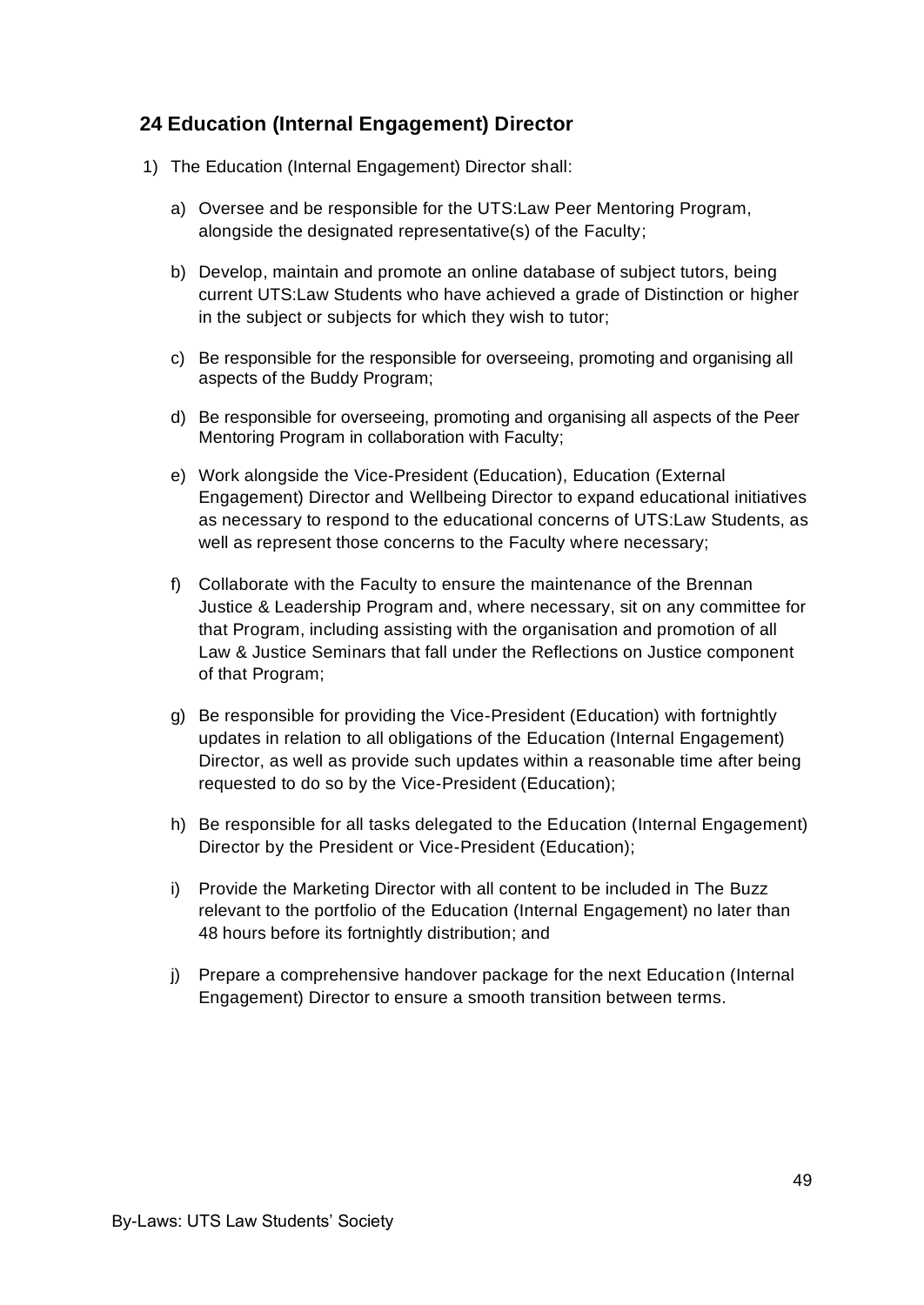#### **25 Wellbeing Director**

- 1) The Wellbeing Director shall:
	- a) Strive to enrich the academic lives of all members and UTS:Law Students through a range of initiatives focused on student wellbeing;
	- b) Be the primary contact for UTS:Law Students to voice complaints and concerns that relate to any aspect of the Association generally, or any Council members, in their capacity as an elected Councillor of the Association;
	- c) Attend to grievances made to them by students as they arise, in compliance with the procedure endorsed by the President and Vice President (Education);
	- d) At their discretion, convene and chair a sub-committee called The Student Wellbeing Committee, subject to Council's power to direct otherwise;
	- e) Be responsible for overseeing, promoting and organising all aspects of the Smile Project (or any variations thereof) each session, liaising with the President, Vice President (Education) and any other party deemed necessary in the coordination of the Project;
	- f) Be responsible for overseeing, promoting and organising the Random Acts of Kindness event and RUOK day event;
	- g) Be responsible for overseeing, promoting and organising the regular production and dissemination of content under The Wellbeing Blog;
	- h) Work alongside the Vice-President (Education), Education (External Engagement) Director and Education (Internal Engagement) Director to expand educational initiatives as necessary to respond to the educational concerns of UTS:Law Students, as well as represent those concerns to the Faculty where necessary;
	- i) Provide the President with fortnightly updates in relation to all obligations of the Wellbeing Director; as well as providing such updates within a reasonable time after being requested to do so by the President;
	- j) Undertake any other relevant task delegated to the Wellbeing Director as deemed necessary by the President or Vice President (Education); and
	- k) Prepare a comprehensive handover package for the incoming Wellbeing Director to ensure a smooth transition between terms.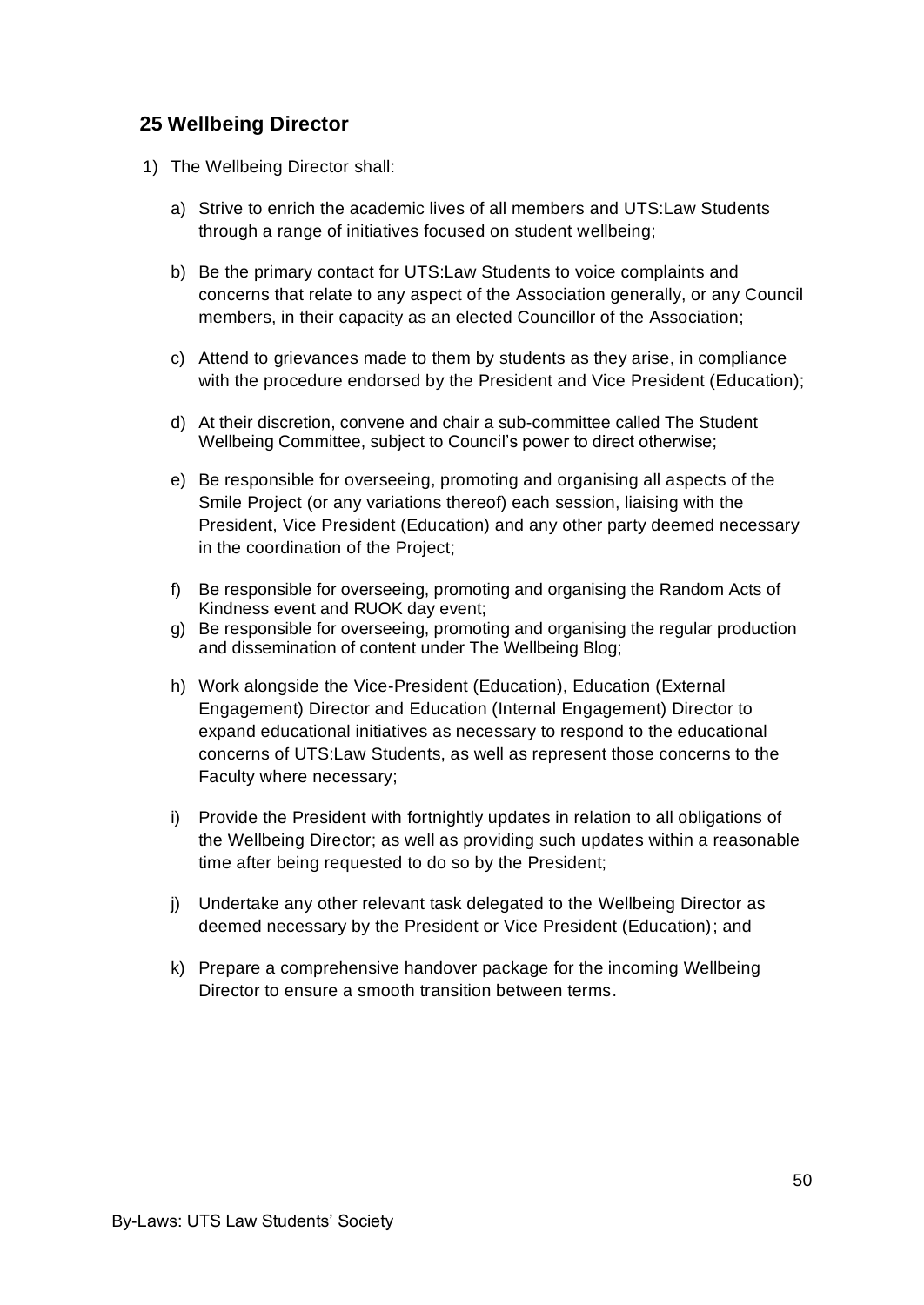### **26 Education (Publications) Director**

- 1) There shall be two Education (Publications) Directors.
- 2) The Education (Publications) Directors shall:
	- a) Be responsible for the writing, design, editing and publication of The Full Bench in paper and electronic formats in accordance with directions from the Vice-President (Education) and President;
	- b) Be responsible for the writing, design, editing and publication of the Camp Survival Guide in paper and electronic formats before the First Year Orientation Camp;
	- c) Be responsible for the writing, design, editing and publication of the Law School Manual in paper and electronic formats before the University's Orientation Week and start of Autumn Session;
	- d) At their discretion, convene and chair a sub-editor committee called the Education Publications Sub-Committee, to assist with the tasks of the Education (Publications) Directors, subject to Council's power to direct otherwise;
	- e) Have or acquire adequate knowledge of publishing software so as to carry out their duties in an efficient and professional manner;
	- f) Provide the Vice-President (Education) with the final copies of all publications in electronic and hard copy form;
	- g) Provide the Vice-President (Sponsorship) with the final copies of all editions of The Full Bench, in electronic and hard copy form;
	- h) Ensure that all publications are of a professional standard and fulfil all sponsorship requirements;
	- i) Be the Editor-in-Chief for The Full Bench, Law School Manual, Camp Survival Guide and Electives Guide;
	- j) Be responsible for providing the Vice-President (Education) with fortnightly updates in relation to all obligations of the Education (Publications) Directors; as well as provide such updates within a reasonable time after being requested to do so by the Vice-President (Education);
	- k) Be responsible for all tasks delegated to the Education (Publications) Directors by the President or Vice-President (Education);
	- l) Provide the Marketing Director with all content to be included in The Buzz relevant to the portfolio of the Education (Publications) Directors no later than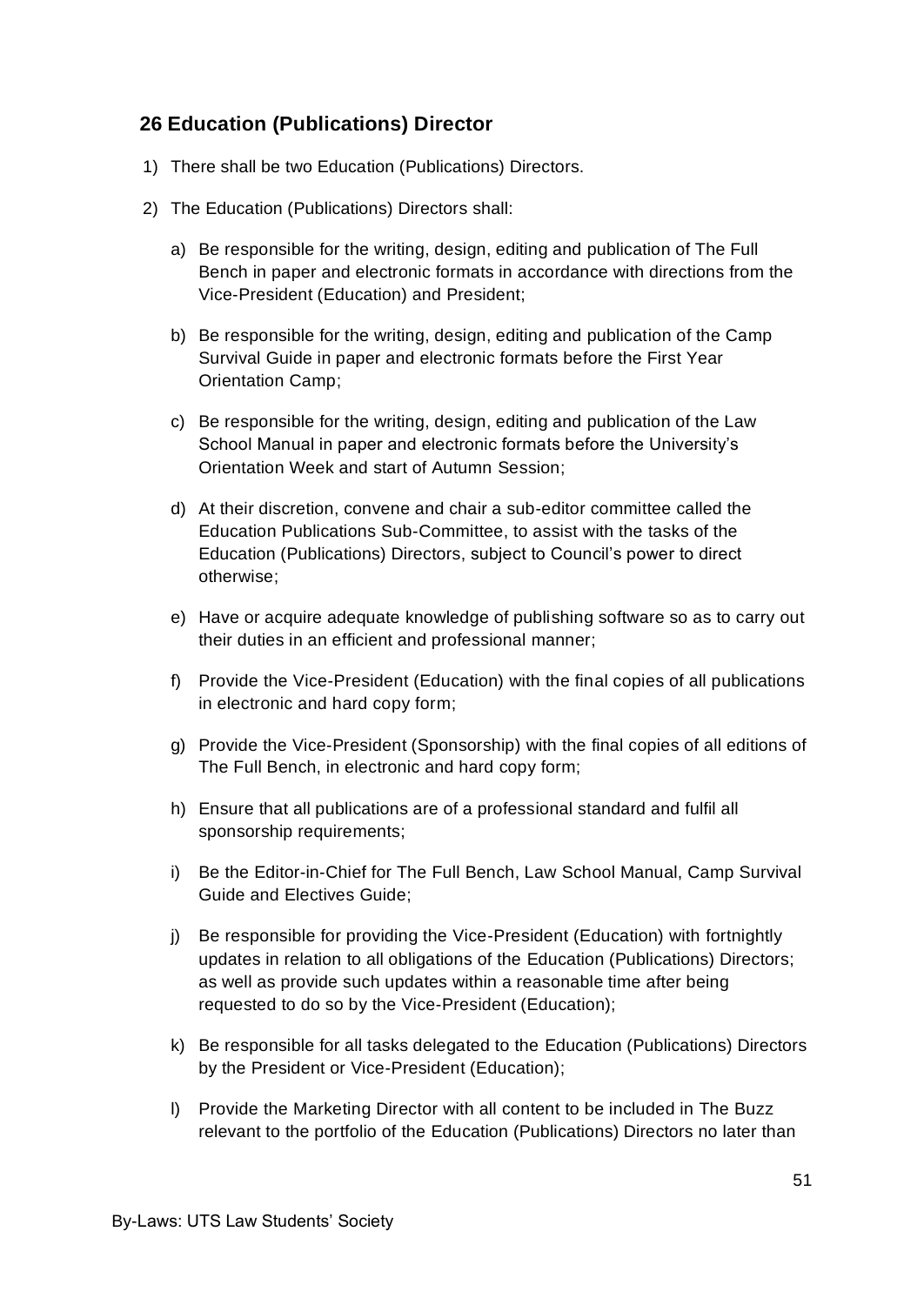48 hours before its fortnightly distribution;

- m) Be responsible for the organisation and advertising publications content under any relevant social media pages; and
- n) Coordinate the operation of The Bar Productions, by:
	- i) Administering, with the assistance of the Vice-President (Education), the annual Bar Podcast host selection process.
	- ii) Ensuring that in selecting the two hosts for the Bar Podcast, the Society accepts applications regardless of their gender identity and seeks to have diverse gender representation in the two hosts.
	- iii) Producing, with the assistance of the Education Publications Sub-Committee, weekly episodes of The Bar Podcast during the Autumn and Spring Sessions.
	- iv) Submitting to the Vice-President (Education), with the assistance of the Education Publications Sub-Committee, suggestions for content for Bar Podcast episodes and Bar Newsletter articles.
	- v) Collecting statistics and data relating to The Bar Productions, from publication and streaming sources, to submit to the Vice-President (Sponsorships).
- o) Prepare a comprehensive handover package for the next Education (Publications) Directors to ensure a smooth transition between terms.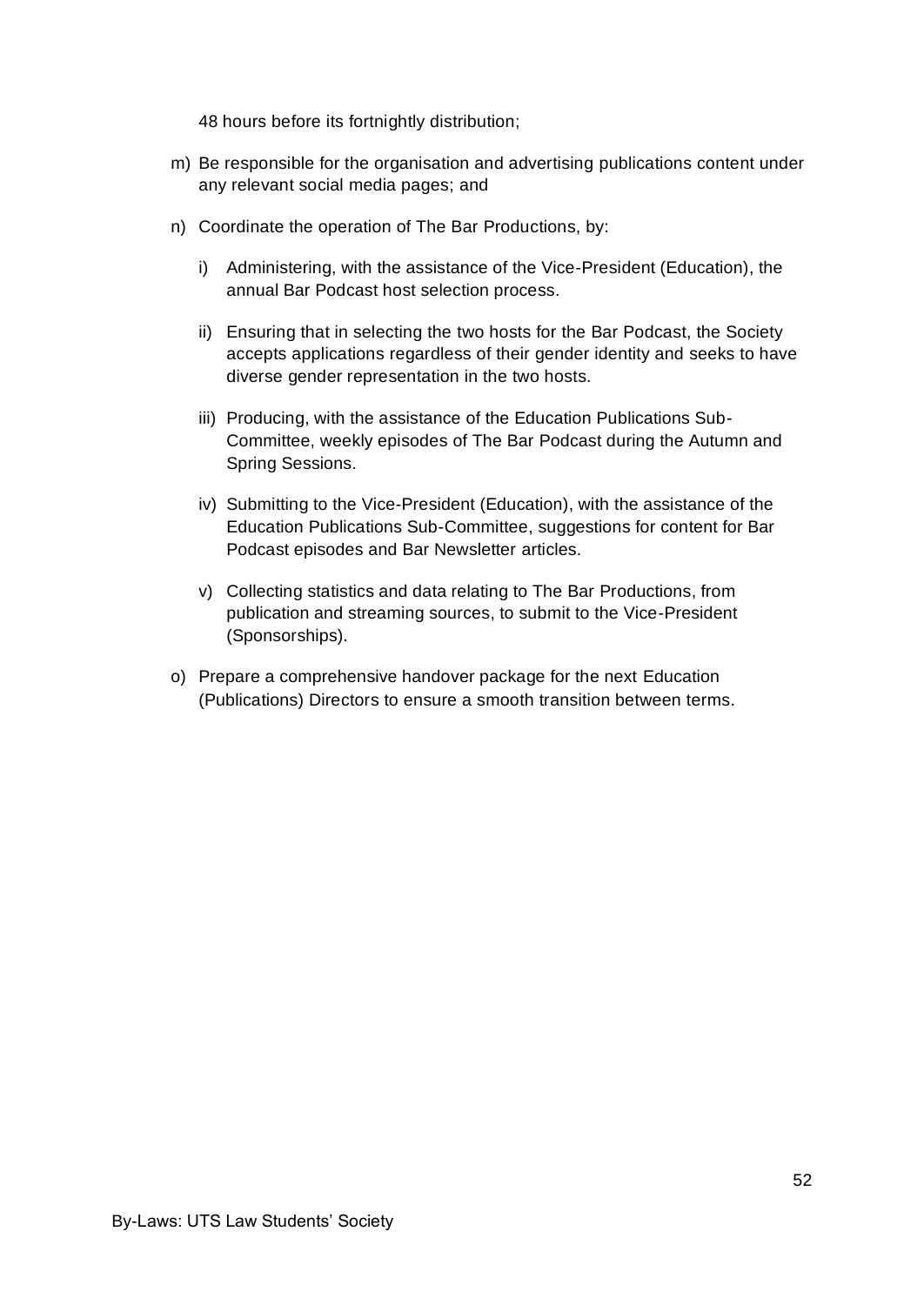#### **Marketing**

# **27 Information Technology (IT) Director**

- 1) The IT Director shall:
	- a) Be responsible for the general maintenance and management of the Society's website [\(www.utslss.com\)](http://www.utslss.com/). The IT Director will regularly liaise with the President and Marketing Director to determine what material must be put on the website and will be subject to direction from each respective member of the Executive, insofar as their direction relates to the duties of their position and the directors associated with their portfolio;
	- b) Be responsible for providing the Council with reports from Google Analytics regarding the Society's website and social networking sites within a reasonable time after being requested to do so by the President;
	- c) Maintain such computing equipment as the Society may from time-to-time acquire;
	- d) Make recommendations to Council about hardware and software needs as they arise;
	- e) Ensure the website has the most recent version of all publications published by the Society, and that all web pages of the Society are up to date;
	- f) Ensure the website promotes sponsors to the extent the Society is contractually obliged and as directed by the Vice-President (Sponsorship and Careers) and President;
	- g) Provide the Marketing Director with all content to be included in The Buzz relevant to the portfolio of the IT Director no later than 48 hours before its fortnightly distribution;
	- h) Be responsible for all tasks delegated to the IT Director by the President or Vice-President (Marketing);
	- i) Collaborate with the Vice-President (Marketing) and other Councillors within the Marketing portfolio to ensure cohesive marketing of the Society's events and initiatives
	- j) Prepare a comprehensive handover package for the next IT Director to ensure a smooth transition between terms.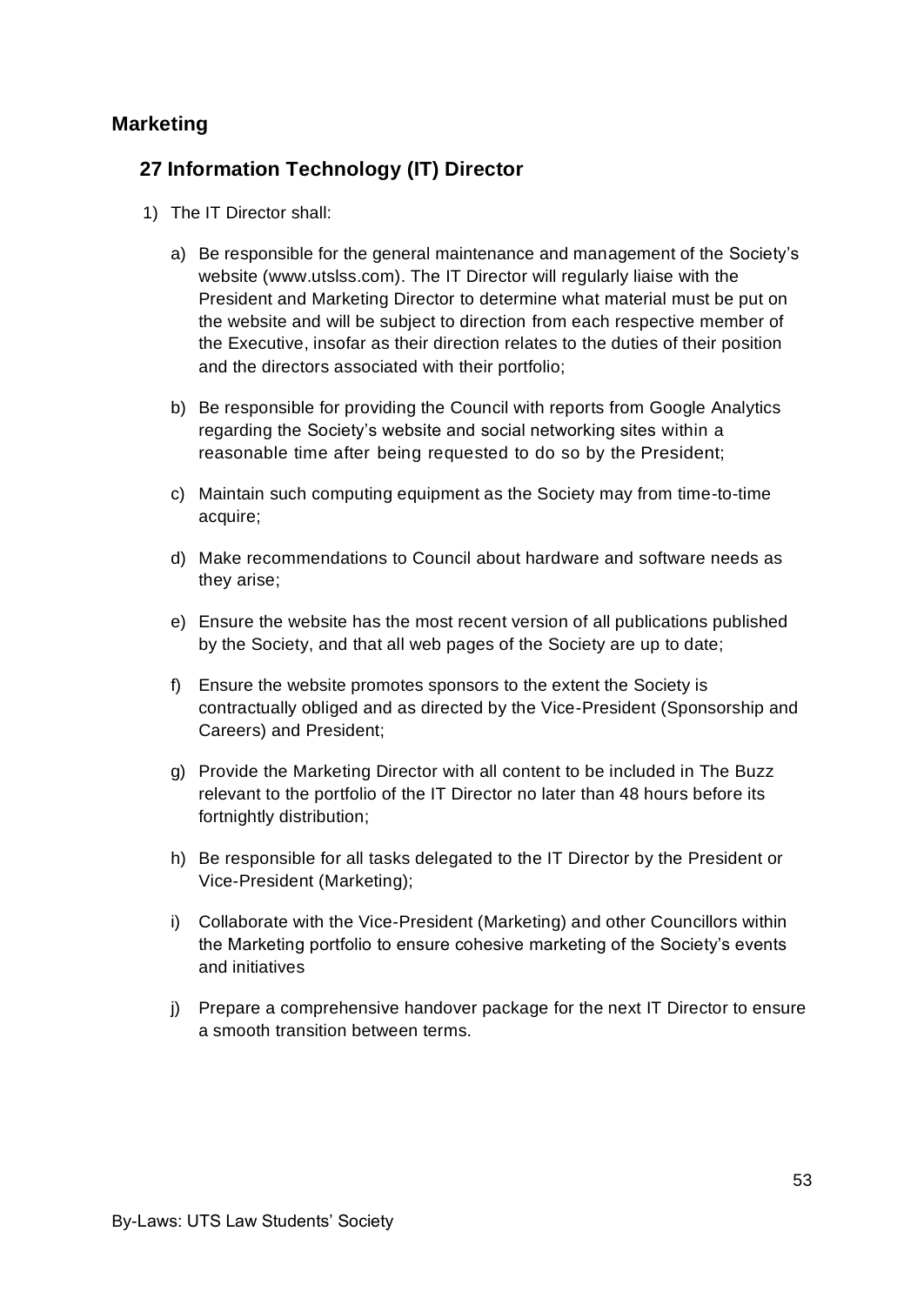#### **28 Marketing Directors**

- 1) There shall be four Marketing Directors.
- 2) The Marketing Directors shall:
	- a) Subject to the direction of the President and each other member of the Executive, be responsible for the design, marketing and advertising the Society's events and initiatives;
	- b) Be responsible for the printing, production and dissemination of all other materials produced or required by the Society, as directed by the President and each other member of the Executive, including but not limited to:
		- i) Banners for the website and social media;
		- ii) Promotional social media posts;
		- iii) Flyers and on-campus posters;
		- iv) The Buzz;
		- v) Graphics for the Buzz;
		- vi) Handbooks, forms, logos, name tags and publications;
		- vii) General promotional material required by the Society.
	- c) Liaise with the Vice-President (Marketing) to construct and maintain electronic mailing lists that shall be used to promote the Society to its members and the wider law student body, including but not limited to those who have registered to receive The Buzz. This will include deleting entries from The Buzz database when those people also appear in the membership database, to avoid those students receiving The Buzz twice;
	- d) Oversee and coordinate all of the Society's marketing communication with the Society's members, followers of the Society's Facebook page and Twitter and Instagram accounts, broader network of UTS:Law Students and interested parties. This may include, but is not limited to, the use or development of:
		- i) UTS Online;
		- ii) JD Online and LLB Online (with the approval of the Faculty);
		- iii) The Society's social media accounts;
		- iv) On-campus posters;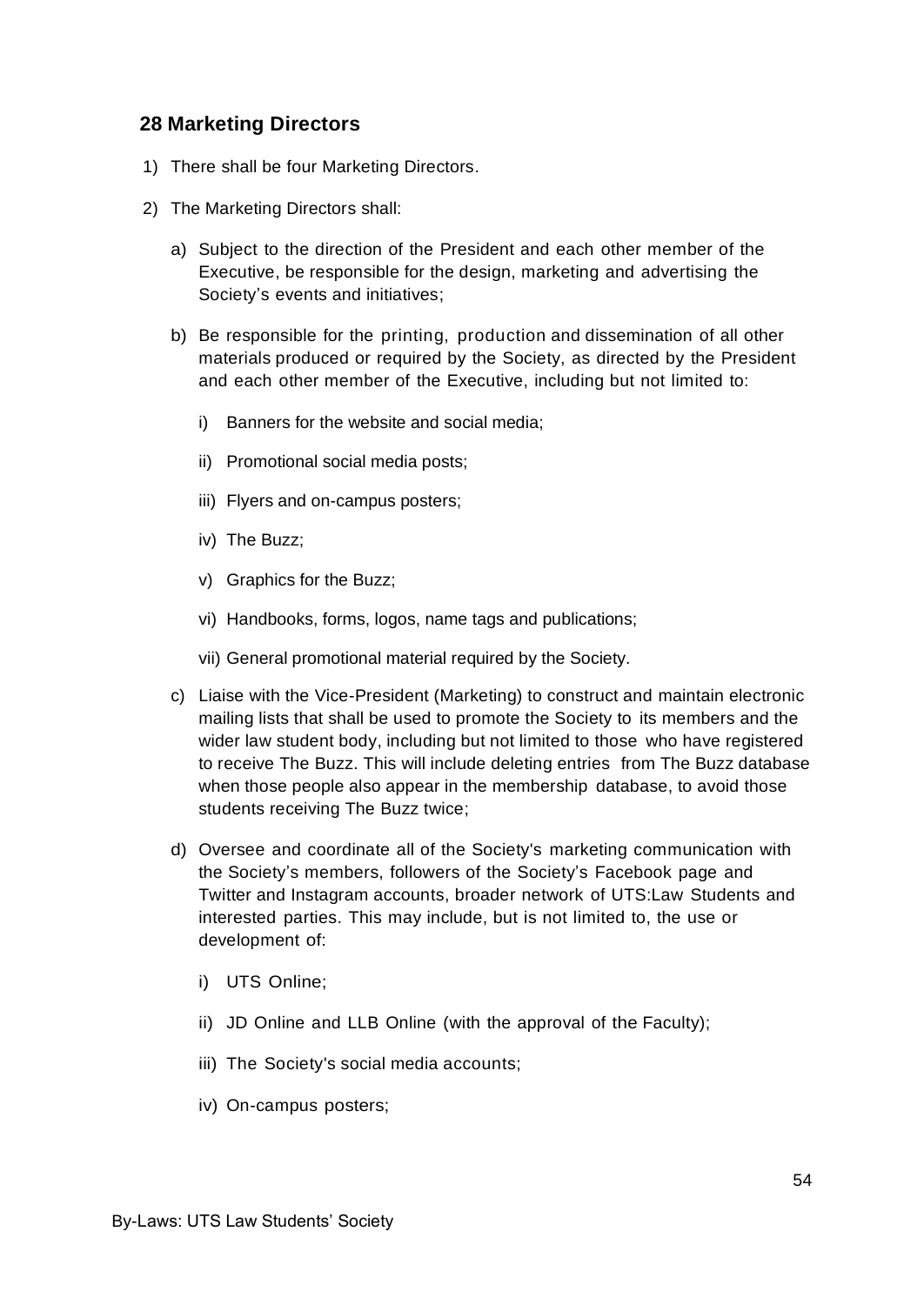- v) Flyers;
- vi) Website and blog posts;
- vii) Lecture presentations;
- viii)Dissemination of information to subject coordinators (including PowerPoint slides for inclusion in lecture presentations and written content to be emailed to students);
- ix) E-mails to members; and
- x) Any other process considered beneficial to the society.
- e) Ensure that all sponsorship requirements prescribed by the Vice-President (Sponsorship) are fulfilled within all designs, and that it adheres to the design brief as may be required by other Councillors, the Vice-President (Marketing) or President.
- f) Liaise with the President and other members of the Executive to determine the best method of promotion for each initiative;
- g) Be responsible for providing the Vice-President (Marketing) with updates in relation to all obligations of the Marketing Director; as well as provide such updates within a reasonable time after being requested to do so by the Vice-President (Marketing);
- h) Be responsible for the production and collection of the Society's merchandise to members;
- i) Be responsible for all tasks delegated to Marketing Director by the President or Vice-President (Marketing);
- j) Collaborate with the Vice-President (Marketing) and other members of the Marketing Portfolio to ensure cohesive marketing of the Society's events and initiatives; and
- k) Prepare a comprehensive handover package for the next Marketing Director to ensure a smooth transition between terms.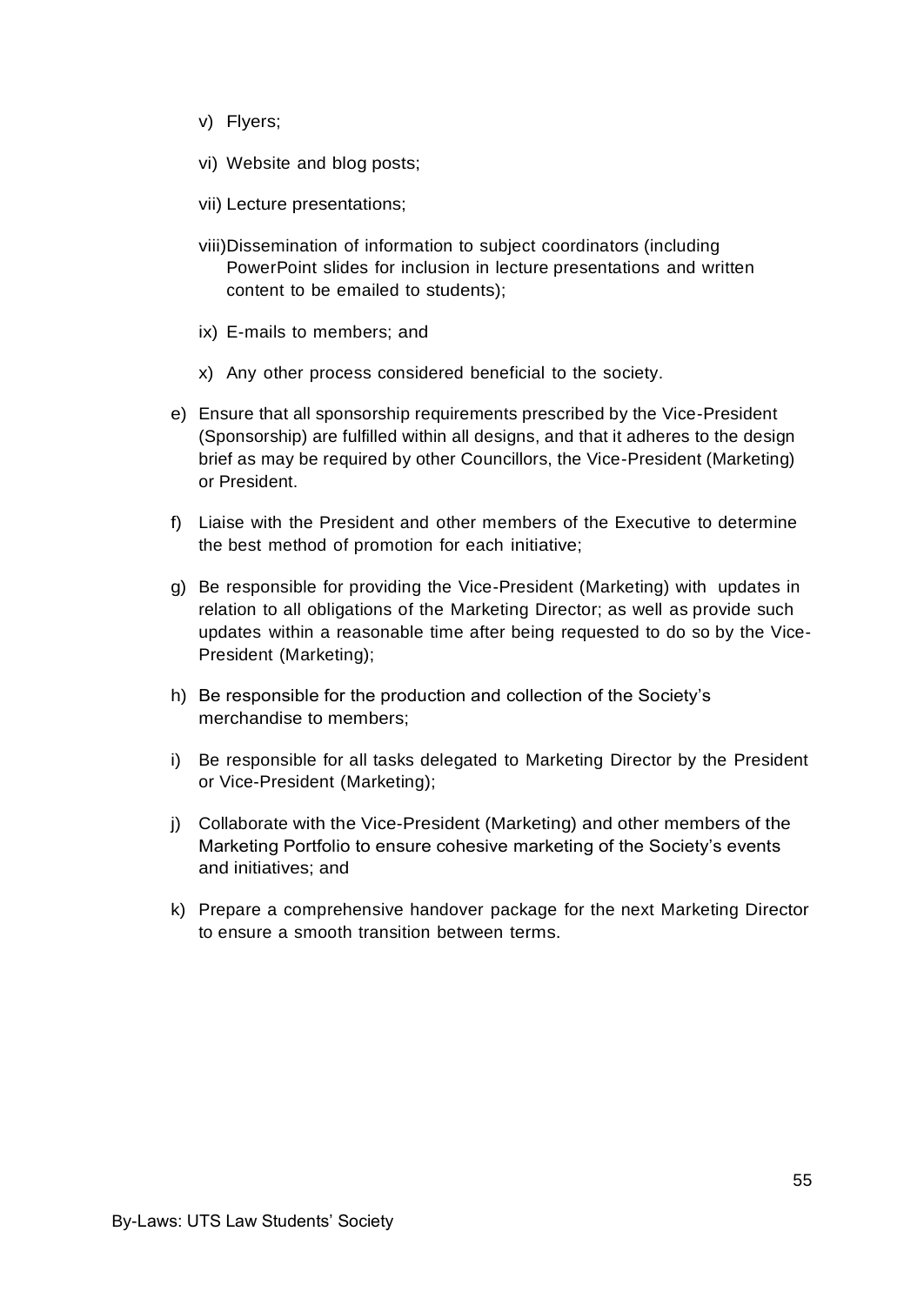# **Social Justice**

#### **29 Brennan Program Directors**

- 1) There shall be two Brennan Program Directors.
- 2) The following duties and responsibilities shall be divided by the Brennan Program Directors alongside the Vice-President (Social Justice):
	- a) Share with the Faculty Co-Director joint and equal oversight and direction of the Brennan Program, including regular liaison with the Program Administrator in respect of delegated operational responsibilities;
	- b) Sit on all Committees and attend all meetings deemed necessary and appropriate to the execution of their role as the Society's Brennan Program Directors, including but not limited to the Justice Action Committee and Brennan Program Management Committee;
	- c) Market and promote the Brennan Program's events, initiatives, achievements and benefits to the student body
	- d) Promote student engagement and active, continual participation with the Brennan Program
	- e) Develop strategies to recruit new participants to the Brennan Program
	- f) Organise information workshops detailing what the Brennan Program is, how to log Leadership Through Service hours, how to receive approval of volunteer hours for the Leadership Through Service component, and address any other queries
	- g) Maintain and update the Brennan Program Handbook as required
	- h) Maintain and update the Society's webpage with relevant information regarding the Brennan Program
	- i) Assist with the organising and running of any Brennan Program events where required
	- j) Oversee the Brennan Collective alongside the Vice-President (Social Justice) and Faculty;
	- k) Coordinate, promote and organise the following initiatives, seeking the assistance of the Vice-President (Social Justice), Diversity Director and Equity Director where necessary:
		- i) Justice Talks;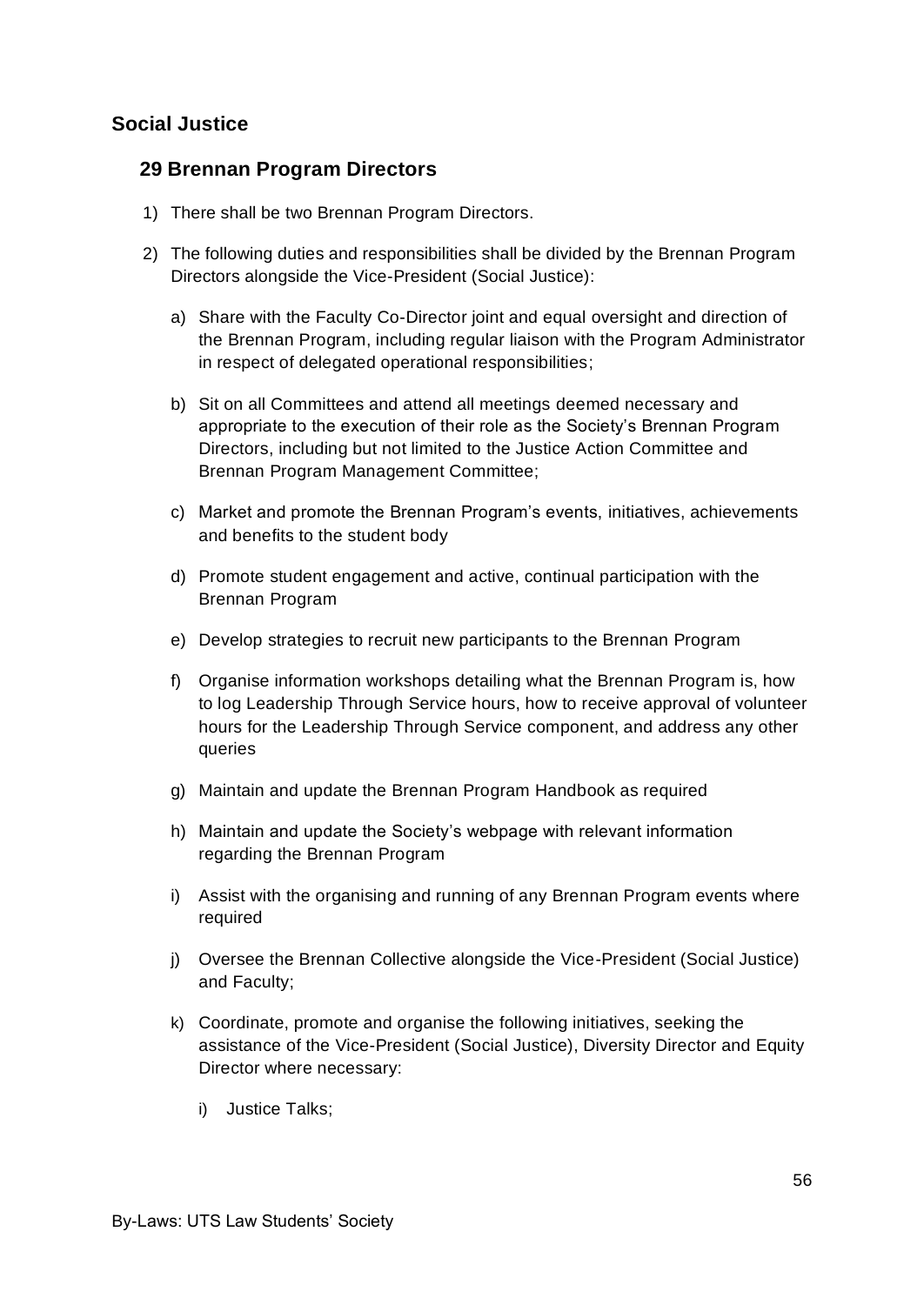- ii) an annual initiative for Westmead Children's Hospital;
- iii) Brennan Discussion Groups; and
- iv) an initiative in recognition of RASA Week.
- l) Assist with organising the Brennan Justice and Leadership Program Graduation alongside Faculty;
- m) Organise the Society's Blood Drive with the Australian Red Cross, and market this event to UTS:Law students, students of the University, participants in the Brennan Program, Faculty staff and all staff of the University;
- n) Be responsible for maintaining regular contact with UTS: Law Students to enable them to participate in the direction of, and services offered by, the Brennan Program Directors;
- o) Decide, alongside the President, Vice President (Social Justice), Equity Director, and Diversity Director which charity or charities the Society will support and raise funds for throughout the year.
- p) Be responsible for fostering relationships with the wider community by identifying and promoting to members of the Society and participants of the Brennan Program a broad range of community initiatives and activities such as cultural events, festivals and volunteering opportunities;
- q) Forge relationships and regularly liaise with a range of community service organisations to identify beneficial information, activities, programs and opportunities for UTS:Law Students and participants of the Brennan Program and liaise with the Marketing Director to promote that information or those opportunities;
- r) Work with the Vice-President (Social Justice), Diversity Director and Equity Director to expand the Social Justice, Equity, Diversity and Brennan Program portfolio initiatives wherever required to appropriately cater to the needs of UTS: Law Students
- s) Sit on any committee that is chaired by the Vice-President (Social Justice), and be responsible for chairing that committee, in the absence of both the Vice-President (Social Justice), Equity Director and Diversity Director;
- t) Be responsible for providing the Vice-President (Social Justice) with regular and consistent updates in relation to all obligations of the Brennan Program Directors; and provide such updates within a reasonable time after being requested to do so by the Vice-President (Social Justice);
- u) Be responsible for all tasks delegated to the Brennan Program Directors by the President or Vice-President (Social Justice);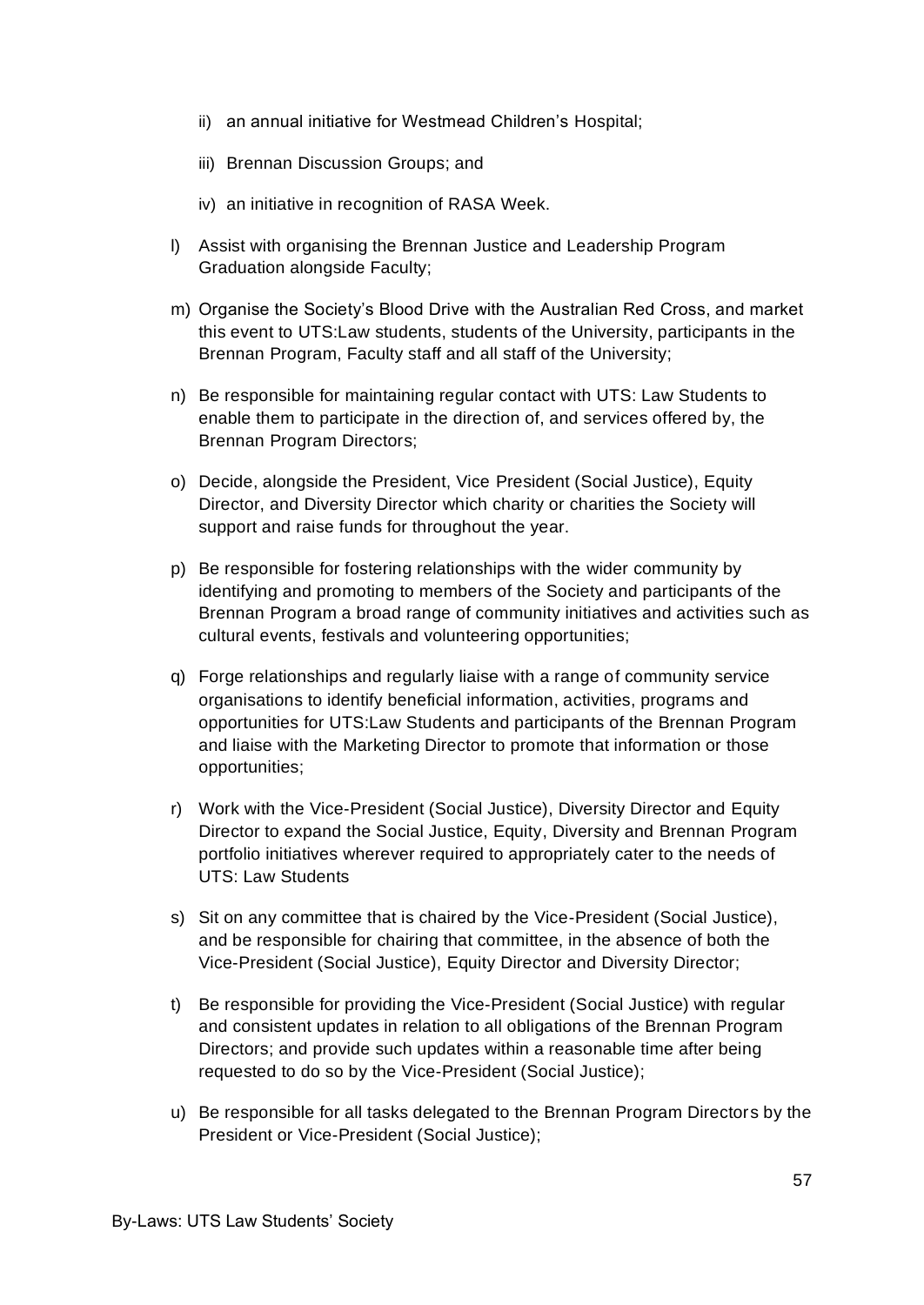- v) Provide the Marketing Director with all content to be included in The Buzz relevant to the portfolio of the Brennan Program Directors no later than 48 hours before its fortnightly distribution and consistently update the Law Student's Society website (www.utslss.com) with up-to-date information; and
- w) Prepare a comprehensive handover package for the next Brennan Program Directors to ensure a smooth transition between terms.

#### **30 Diversity Director**

- 1) The Diversity Director shall:
	- a) Coordinate, promote and organise the following initiatives, seeking the assistance of the Vice-President (Social Justice), Brennan Program Directors and Equity Director where necessary;
		- i) Intervarsity Women in Law Conference
		- ii) Women's Mentoring Program
		- iii) Intervarsity Pride Moot
		- iv) an initiative in recognition of NAIDOC Week.
	- b) Assist the Vice-President (Social Justice), Brennan Program Directors, and Equity Director in collaborating with the Faculty on the development and promotion of the Brennan Justice and Leadership Program, including the identification and promotion of social justice volunteer placements, and, where necessary, sit on any committee for that Program;
	- c) Organise and coordinate any new or ongoing events or initiatives determined as fitting within the role of Diversity Director by the President and/or Vice-President (Social Justice),
	- d) Sit on any committee that is chaired by the Vice-President (Social Justice), and be responsible for chairing that committee in the absence of the Vice-President (Social Justice), Brennan Program Director sand Equity Director;
	- e) Be partially responsible for all of the Society's charitable initiatives, including actively sourcing charitable initiatives outside of events under the responsibility of other Councillors;
	- f) Decide, alongside the President, Vice President (Social Justice), Brennan Program Directors and Equity Director which charity or charities the Society will support and be active with without throughout the year;
	- g) Promote and be a point of call, along with the Equity Director, for student enquiries of a social justice nature;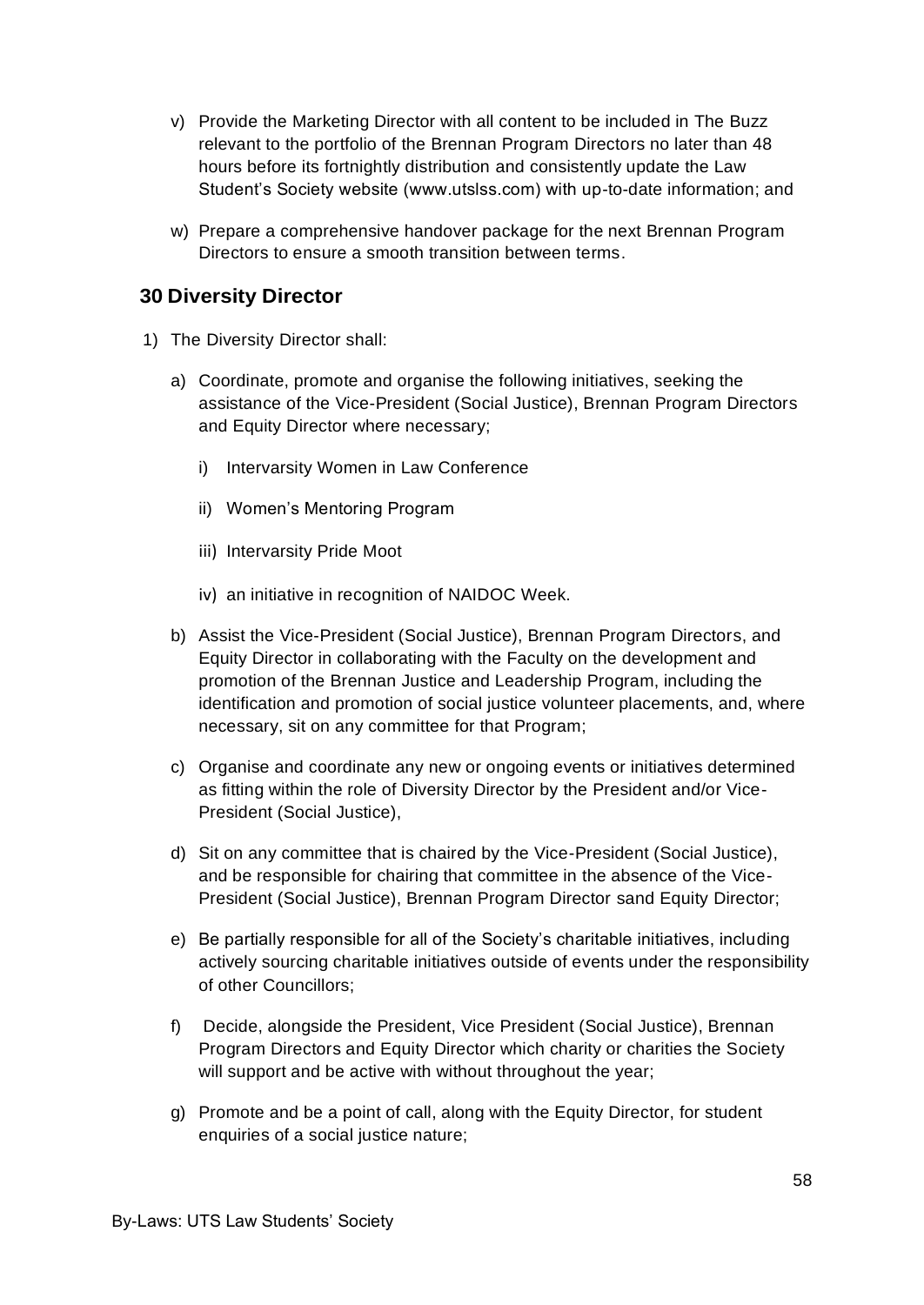- h) Work with the Vice-President (Social Justice), Brennan Program Directors, and Equity Director to expand the initiatives under the Social Justice Portfolio wherever required to appropriately cater to the needs of UTS:Law Students;
- i) Be responsible for providing the Vice-President (Social Justice) with updates in relation to all obligations of the Equity Director regularly or within a reasonable time after being requested to do so by the Vice-President (Social Justice);
- j) Be responsible for all tasks delegated to the Diversity Director by the President or Vice-President (Social Justice);
- k) Be responsible for providing the Vice-President (Social Justice) with regular consistent updates in relation to all obligations of the Diversity Director; and provide such updates within a reasonable time after being requested to do so by the Vice-President (Social Justice);
- l) Decide, alongside the President, Vice President (Social Justice), Brennan Program Directors and Equity Director, which charity or charities the Society will raise funds for throughout the year;
- m) Provide the Marketing Director with all content to be included in The Buzz relevant to the portfolio of the Diversity Director no later than 48 hours before its fortnightly distribution and consistently update the Law Student's Society website (www.utslss.com) with up-to-date information;
- n) Prepare a comprehensive handover package for the next Diversity Director to ensure a smooth transition between terms;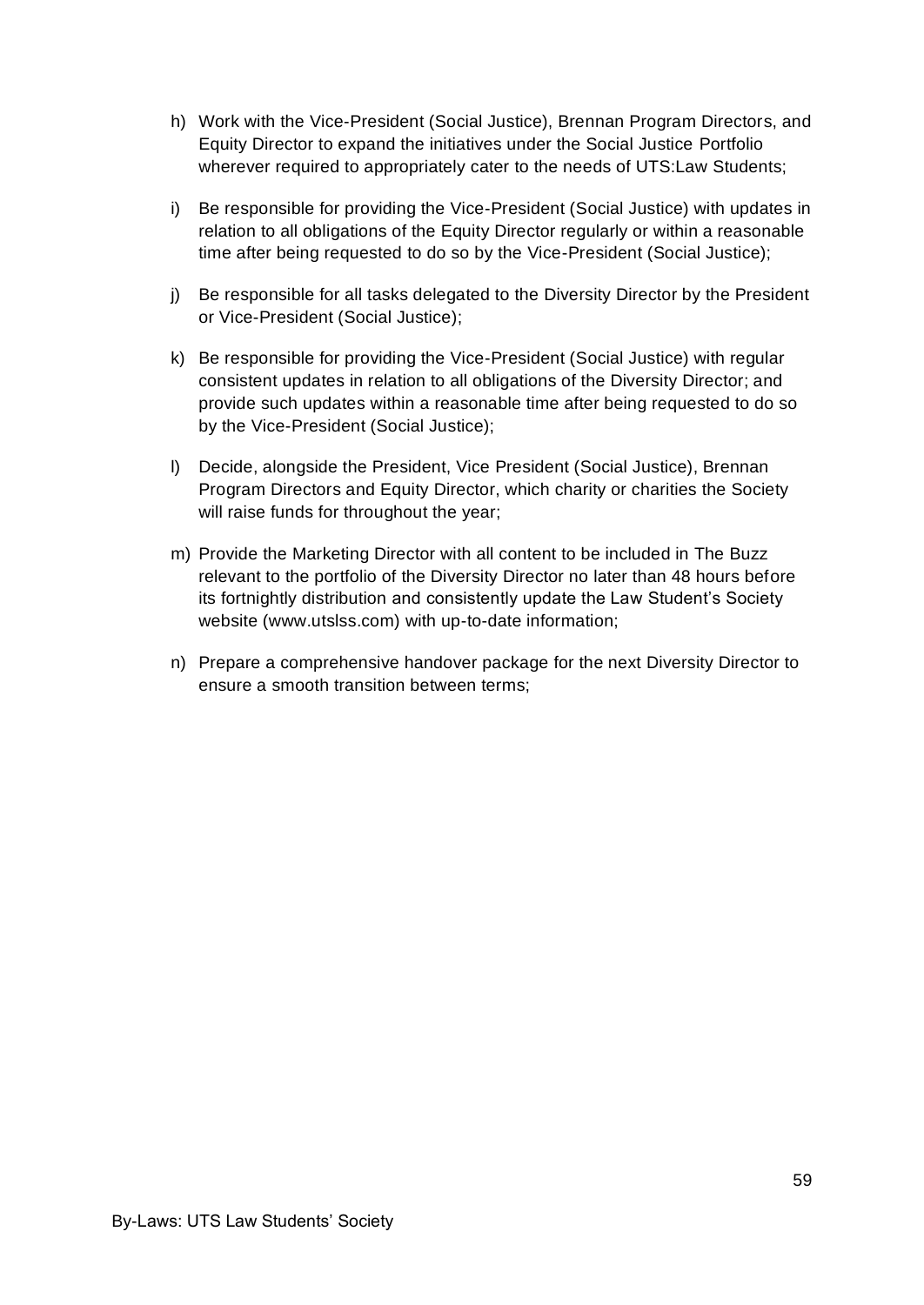# **31 Equity Director**

- 1) The Equity Director shall:
	- a) Promote equity schemes and opportunities in addition to being a point of call for UTS:Law Students with enquiries of a social justice and equity nature;
	- b) Promote existing equitable services available to UTS:Law Students, including but not limited to counselling, free legal advice, housing assistance, support against discrimination and financial support), including the maintenance of the Law Student's Society website (www.utslss.com) dedicated to promoting these services;
	- c) Be responsible for providing the Vice-President (Social Justice) with regular consistent updates in relation to all obligations of the Equity Director; and provide such updates within a reasonable time after being requested to do so by the Vice-President (Social Justice);
	- d) Coordinate, promote and organise the following initiatives
		- i) Textbook Equity Scheme
		- ii) Social Justice Conference
		- iii) Bi-annual Charity Trivia Nights
		- iv) First Year Law Camp and Law Ball Subsidies
		- v) Charity Law Ball Raffle
	- e) Assist the Vice-President (Social Justice), Brennan Program Directors, and Diversity Director in collaborating with the Faculty on the development and promotion of the Brennan Justice and Leadership Program, including the identification and promotion of social justice volunteer placements, and, where necessary, sit on any committee for that Program;
	- f) Sit on any committee that is chaired by the Vice-President (Social Justice), and be responsible for chairing that committee in the absence of the Vice-President (Social Justice), Brennan Program Directors and Diversity Director;
	- g) Be partially responsible for all of the Society's charitable initiatives, including actively sourcing charitable initiatives outside of events under the responsibility of other Councillors;
	- h) Decide, alongside the President, Vice President (Social Justice), Brennan Program Directors and Diversity Director which charity or charities the Society will support and be active with without throughout the year;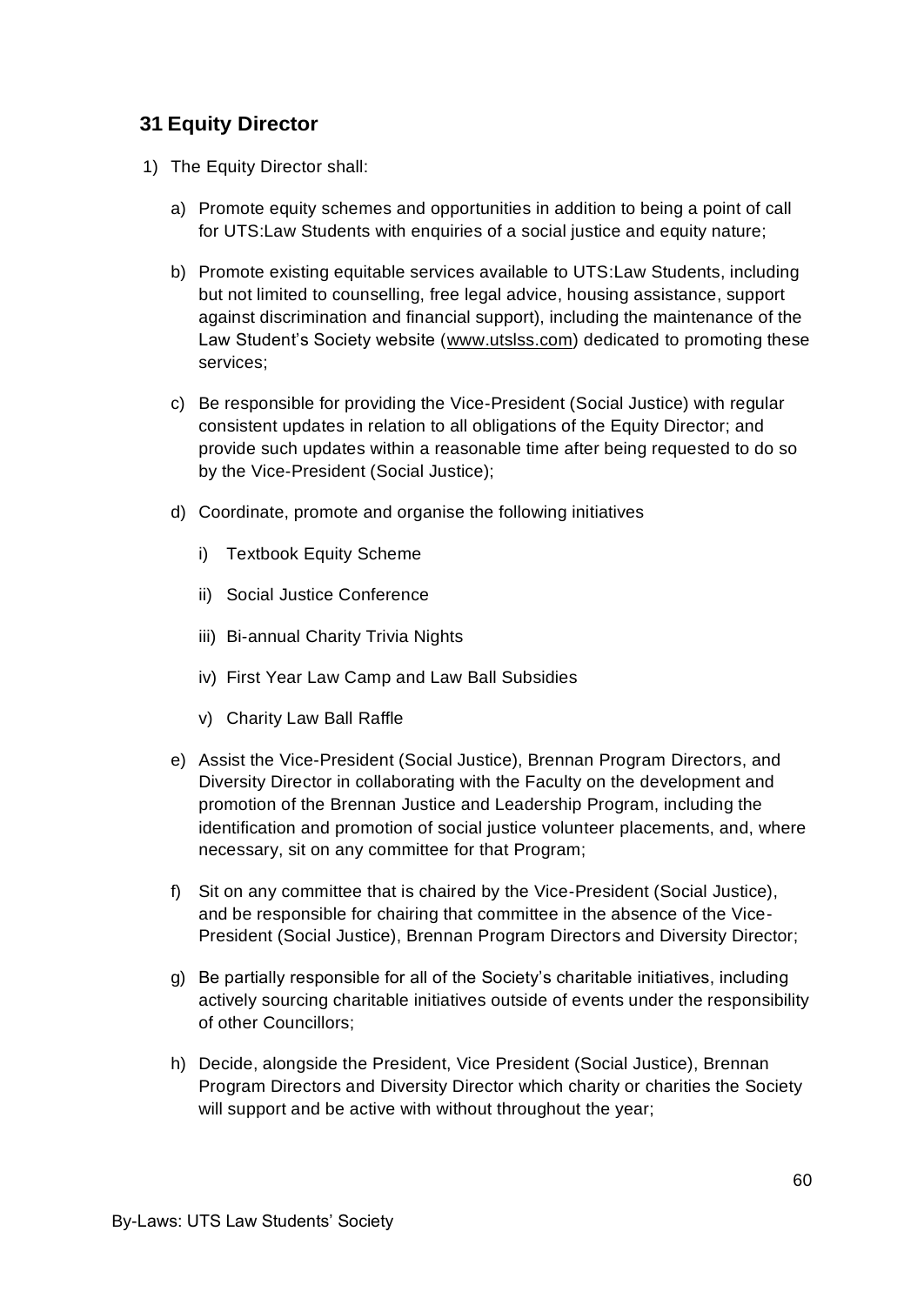- i) Promote and be a point of call, along with the Diversity Director, for student enquiries of a social justice nature;
- j) Work with the Vice-President (Social Justice), Brennan Program Directors, and Diversity Director to expand the initiatives under the Social Justice Portfolio wherever required to appropriately cater to the needs of UTS:Law Students;
- k) Be responsible for all tasks delegated to the Equity Director by the President or Vice-President (Social Justice);
- l) Provide the Marketing Director with all content to be included in The Buzz relevant to the portfolio of the Equity Director no later than 48 hours before its fortnightly distribution and consistently update the Law Student's Society website (www.utslss.com) with up-to-date information;
- m) Prepare a comprehensive handover package for the next Equity Director to ensure a smooth transition between terms;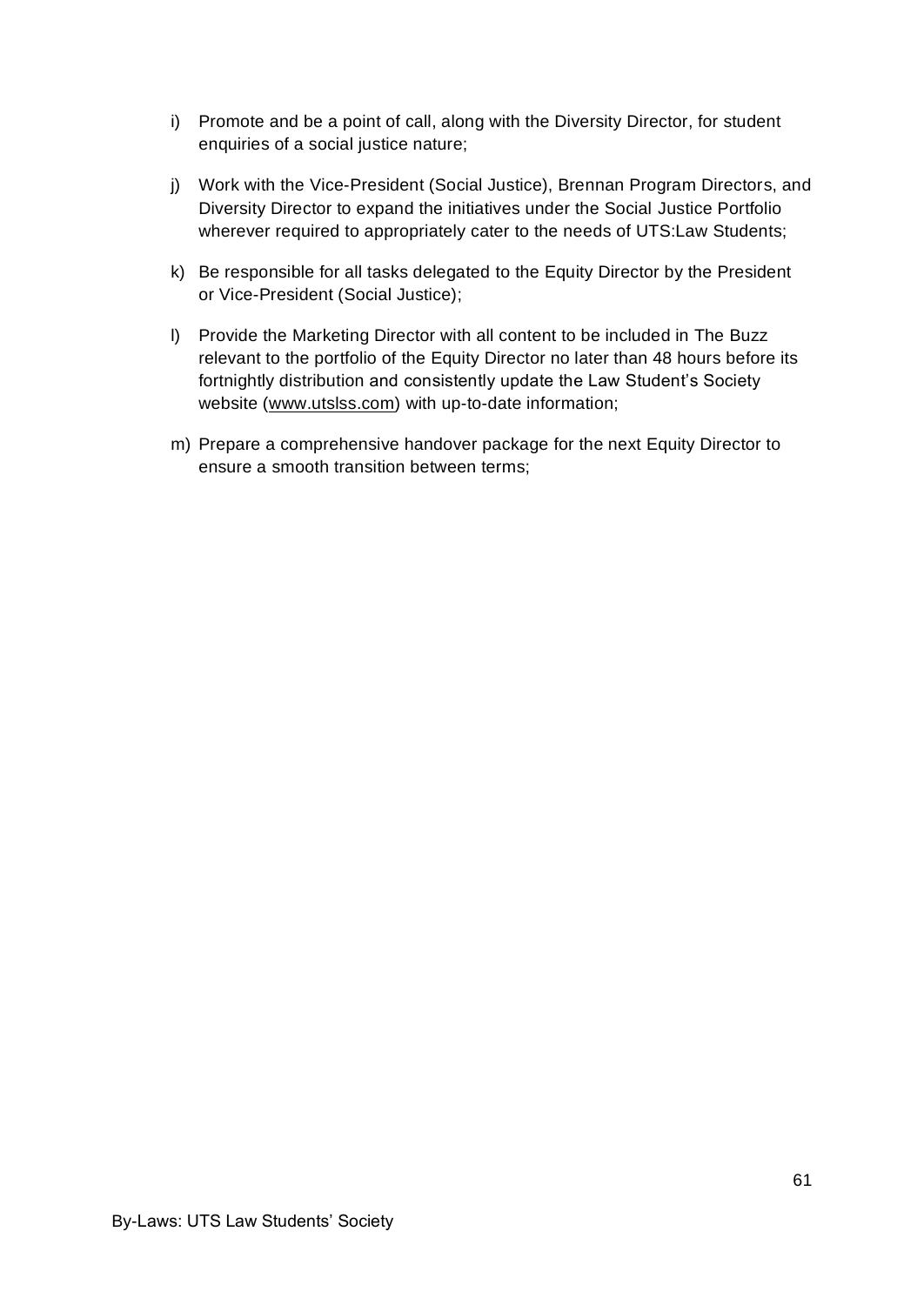# **Careers**

#### **32 Careers (Activities) Director**

- 1) There shall be two Careers (Activities) Directors.
- 2) The Careers (Activities) Directors shall:
	- a) Organise all UTS LSS careers-focused events under the direction of the Vice-President (Careers) and/or President (as applicable). These responsibilities include, but are not limited to:
		- i) Arranging room bookings for on-campus career initiatives;
		- ii) Arranging audio/visual programs to facilitate career initiatives;
		- iii) Organising catering for on-campus career initiatives;
		- iv) Promoting any UTS LSS on-campus and off-campus career initiative; and
		- v) Assuming correspondence responsibilities with external sponsors and parties in connection with or ancillary to UTS LSS on-campus careers initiatives;
	- b) Publicise relevant legal opportunities received by recruiters/firms within a reasonable time frame to appropriate marketing channels;
	- c) Be responsible for providing the Vice-President (Careers) with fortnightly updates in relation to all obligations of the Careers (Activities) Director, as well as provide such updates within a reasonable time after being requested to do so by the Vice-President (Careers);
	- d) Provide the Marketing Director with all content to be included in The Buzz relevant to the portfolio of the Careers (Activities) Director no later than 48 hours before its fortnightly distribution; and
	- e) Prepare a comprehensive handover package for the next Careers (Activities) Director to ensure a smooth transition between terms.
- 3) The Careers (Activities) Directors are not limited in the quantity of initiatives they run during their tenure. However, unless it is not in the best interests of the UTS LSS to do so as determined by the President, the Vice President (Careers) or Vice President (Sponsorship), the Careers (Activities) Directors must run the following initiatives:
	- f) A Clerk Panel;
	- g) Clerkship Seminars;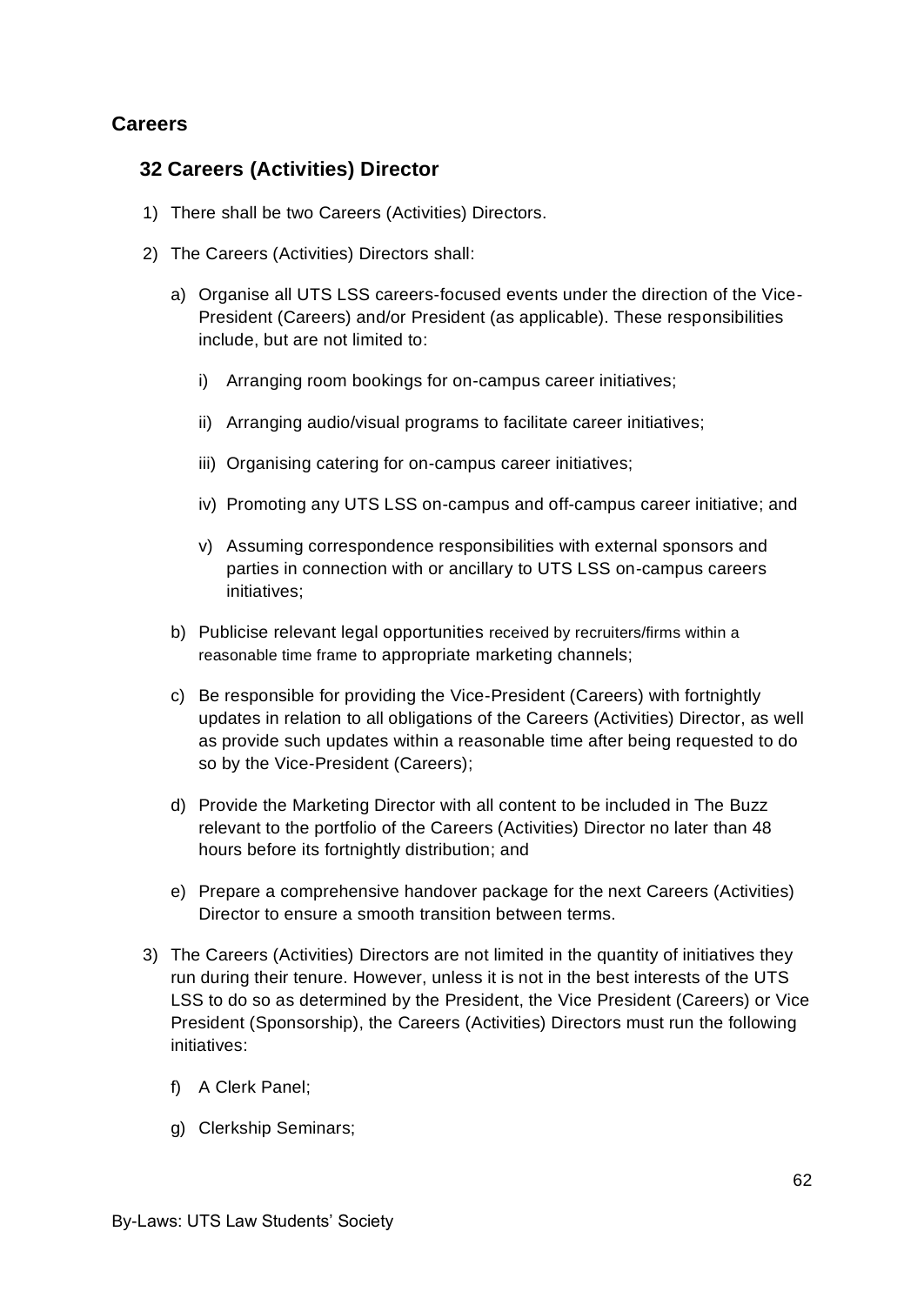- h) A Clerkship Networking Evening;
- i) Skills Workshops focused on developing UTS LSS members career skills;
- j) Information panels focused on careers outside commercial law;
- k) A Women in Law event;
- l) A Breaking into Law event;
- m) Careers events with other UTS societies if appropriate; and
- n) One initiative in conjunction with UTS Careers where possible.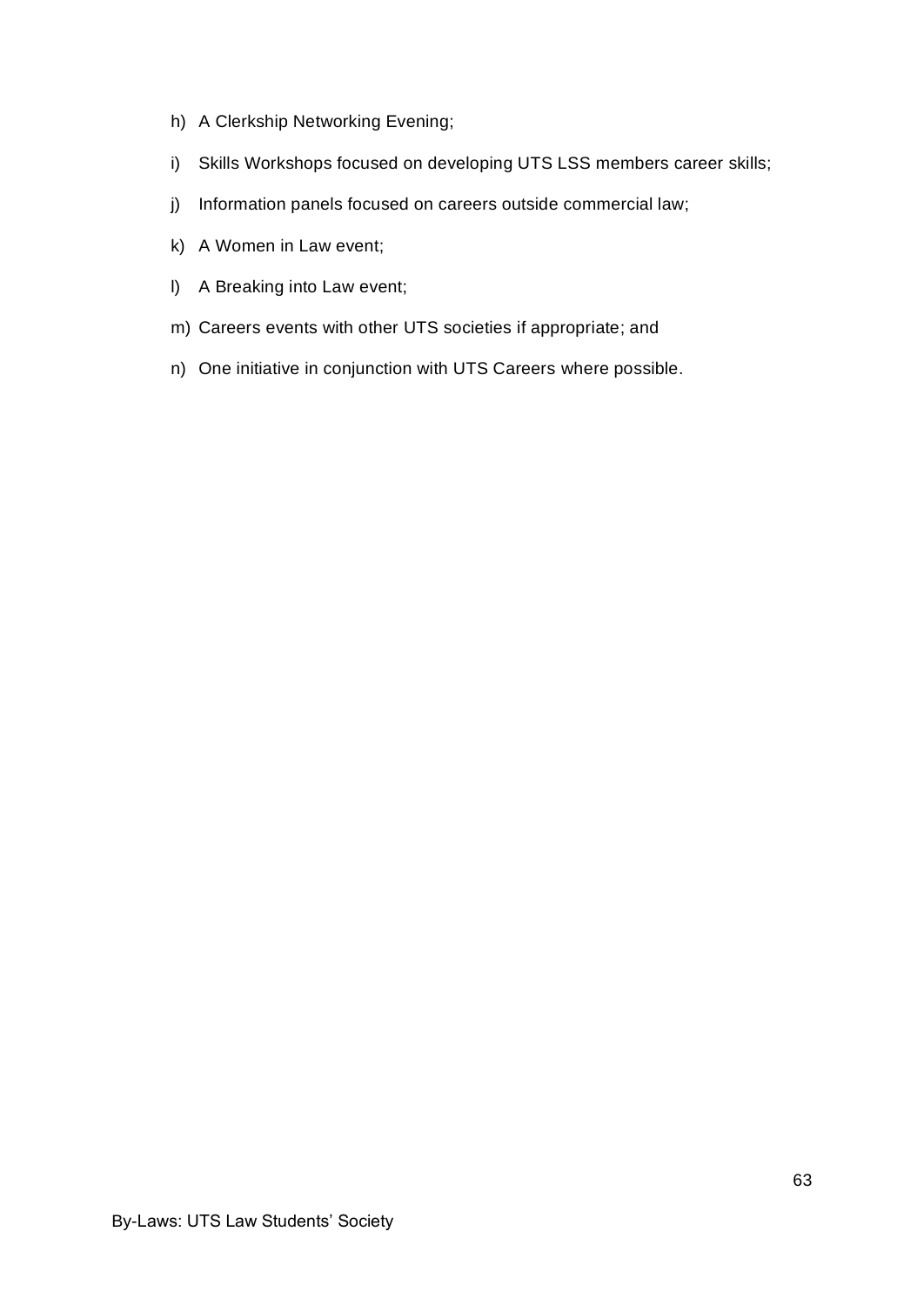# **33 Careers (Publications) Director**

- 1) The Careers (Publications) Director shall:
	- a) Be responsible for requesting and saving all material that is to be included in any publication from the Vice-President (Sponsorship) and the Vice-President (Careers); Publish the Clerkship Guide in paper and/or electronic formats prior to applications opening for the Summer Clerkship Program or a date otherwise agreed upon with the Vice-President (Careers);
	- b) Publish the Careers Guide in paper and electronic formats before the Careers Networking Evening or a date otherwise agreed upon with the Vice-President (Careers);
	- c) If required, correspond with companies, organisations and government departments that are not sponsors of the Society for the provision of material for inclusion in the Clerkship and/or Careers Guide;
	- d) Be responsible for ensuring all sponsorship profiles and advertisements purchased by sponsors are included in the Clerkship Guide and Careers Guide respectively;
	- e) At their discretion, convene and chair a sub-editor committee called The Careers Publications Sub-Committee, to assist in the creation of the Clerkship Guide and Careers Guide;
	- f) Provide the Vice-President (Careers) with copies of all careers information and publications in electronic and hard copy form;
	- g) If required, be responsible for providing the Vice-President (Careers) with fortnightly updates in relation to all obligations of the Careers (Publications) Director; as well as provide such updates within a reasonable time after being requested to do so by the Vice-President (Careers);
	- h) Be responsible for all tasks delegated to the Careers (Publications) Director by the President or Vice-President (Careers);
	- i) Provide the Marketing Director with all content to be included in The Buzz relevant to the portfolio of the Careers (Publications) Director no later than 48 hours before its fortnightly distribution; and
	- j) Prepare a comprehensive handover package for the next Careers (Publications) Director to ensure a smooth transition between terms.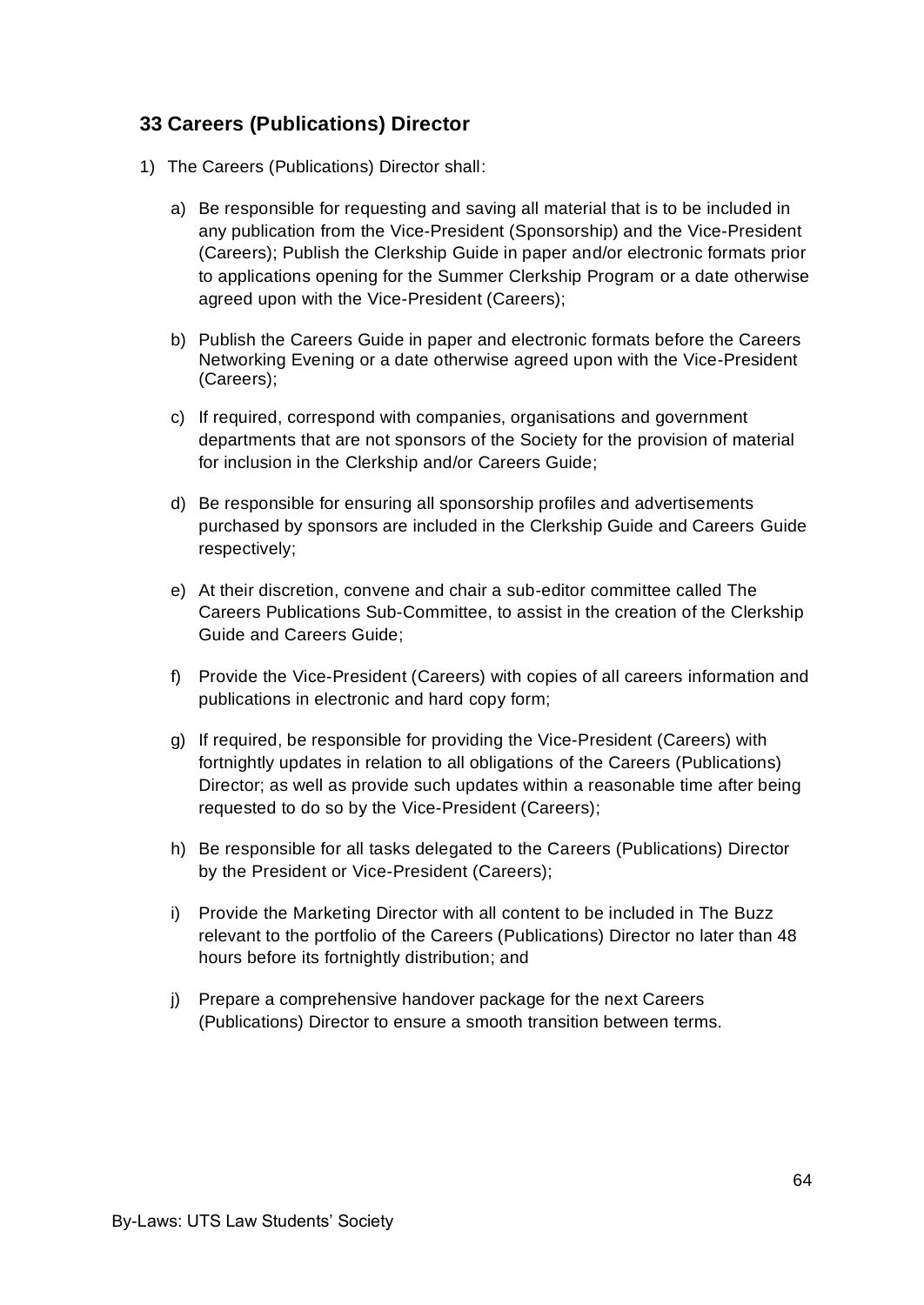#### **Representatives**

#### **34 First Year Representatives**

- 1) There shall be two First Year Representatives, the Society seeks to have diverse gender representation in the two representatives.
- 2) The two First Year Representatives shall:
	- a) Be accountable and report to the Secretary and subsequently the Executive member of the Council to which they are assigned at the beginning of their tenure, after consultation with the President. The roles and responsibilities of the First Year Representatives within their allocated portfolio will be determined by consultation with the Executive member of the portfolio, the President and the First Year Representative.
	- b) Act as a first point of contact on the Society for any concerns, complaints or questions from first year UTS:Law Students that relate to any of the Society's objectives or functions;
	- c) Communicate all concerns, complaints and questions received by first year UTS:Law Students to the President and whichever member of the Executive whose portfolio the concern, complaint or question relates;
	- d) Actively engage with all first year UTS:Law Students to increase awareness about the Society and its functions; promote membership of the Society; seek constructive feedback in relation to the activities, services, publications and competitions provided by the Society; and obtain an understanding of the interests of, and challenges affecting, those students;
	- e) Establish and monitor a "UTS First Year Law Students [YEAR]" Facebook Group for first year UTS:Law Students to provide a forum for the exchange of information, formation of study groups and social interaction;
	- f) Provide the Marketing Directors with all content to be included in The Buzz relevant to the portfolio of the First Year Representatives no later than 48 hours before its fortnightly distribution;
	- g) Provide the Marketing Directors with any Marketing Requisitions with content to be promoted to UTS:Law Students with at least three weeks' notice;
	- h) Education:
		- i) Internal: In conjunction with the Education (Internal) Director, run peer mentoring feedback sessions and/or surveys at the end of each session to ascertain core ideas for improvement.
		- ii) External: Adhering to ALSA guidelines, establish, maintain and/or provide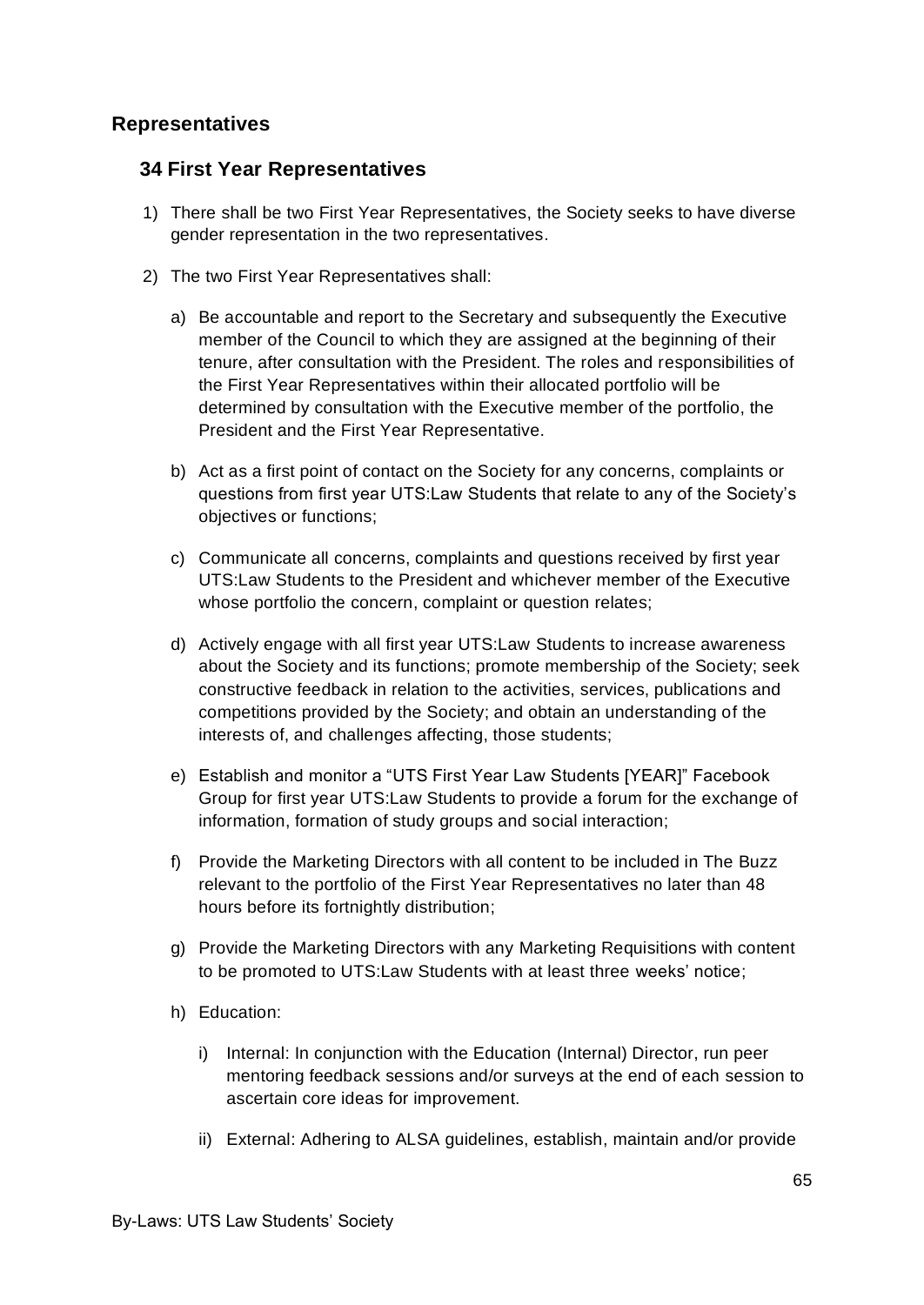ongoing contribution to a first-year initiative as outlined in the hand over package; and

i) Prepare a comprehensive handover package for the next First Year Representatives to ensure a smooth transition package between terms.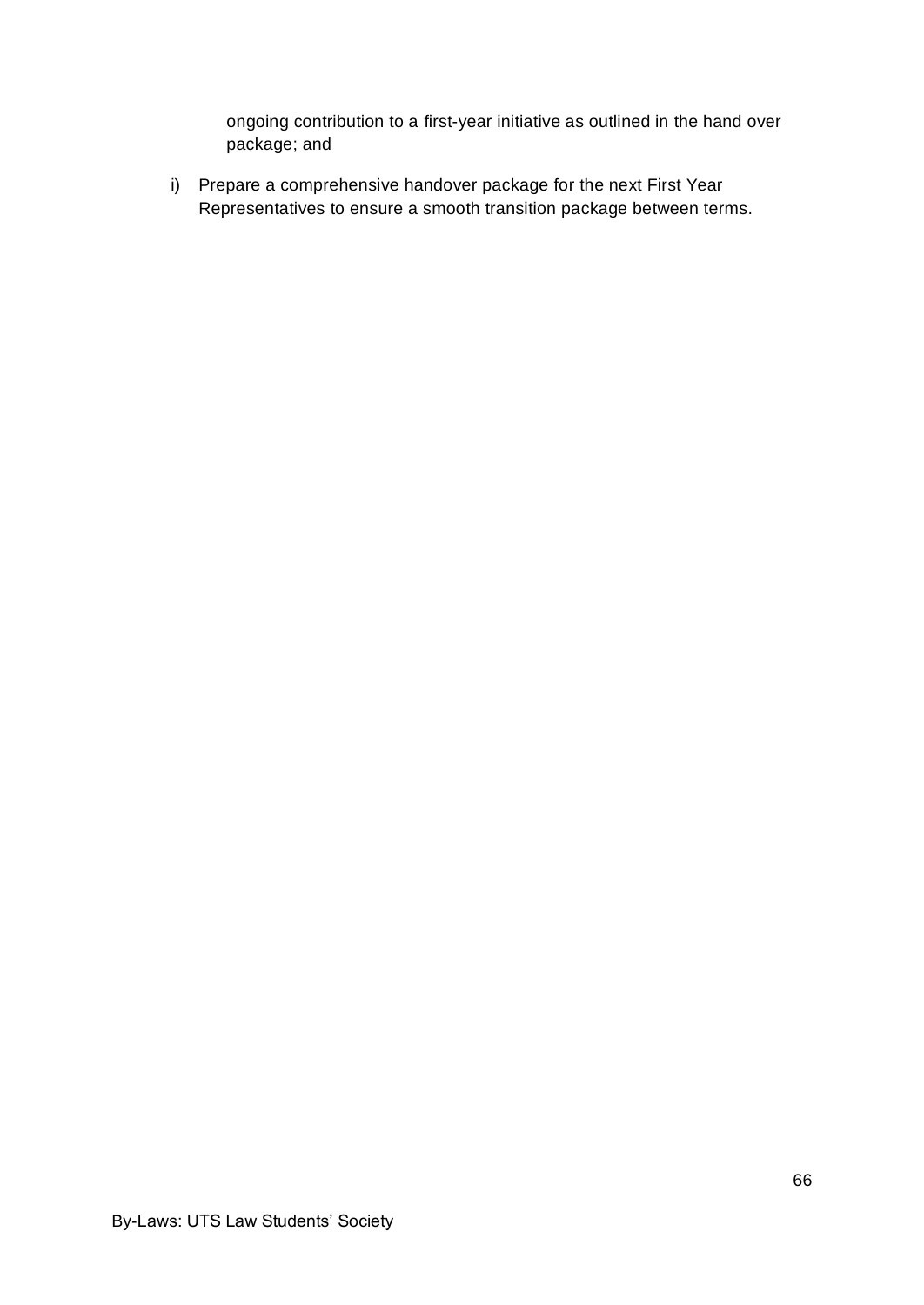#### **35 Postgraduate Representative**

- 1) The Postgraduate Representative shall:
	- a) Act as a first point of contact on the Society for any concerns, complaints or questions from postgraduate UTS:Law Students that relate to any of the Society's objectives or functions;
	- b) Communicate all concerns, complaints and questions received by postgraduate UTS:Law Students to the President;
	- c) Actively engage with all postgraduate UTS:Law Students to increase awareness about the Society and its functions; promote membership of the Society.;
	- d) Seek insight and feedback through whichever means the Postgraduate Representative, in discussion with the Secretary, deems appropriate and effective to gain an understanding into most appropriate initiatives and the needs of the Postgraduate Law cohort at UTS:Law.
	- e) Be responsible for overseeing, promoting and running two social events within the term of the Postgraduate Representative, the nature of which shall be at their discretion, however guided by the views of postgraduate UTS:Law Students;
	- f) Report to the President and Secretary on how services offered by the Society to Postgraduate UTS:Law Students can be expanded and refined, the nature of the report shall include postgraduate-specific initiatives organised and run by other Law Students' Societies in Australia and constructive feedback from postgraduate UTS:Law Students.
	- g) Liaise and report to the Secretary and be responsible for all tasks delegated to the Postgraduate Representative by the Secretary;
	- h) Provide the Marketing Directors with all content to be included in The Buzz relevant to the portfolio of the Postgraduate Representative no later than 48 hours before its fortnightly distribution; and
	- i) Prepare a comprehensive handover package for the next Postgraduate Representative to ensure a smooth transition between terms.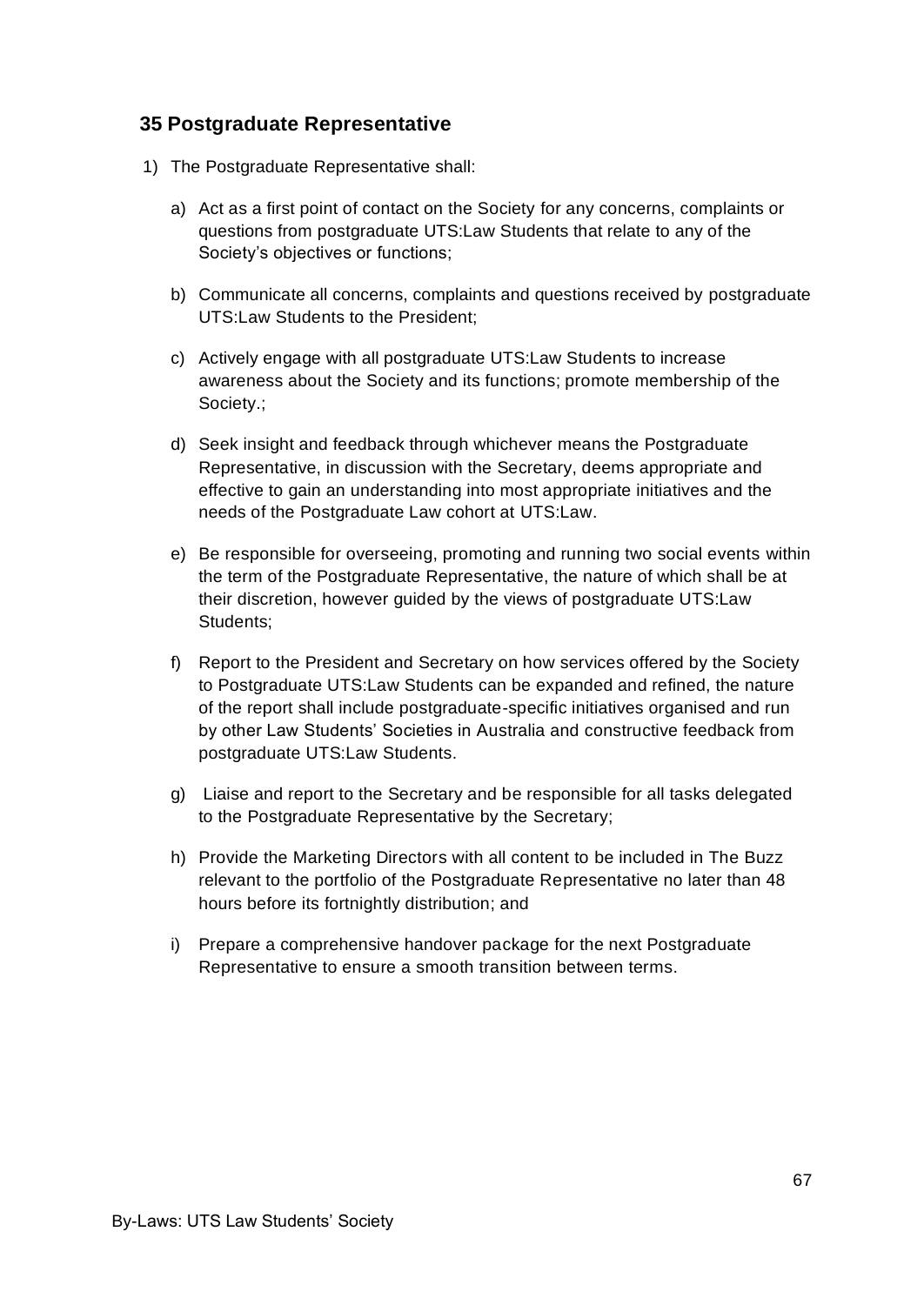# **Part 5 – Councillor Responsibilities**

# **36 General Responsibilities of Councillors**

- 1) The General Responsibilities of Councillors shall include, but are not limited to:
	- a) Furthering the Objects of the UTS Law Students' Society;
	- b) Promoting the UTS Law Students' Society;
	- c) Exercising their powers and discharging their duties:
		- i) With reasonable care and diligence;
		- ii) In good faith in the best interests of the UTS Law Students' Society and its members; and
		- iii) For a proper purpose;
	- d) Councillors must not make improper use of their position, or information acquired by virtue of holding their position so as to gain an advantage for themselves or any other person or to cause detriment to the UTS Law Students' Society either while a Councillor or after ceasing from holding such a position;
	- e) Complying with such duties imposed on them as a member of a body or by way of their position by these By-Laws, the Constitution, or other relevant law;
	- f) Ensuring the UTS Law Students' Society acts in the interest of law students;
	- g) Complying with the 'Activate Code of Conduct', the 'Diversity and Inclusion Policy' and all applicable University policies;
	- h) Ensuring all sponsorship arrangement duties, as delegated by the Vice President (Sponsorship) and/or the Vice President of your portfolio, are fulfilled promptly and to an impeccable standard;
	- i) Performing any other duties imposed from time to time by the President and/or their designated Vice-President on them individually or as a class of persons.
	- j) Councillors must behave in a professional, respectful and courteous manner to other Councillors, law students and external stakeholders at all times.
	- k) Notify the President and, where relevant, their designated Vice-President about any conflict of interests, whether perceived or actual.
	- l) Councillors must keep any sensitive information confidential. This includes, but is not limited to: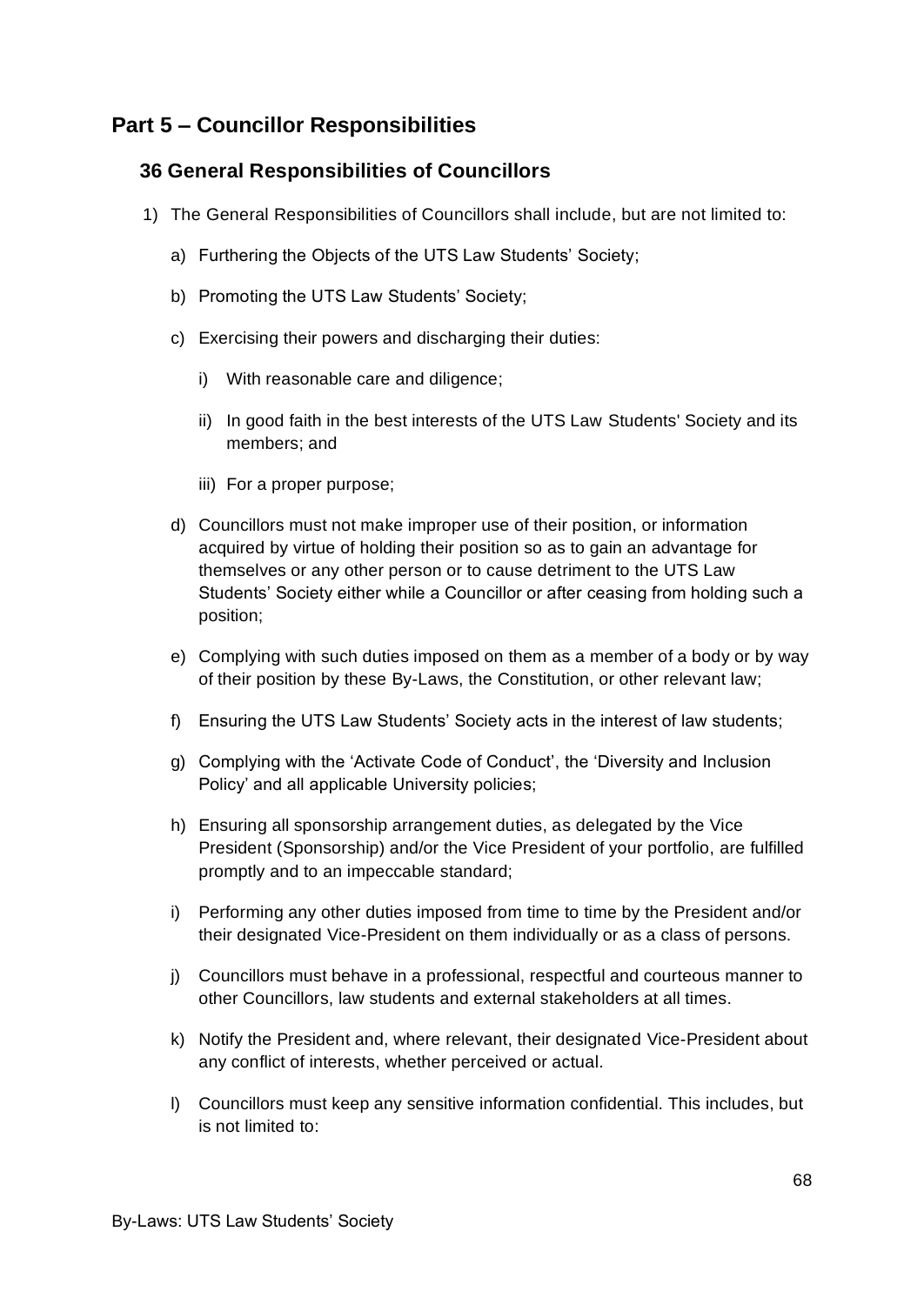- i) Personal member information such as personal financial circumstances and academic results; and
- ii) Any financial information of the Society, such as sponsorship arrangements and initiative expenditure.
- m) Supporting initiatives run by the Society. This includes, but is not limited to:
	- i) Attending events. These include, but are not limited to: Activate Orientation Days, Faculty Orientation Days, social events, competition grand finals, sport events, networking events, social justice events, education events, seminars and forums.
	- ii) Contributing to publications;
	- iii) Assisting Councillors and/or Executives with organisation, both in the lead up and during the initiative;
	- iv) Promoting initiatives among law students, including supporting but not limited to online marketing.
- n) Assisting the UTS Law Students' Society generally where reasonably possible, including but not limited to, office hours, Faculty Orientation and Activate Orientation.
- o) Providing an updated handover document containing any information and instructions relevant or necessary to the completion of the role of one's successor in that role, and to do so before that successor takes office;
- p) Communicating in a proactive, responsive and consistent manner; and
- q) Regularly monitoring one's UTS Law Students' Society email account and other such communication channels as may be used, and to respond within 48 hours where possible and applicable.
- 2) Without being restrictive, for the purposes of the above By- laws:
	- a) "Reasonable Care and Diligence" means the care and attention that is expected from and is ordinarily exercised by a reasonable and prudent person under the circumstances;
	- b) "Good Faith" means an obligation to act honestly and with fidelity and to act reasonably and with fair dealing, having regard to the interests of all parties and the objects of the UTS Law Student's Society
	- c) The "Best Interest" of the UTS Law Students' Society is the fulfilment of the Objects of the UTS Law Student's Society; and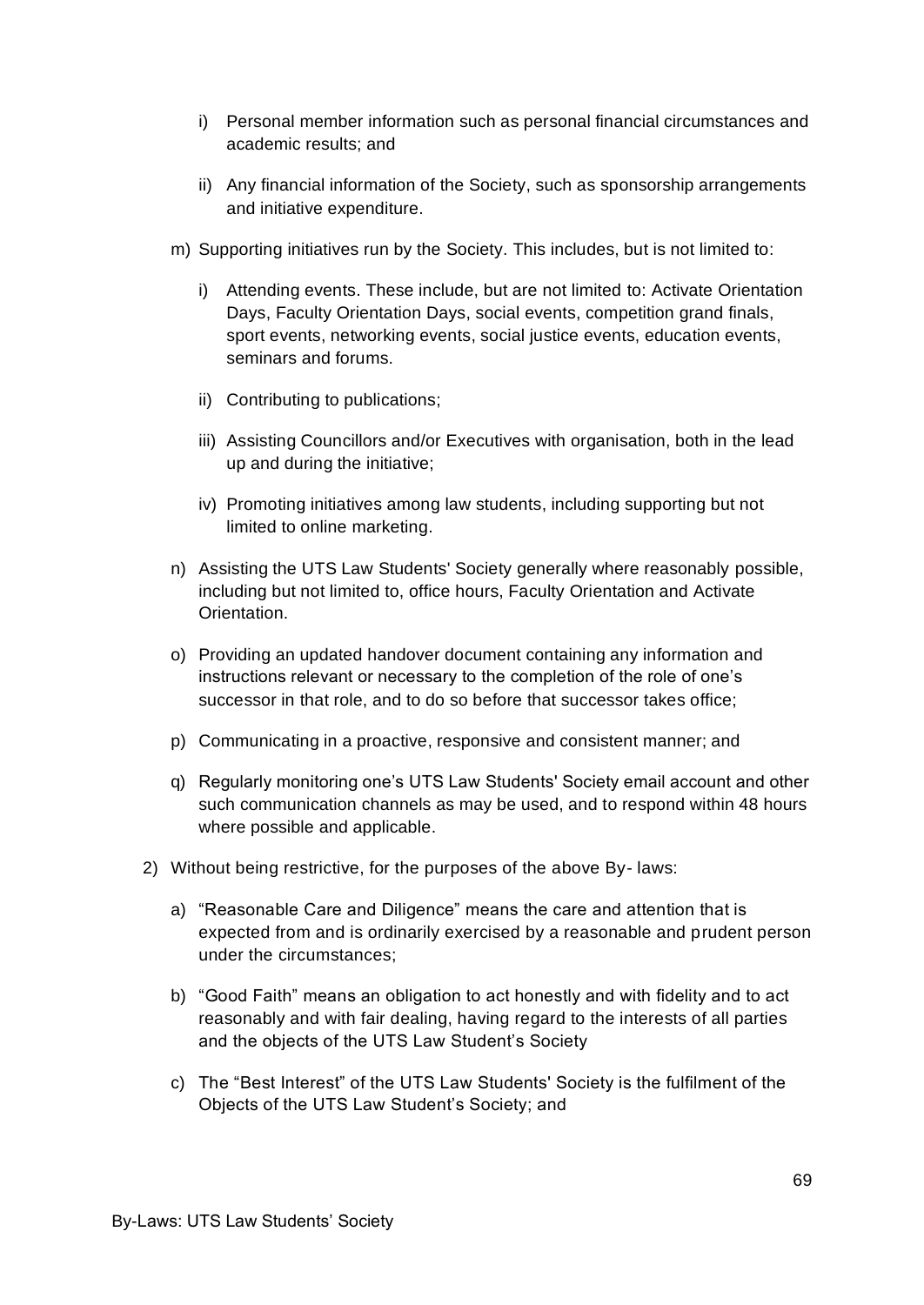- d) "Proper Purpose" is a specific purpose defined by the Constitution, the By-Laws, relevant law or, where not specified, for the general fulfilment of the Objects of the UTS Law Students' Society.
- 3) Additional to the Councillor Responsibilities enunciated above, the Executive have the following further General Responsibilities:
	- a) Ensuring that the UTS Law Students' Society complies with the By-Laws, Constitution and other relevant law; and that individual Directors of the UTS Law Students' Society, subcommittee members and the General Members comply with the Governing Documents;
	- b) Attending Executive Meetings as required by the President;
	- c) Reporting the work conducted in their portfolio to the President;
	- d) Ensuring that Executive Reports are submitted to the Secretary prior to General, Special and Annual Meetings in a timely manner.
- 4) For the purposes of by-law 35(1)(m) of this Part, the minimum attendance requirements for Councillors is fourteen (14) events, as follows:
	- a) Three (3) sessions of the annual Clerkship Seminar Series and one (1) workshop;
	- b) One (1) other event run by the Careers portfolio in session two;
	- c) Three (3) Grand Final events for the internal competitions run by the Competitions portfolio, per session;
	- d) One (1) event run by the Education portfolio, per session;
	- e) Two (2) events run by the Social Justice portfolio, per session.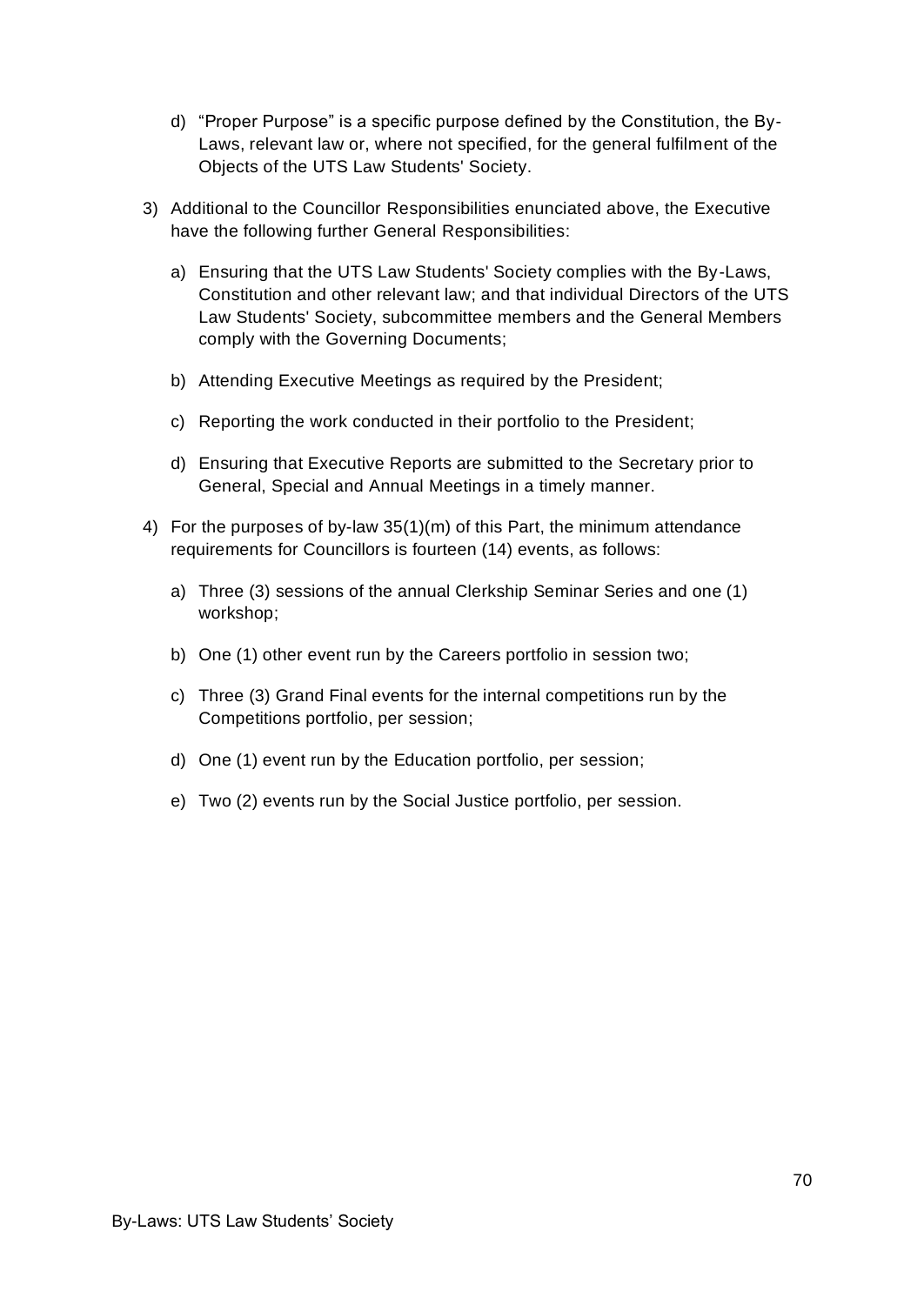# **Part 6 – Subcommittees**

#### **37 Removal of Subcommittee Members**

- 1) The Leader of a UTS LSS Subcommittee is responsible for distributing the *UTS LSS Subcommittee Expectations Document* to all Subcommittee Members which clearly outlines the:
	- a) Expectations of Subcommittee Members; and
	- b) Consequences for non-compliance with the *UTS LSS Subcommittee Expectations Document*, including the removal process.
- 2) The *UTS LSS Subcommittee Expectations Document* must be provided before the first official Subcommittee Meeting of each tenure. Subcommittee Members are required to confirm receipt of the *UTS LSS Subcommittee Expectations Document*, acknowledging that they have received and understand its contents.
- 3) By attending the first Subcommittee Meeting, all Subcommittee Members agree to the terms of the *UTS LSS Subcommittee Expectations Document* and are taken to have actual knowledge of its contents.
- 4) As per the 3-strike policy stipulated within the *UTS LSS Subcommittee Expectations Document*, a Subcommittee Member will be removed from a Subcommittee if they fail to meet the expectations on more than three occasions without a reasonable excuse.
- 5) The process for removing of a Subcommittee Member is as follows:
	- a) Strike 1: Formal verbal warning from Subcommittee Leader;
	- b) Strike 2: Formal written warning from Subcommittee Leader and the supervising Vice-President;
	- c) Strike 3: Meeting with the Subcommittee Leader, the supervising Vice-President and the President.
	- d) Following Strike 3: Written notice of their removal from the Subcommittee effective immediately.
- 6) To issue written notice of immediate removal, the Subcommittee Leader is required to forward a completed *UTS LSS Termination of Subcommittee Position* to the Subcommittee Member. The *UTS LSS Termination of Subcommittee Position* must include signatures from the Subcommittee Leader, the supervising Vice-President and the President.
- 7) In the event of termination, the Subcommittee Member is excluded from claiming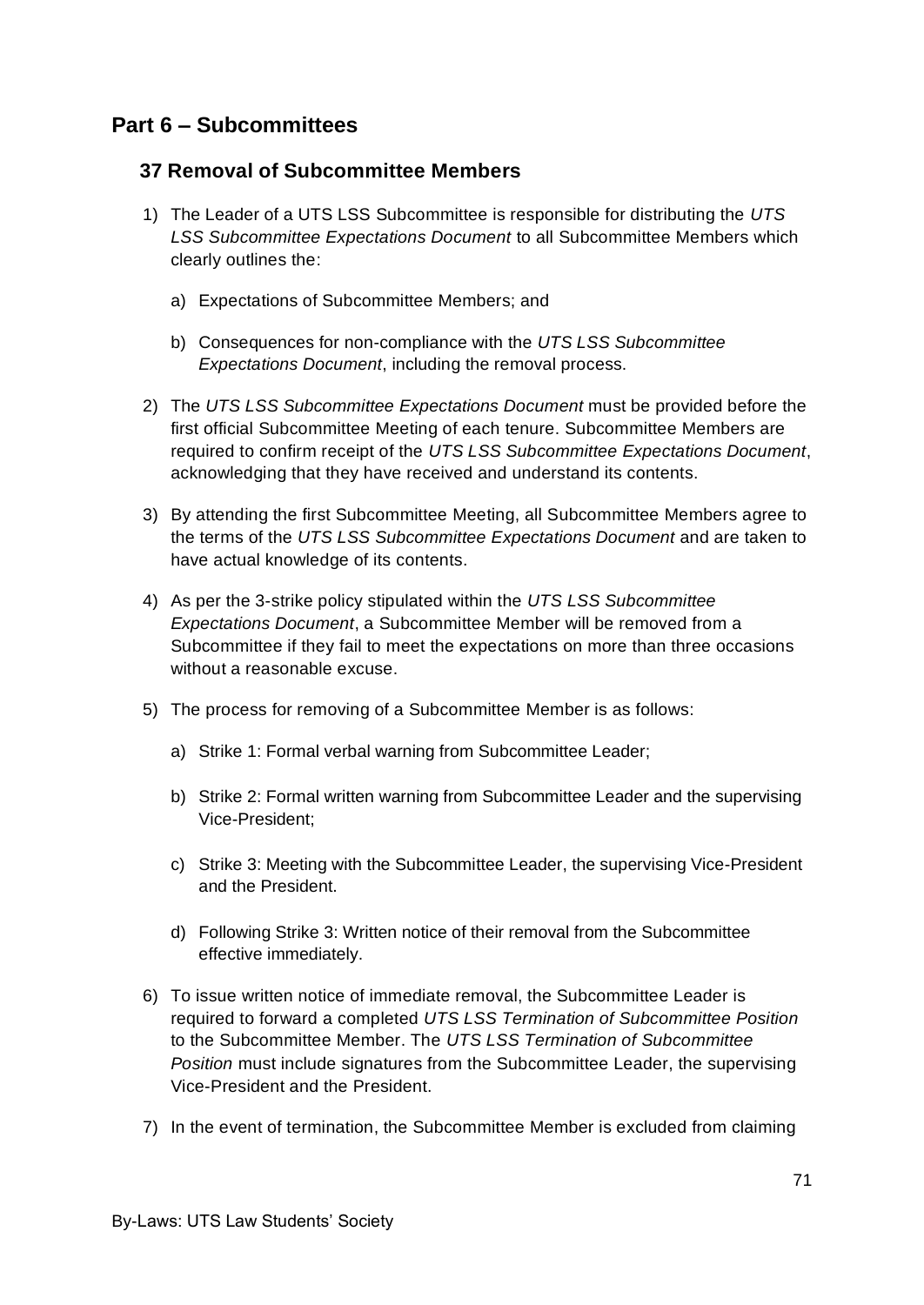LTS Hours as part of the Brennan Justice and Leadership Program.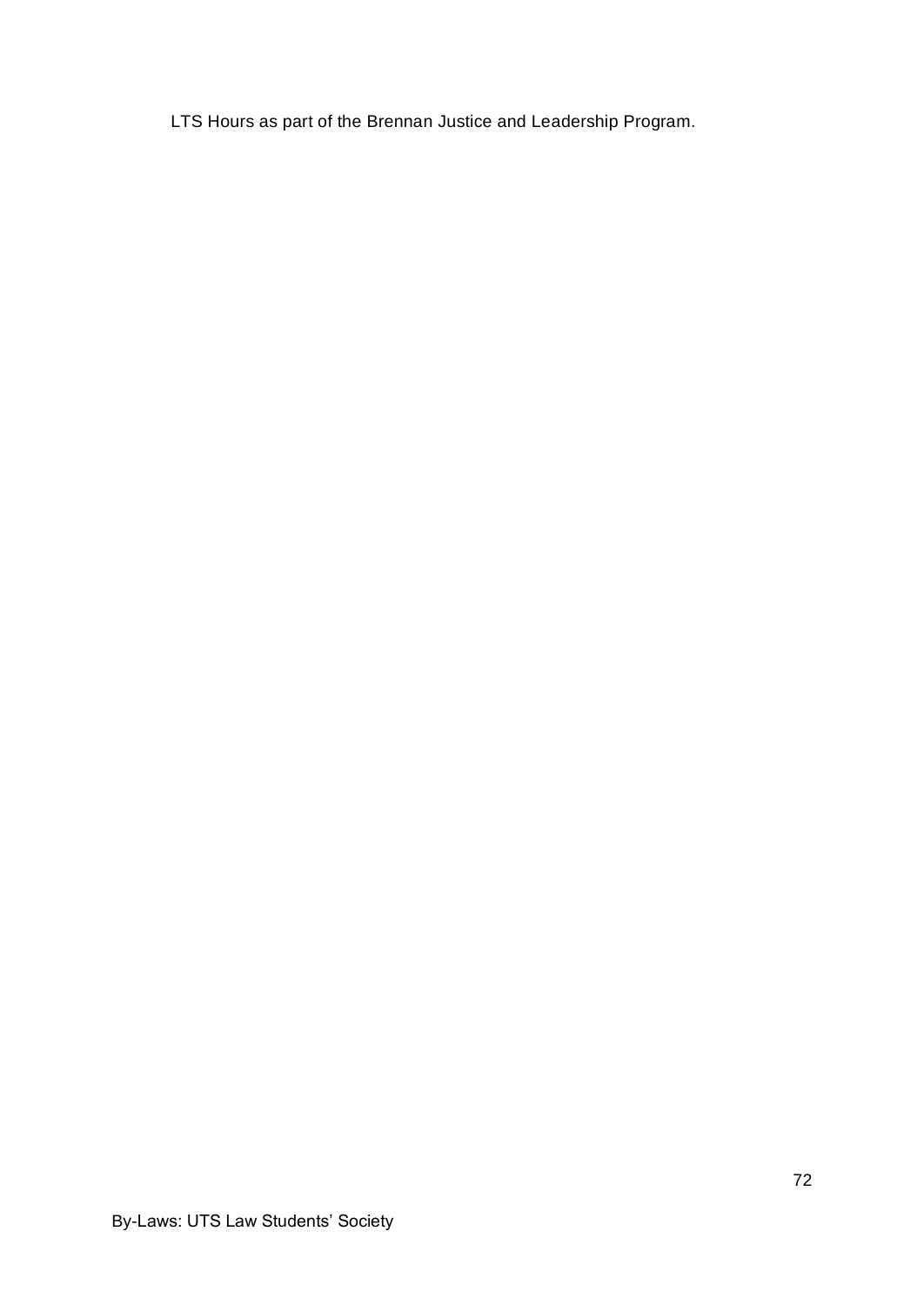# **ANNEXURE 1 – STANDING ORDERS**

# **Part 1: Introduction**

### **1 The Chair**

- 1) The Chair of all meetings of the Society shall be the President or his or her delegate, unless otherwise specified in the By-Laws;
- 2) The Chair shall convene all meetings promptly at the time advertised, but a meeting shall not commence until quorum is attained;
- 3) The Chair is responsible for the upholding of Standing Orders and for conducting the process of debate on substantive motions and procedural motions;
- 4) The Chair has precedence to speak over all other speakers when giving directions or rulings;
- 5) The Chair is responsible for maintaining order and may order persons asking unreasonable disturbances to leave the meeting;
- 6) The Chair may impose a maximum time limit on the debate;
- 7) The Chair may temporarily vacate the chair and nominate an acting Chair for the period of their absence;
- 8) The Chair shall have an additional casting vote in the event of a tie;
- 9) The Chair shall ensure that adequate minutes are taken by the Secretary or another councillor as appointed by the Chair;
- 10) The Chair shall interpret these Standing Orders when required to do so, subject to the meeting substituting a different interpretation by way of dissent.

### **2 Agenda**

- 1) Except in the case of General Meetings, the agenda for each Council meeting shall be provided in advance to all members of the Society entitled to attend and vote at the meeting.
- 2) In the case of General Meetings, the agenda for the meeting shall be provided to all members of the Society at least three (3) clear says before the meeting, unless there is a motion to be voted upon at the meeting that requires a special majority to pass, in which case the agenda must be provided to all members of the Society at least twenty one (21) clear days before the meeting.
- 3) The agenda for a meeting shall include an opportunity for any "other business" to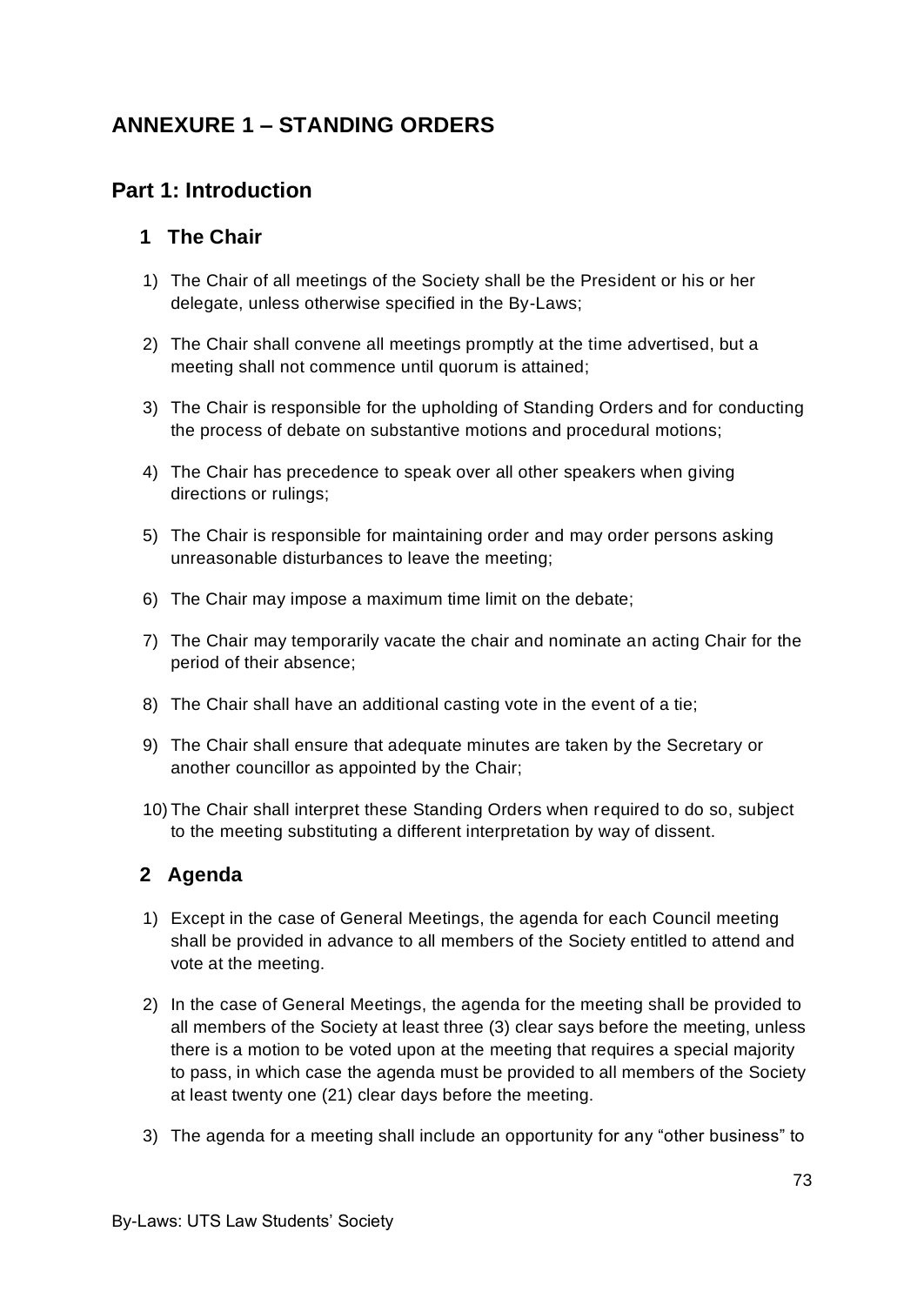be raised.

- 4) The initial order of the agenda for a meeting shall be determined by the Chair.
- 5) The agenda may be rearranged at the will of the meeting.

#### **3 Foreshadowing**

1) Motions for "other business" may be foreshadowed at any time during a meeting, in which case they shall take precedence in the order in which they were foreshadowed.

#### **4 Quorum**

- 1) The quorum for General Meetings shall be fifteen (15) members of the Society, or over half the number of Council members, whichever is greater.
- 2) The quorum for Council Meetings shall be more than half the number of Council members.
- 3) There shall be no quorum requirement for meetings of the Society that are not General Meetings or Council Meetings.

#### **5 Attendance at Meetings**

1) Members of the Society may attend and speak at any meeting of the Society, except for such parts of a meeting as constitute in camera proceedings, during which only Council members are entitled to be present.

#### **6 In camera Proceedings**

- 1) General meetings of the Society may become in camera proceedings if the following procedure is followed:
	- a) A resolution is passed by a special majority of the Council members present "that the meeting move in camera";
	- b) The discussions and any resolutions are minuted; and
	- c) A resolution is passed that "the meeting move out of camera".
- 2) Discussion which takes place during in camera proceedings must not under any circumstances be revealed to people who are not entitled to be present.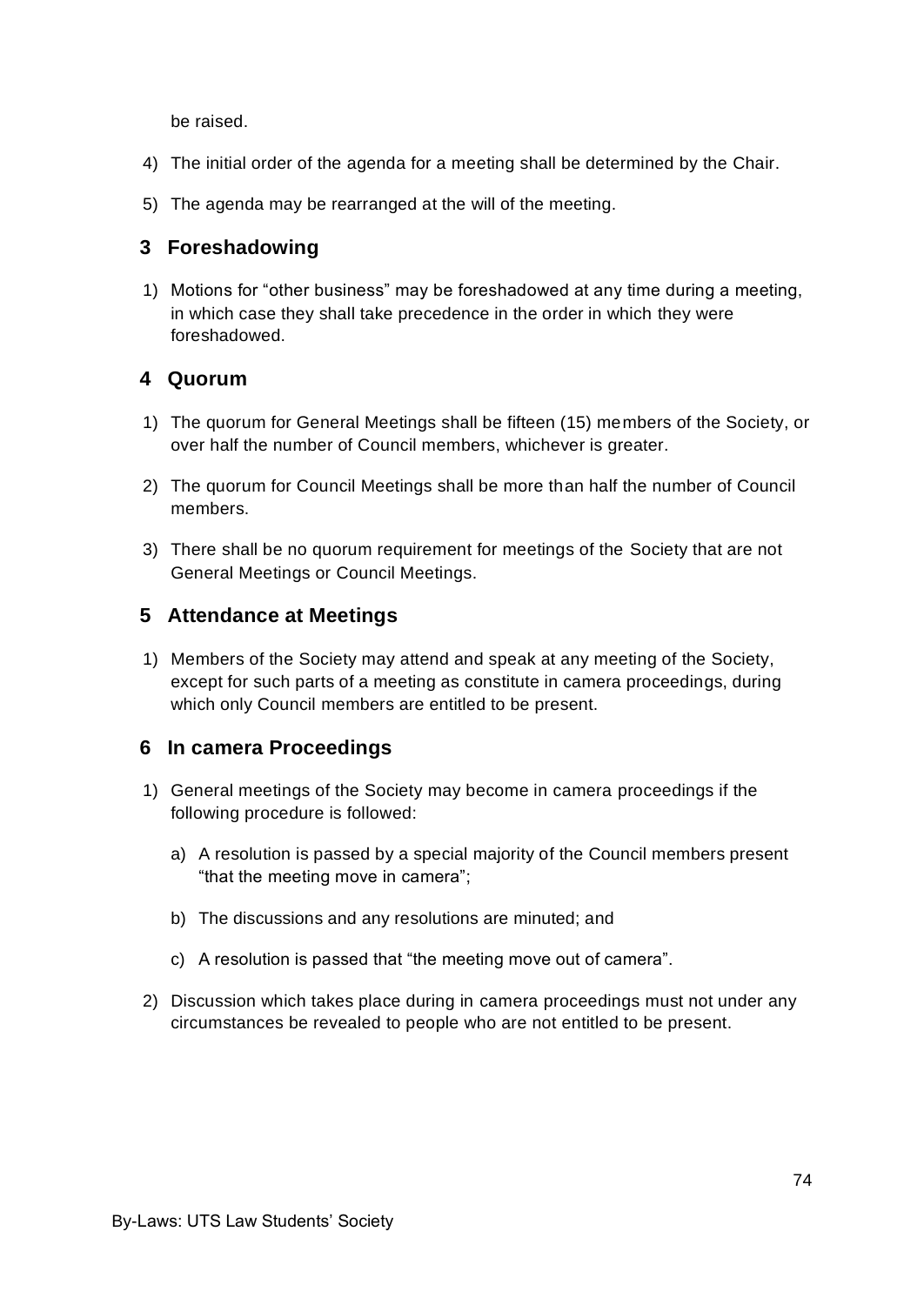# **Part 2: Substantive Motions**

#### **7 General**

- 1) Every substantive motion must have a mover and a seconder before discussion will commence.
- 2) A motion for particular action should be clearly expressed and state the action intended to follow from it. The Chair should require a motion which is unclear or has not stated an effect to be re-expressed by the mover.

## **8 Speaking Rights**

- 1) The mover of a motion shall speak first to explain the motion and shall have a right of reply to speak last on the motion but cannot introduce new material.
- 2) The seconder of a motion may be the second speaker for a motion, or may speak at any later time.
- 3) All other members present may speak once on each matter.
- 4) By permission of the chair, and when no other person is speaking, a person who has already spoken may speak briefly in personal explanation of previous remarks, but must state concisely the point to be explained and must keep to that point.
- 5) Where appropriate, the Chair shall attempt to call alternative speakers for and against a motion.
- 6) All speeches shall be relevant to the motion.

#### **9 Amendments**

- 1) Any member may move an amendment to a motion before the Chair.
- 2) All amendments are to be relevant to the main motion.
- 3) An amendment may not simply negate the effect of the main motion.
- 4) Amendments are to be dealt with as they arise.
- 5) While an amendment is under consideration, no other amendment may be moved.
- 6) An amendment may not itself be amended.
- 7) The mover of an amendment may alter the amendment with the leave of the meeting.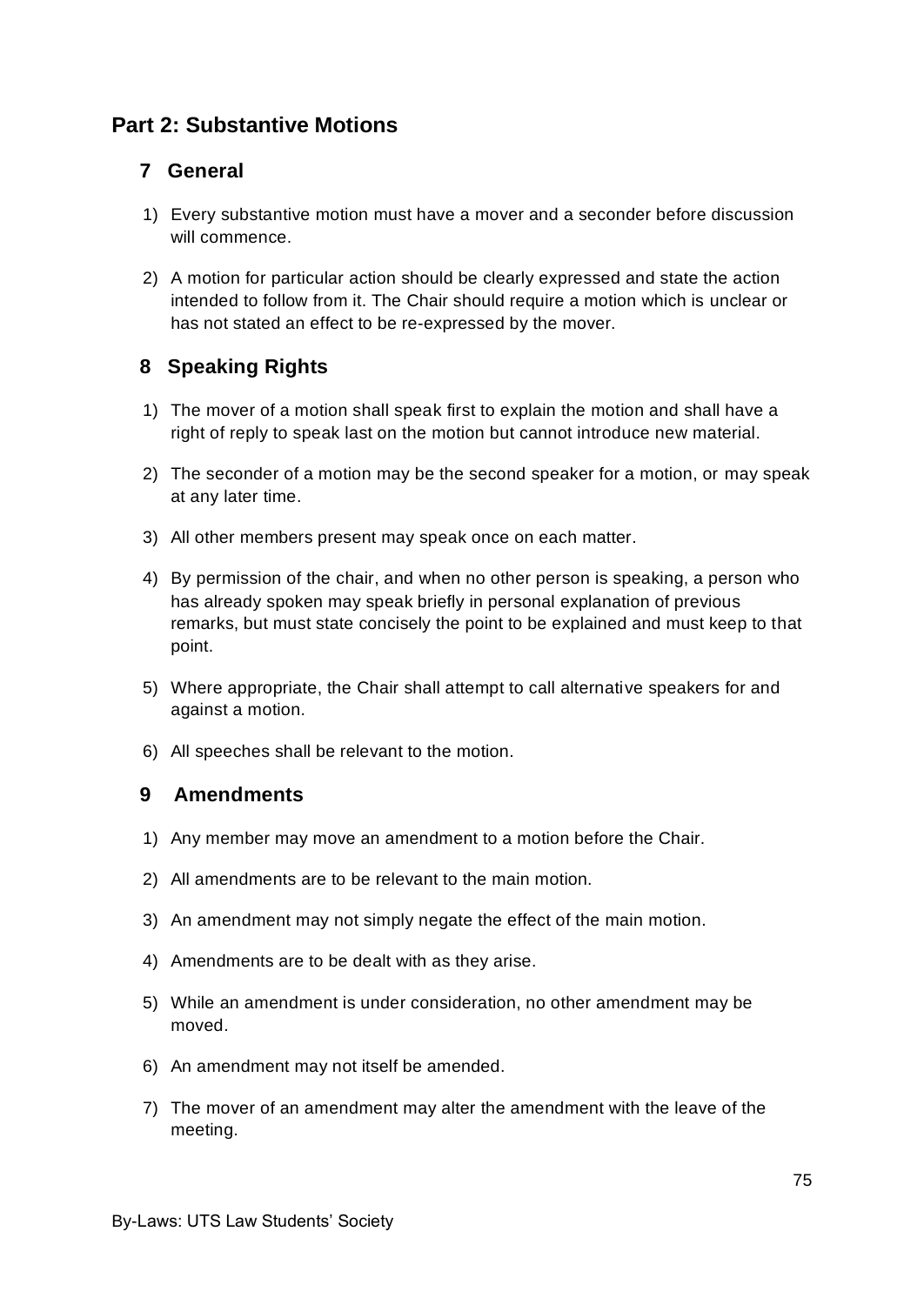8) The speaking rights for an amendment are the same as those for a main motion.

### **10 Questions**

- 1) Any member may move an amendment to a motion before the Chair.
- 2) The Chair shall allow questions to be put to the mover of a motion if appropriate.

#### **11 Withdrawal**

1) A motion may be withdrawn by the mover at any time, although the seconder has a right to move it again immediately.

### **12 Call for motion**

- 1) Any member may move that the motion or amendment under discussion be decided at once by moving that "the question be put".
- 2) If the Chair agrees, the mover may exercise their right of reply and the Chair shall put the motion or amendment to vote.
- 3) Where any substantive motion has been under discussion for the duration of the maximum time limit set by the Chair, the Chair shall immediately put the motion unless a motion for the extension of the debate is immediately moved and passed.
- 4) At the time in which a motion or amendment is put, or where any member requests it during discussion, the Chair shall read the text of the motion or amendment under discussion.

## **13 Voting**

- 1) Unless otherwise specified, a vote is to be passed by a simple majority of those entitled to vote.
- 2) Voting shall be decided by show of hands.
- 3) If so required by a simple majority of the meeting, the Chair shall order and carry out a secret ballot.
- 4) Members of the Council may vote by proxy at any meeting of the Council or General Meetings provided that the following procedure be followed:
	- a) The Council member who is assigning their vote must provide the Secretary of the meeting with a proxy form, nominating another Council member to be their proxy, containing the name, position and signature, whether electronic or otherwise, of the Council member assigning their vote.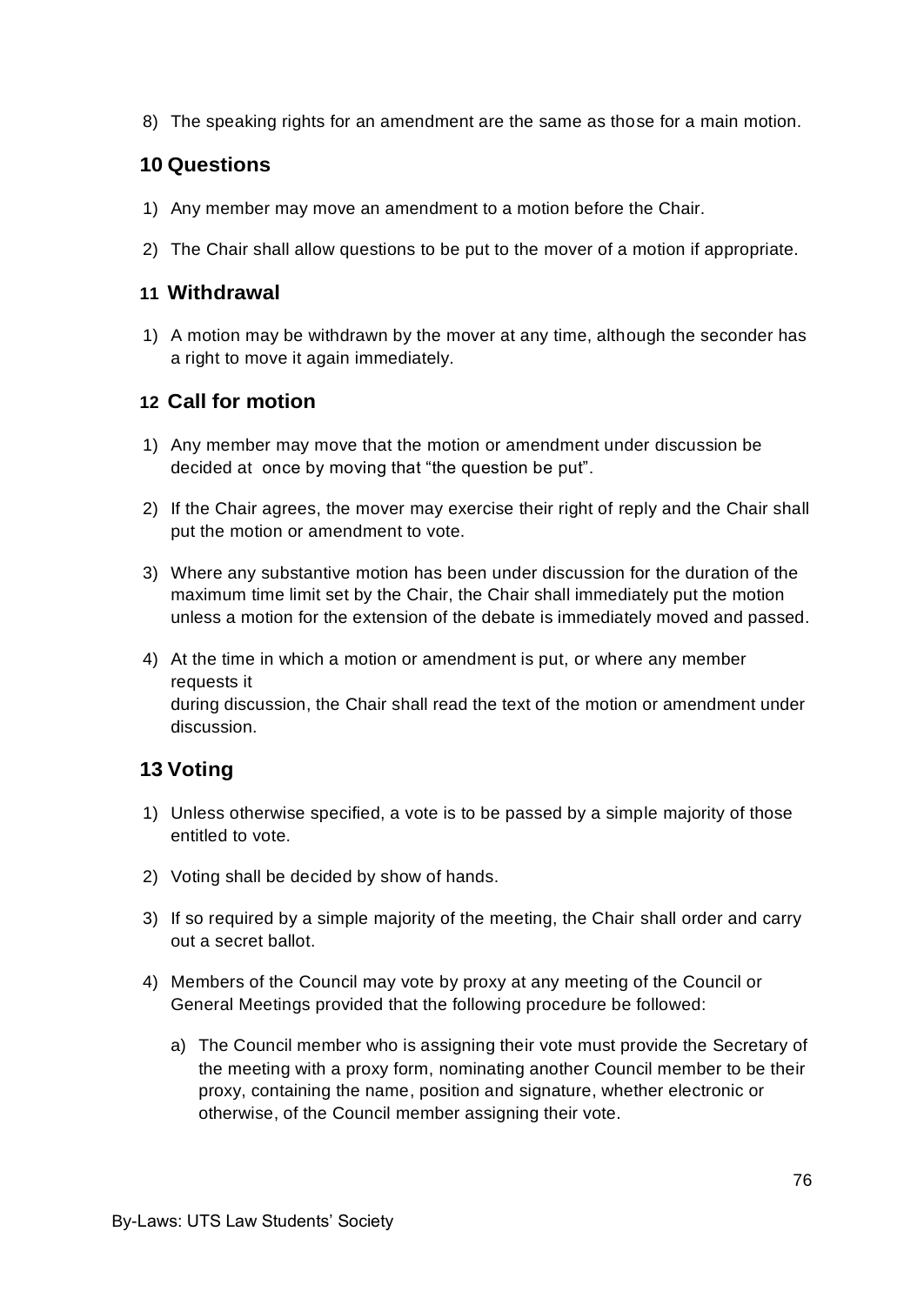- b) The proxy form must impose directions to the proxy, a time limit for which the proxy remains valid, and any restrictions to which their proxy is subject.
- c) A proxy may be withdrawn any time in writing.
- d) Council members who have assigned their votes to a proxy may not vote in person at the meeting in question unless they have withdrawn their proxy or that proxy has lapsed.

### **14 Records**

- 1) All results shall be recorded in the minutes, and any member may have recorded in the minutes their vote for or against a motion or abstention.
- 2) A simple majority of the meeting can request that the count of the result be recorded in the minutes.
- 3) The minutes of any meeting of the Society shall be made available to any member of the Society on request. This provision does not apply to minutes of in camera proceedings.
- 4) Minutes of in camera proceedings shall only be made available to persons who were entitled to be present at the in camera proceedings in question. However, the text of resolutions passed during in camera proceedings must be made available on request to any member of the Society.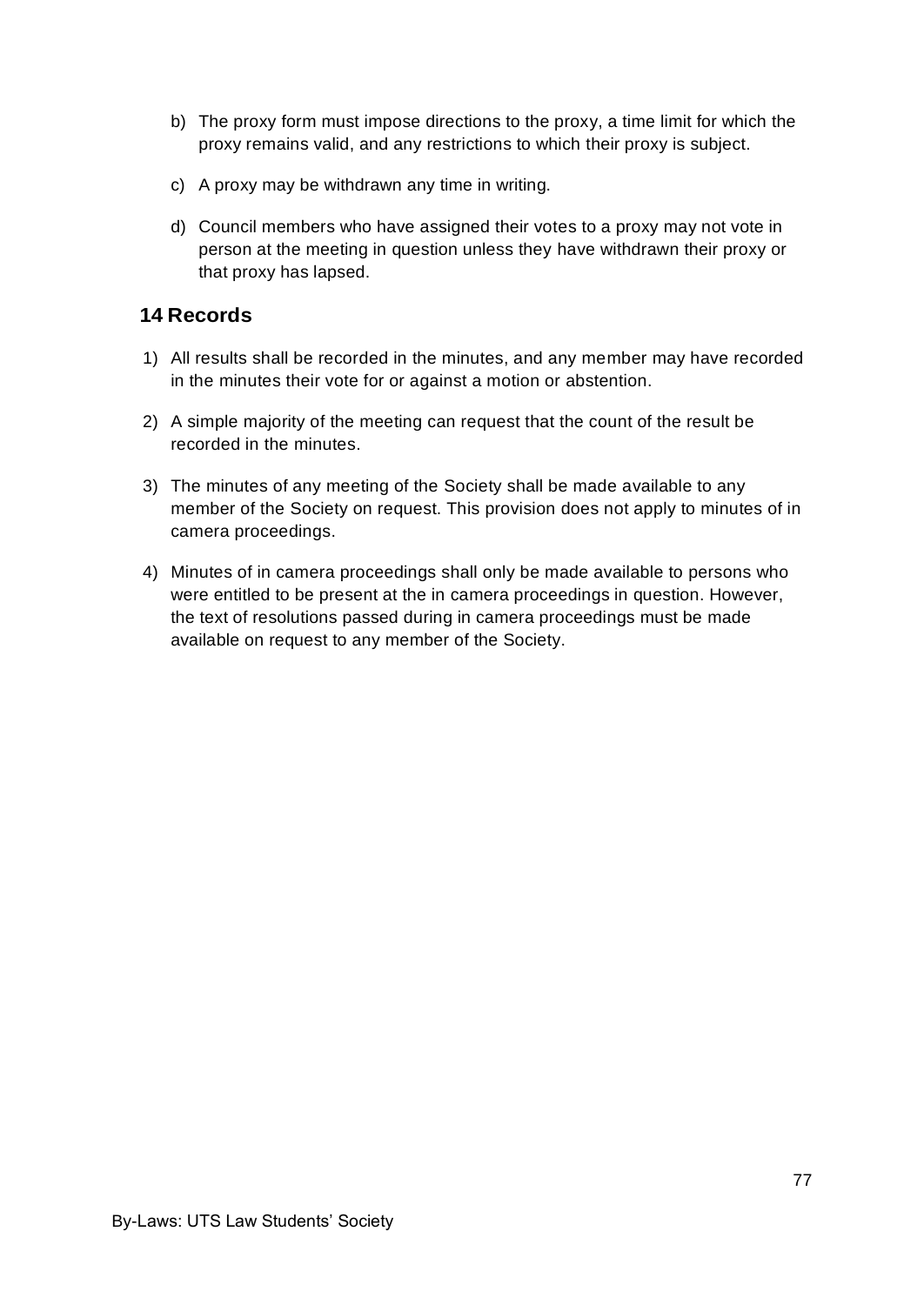# **Part 3: Procedural Motions**

### **15 Procedural Motions**

- 1) Procedural motions are the proper form for resolving a disagreement between the mover of the procedural motion and:
	- a) The present speaker;
	- b) The mover of the present substantive motion or amendment; or
	- c) The Chair.

## **16 Procedure**

2) A procedural motion is introduced by a member interrupting the speaker or Chair. Procedural motions are to be addressed to the Chair. The person complained against shall be allowed a reply, as appropriate, but no general discussion is allowed, and the motion should be voted on immediately.

## **17Precedence**

- 1) A procedural motion takes precedence over substantive business, and shall be determined before returning to substantive business, unless interrupted by another procedural motion of greater precedence.
- 2) The order of precedence of types of procedural motions is the order in which they are set out in this Part, the later motions having greater precedence.

## **18 Motions relating to the Present Speaker**

- 1) A member may move that the present speaker cease speaking. The Chair has discretion to reject this motion if it is imposed before the speaker has had a reasonable opportunity to express their views, or has spoken only briefly.
- 2) A member whose character or actions have been referred to by the present speaker may immediately rise to make a personal explanation or rebuttal of the matters referred to, or may exercise such a right when the speaker finishes speaking.

## **19 Motions relating to the Present Motion or the Agenda**

- 1) A member may move that the process of the present motion be adjourned. If a motion so adjourned is not returned to in the present meeting it shall automatically be adjourned to the following meeting.
- 2) A member may move that the time allowed for the present motion be extended in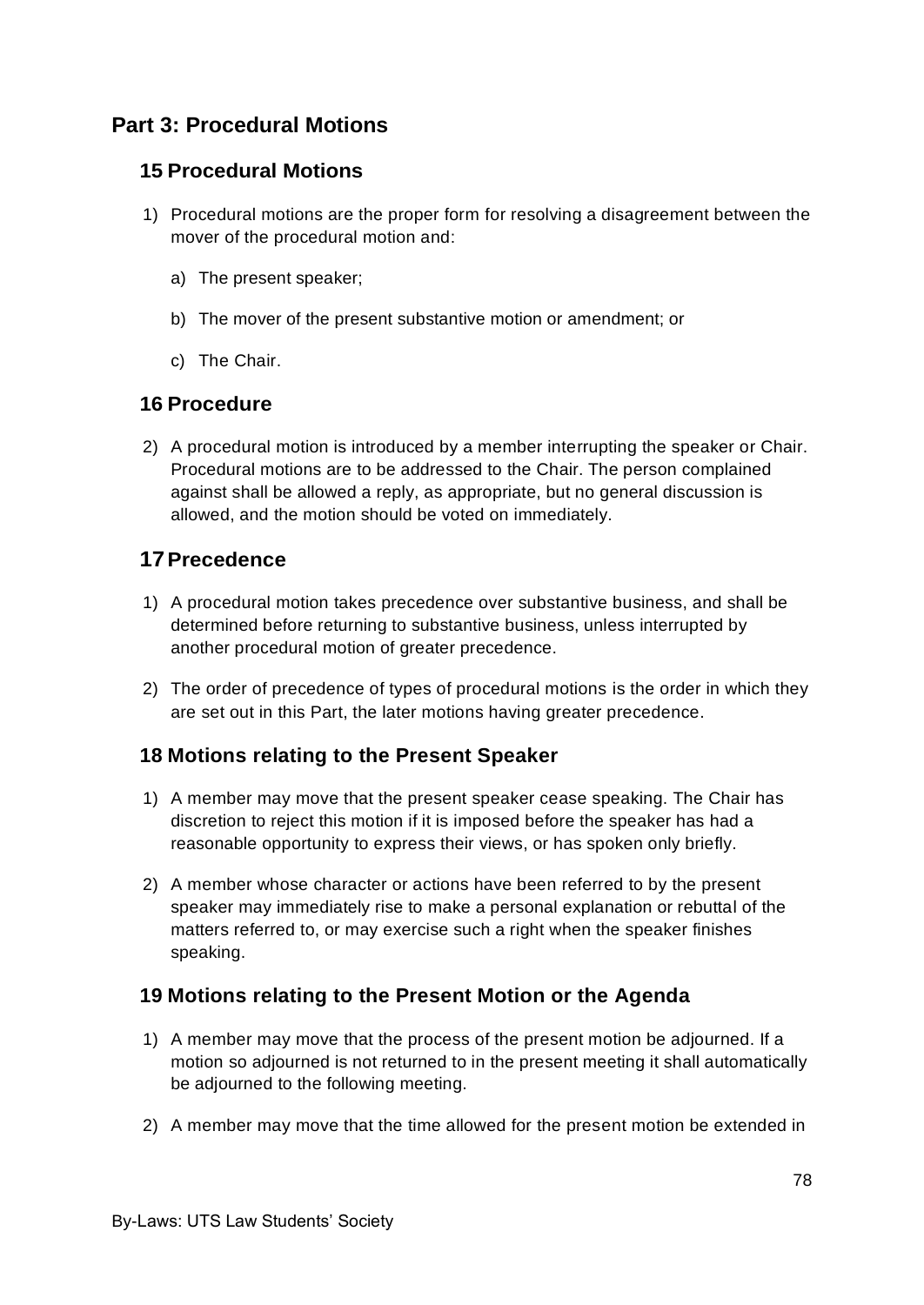the manner prescribed by Section 12 (3) of these Standing Orders.

3) A member may move that the agenda be re-ordered, as allowed in Part 1. However, it shall not be in order to exclude the consideration of any "other business".

### **20 Motions relating to the Chair or the Meeting**

- 1) A member may move that the meeting be adjourned, either for a brief period or to another time and place. The meeting may also be adjourned by a suggestion of the Chair approved by the meeting.
- 2) A member may move that the time allowed for meeting be extended either before or after the completion of the allowed time. An extension be for no more than one half hour. Successive extensions are permitted upon the completion of each extension.
- 3) A point of order consists of drawing the attention of the Chair to a suggested breach of the Standing Orders of the Constitution. The chair shall consider whether the breach of order occurred and proceed accordingly.
- 4) A member may move that a ruling by the Chair be dissented from. If such a motion is carried, the Chair shall provide an alternative ruling, or otherwise fulfill the intention of the dissent as appropriate.
- 5) A member may move that the person in the chair vacate the chair. If such a motion is carried by special majority, the members present shall immediately elect a different person to the chair.